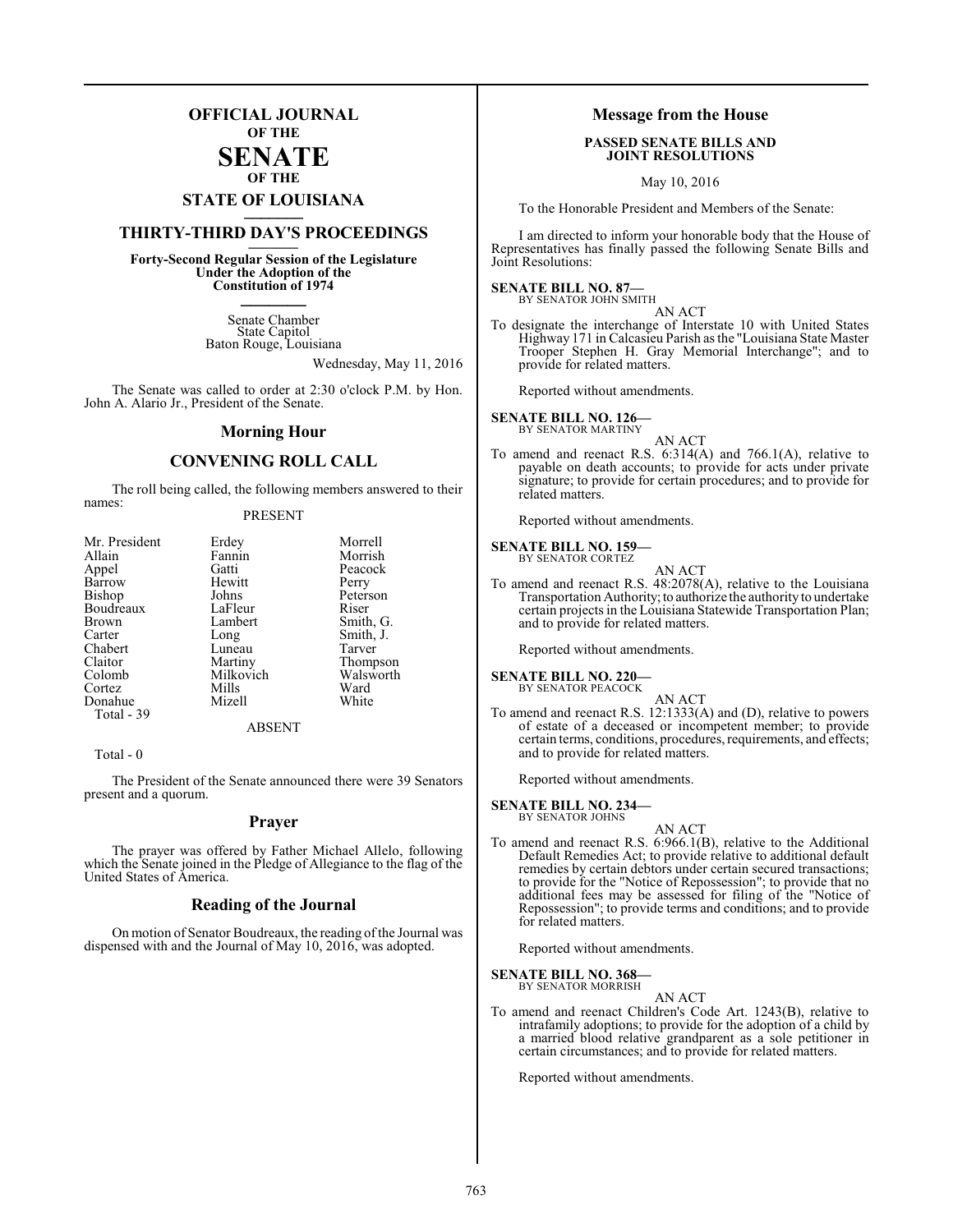### **Page 2 SENATE 33rd DAY'S PROCEEDINGS**

May 11, 2016

#### **SENATE BILL NO. 404—** BY SENATOR PEACOCK

AN ACT

To enact Part VI of Chapter 2 of Code Title VII of Code Book III Title 9 of the Louisiana Revised Statutes of 1950, to be comprised ofR.S. 9:2991.1 through 2991.11, relative to the sale of mineral rights by mail solicitation; to create the Sale of Mineral Rights by Mail Solicitation Act; to define sale of mineral rights by mail solicitation; to require sales of mineral rights by mail solicitation to be in proper form; to provide for required disclosures; to provide for rescission of sales of mineral rights by mail solicitation; to provide for the mechanics and effects of rescission; to provide for prohibited terms; to provide terms, conditions, and requirements; and to provide for related matters.

Reported without amendments.

Respectfully submitted, ALFRED W. SPEER Clerk of the House of Representatives

### **Conference Committee Reports Received**

### May 11, 2016

# **HOUSE CONCURRENT RESOLUTION NO. 9—**

BY REPRESENTATIVES THIBAUT, ANDERS, BISHOP, BROADWATER,<br>CHAD BROWN, TERRY BROWN, CARMODY, ROBBY CARTER,<br>CONNICK, COX, GAINES, GAROFALO, GISCLAIR, GUINN, LANCE<br>HARRIS, HAVARD, HAZEL, HENSGENS, HILL, HORTON, HOWARD,<br>HUNTER, A CONCURRENT RESOLUTION

To create the Feral Hog Management Advisory Task Force in the Department of Wildlife and Fisheries.

The Conference Committee Reports for the above legislative instruments lie over under the rules.

### **Appointment of Conference Committee on House Bill No. 40**

The President of the Senate appointed to the Conference Committee on **House Bill No. 40** the following members of the Senate:

> Senators Peacock, Cortez and Boudreaux.

### **Privileged Report of the Legislative Bureau**

May 11, 2016

To the President and Members of the Senate:

I am directed by your Legislative Bureau to submit the following report:

The following instruments are approved as to construction and duplication. We advise and suggest the following amendments:

### **HOUSE BILL NO. 85—**

BY REPRESENTATIVE DAVIS AN ACT

To amend and reenact R.S. 33:9097.8(B), relative to the Broadmoor Crime Prevention and Improvement District in East Baton Rouge Parish; to modify the boundaries of the district; and to provide for related matters.

Reported with amendments.

### **LEGISLATIVE BUREAU AMENDMENTS**

Amendments proposed by Legislative Bureau to Engrossed House Bill No. 85 by Representative Davis

#### AMENDMENT NO. 1

In Senate Committee Amendment No. 4 proposed by the Senate Committee on Local and Municipal Affairs and adopted by the Senate on May 10, 2016, on line 18 after "parcel" and before "if" insert "in North Broadmoor"

### AMENDMENT NO. 2

In Senate Committee Amendment No. 4 proposed by the Senate Committee on Local and Municipal Affairs and adopted by the Senate on May 10, 2016 on line 22 after "on" and before "following" change "January  $1$ " to "January first"

### **HOUSE BILL NO. 117—** BY REPRESENTATIVE MONTOUCET

AN ACT

To amend and reenact R.S.  $33:2491(D)(1)$  and  $(H)(1)$  and  $(3)$  and to enact R.S. 33:2491(D)(3) and (H)(4), 2494(C)(3), and 2498(D), relative to the city of Crowley; to provide relative to the classified police service; to provide relative to departmental and promotional seniority; to provide relative to the establishment and maintenance of employment lists; to provide relative to the certification and appointment of eligible persons; to provide relative to the abolition of classes; and to provide for related matters.

Reported without amendments.

### **HOUSE BILL NO. 118—**

BY REPRESENTATIVE MONTOUCET

- AN ACT To amend and reenact R.S. 33:1993(B), relative to the salaries of
- firemen in the city of Crowley; to provide relative to pay periods for such firemen; and to provide for related matters.

Reported without amendments.

# **HOUSE BILL NO. 119—** BY REPRESENTATIVE MONTOUCET

AN ACT To enact R.S. 33:423.26, relative to the Rayne police department; to authorize the police chief to appoint, discipline, and discharge police personnel; and to provide for related matters.

Reported without amendments.

$$
HOLISE BILL NO. 129
$$

**HOUSE BILL NO. 129—** BY REPRESENTATIVE MCFARLAND AN ACT

To enact R.S. 33:2541.5, relative to the municipal fire and police civil service; to provide relative to the positions of fire chief and assistant fire chief for Winn Parish Fire Protection District No. 3; to provide that such positions are in the unclassified service; to provide relative to the appointment, supervision, and discharge of any person in any such position; and to provide for related matters.

Reported without amendments.

### **HOUSE BILL NO. 136—**

BY REPRESENTATIVE MACK AN ACT

To amend and reenact R.S. 15:168(B)(1), relative to the judicial district indigent defender fund; to extend the period of time in which the special cost assessed in criminal cases in each judicial district court shall be collected for the district indigent defender fund; and to provide for related matters.

Reported without amendments.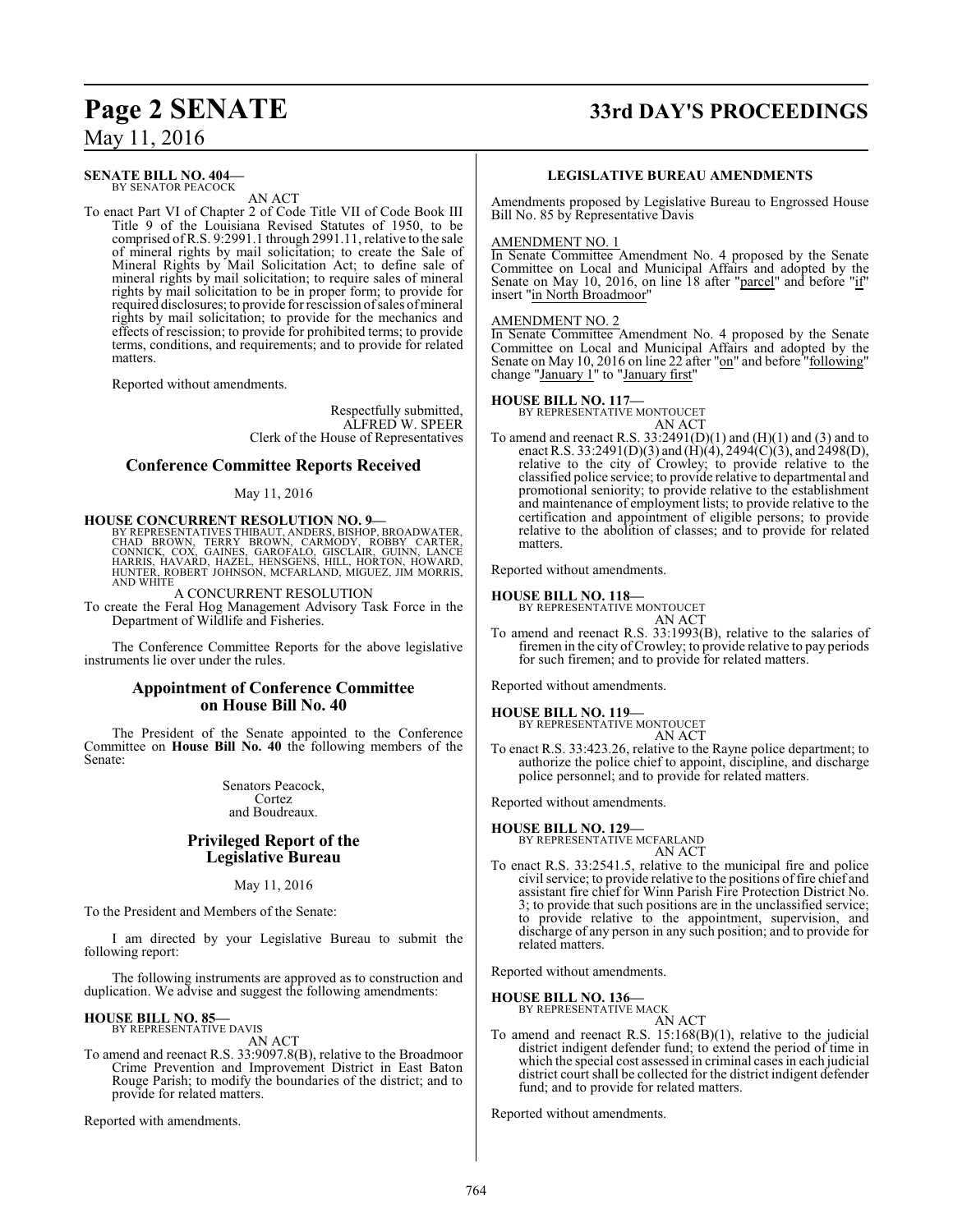## **33rd DAY'S PROCEEDINGS Page 3 SENATE**

### **HOUSE BILL NO. 138—**

BY REPRESENTATIVE ARMES AN ACT

To enact R.S. 33:2541.5, relative to the municipal fire and police civil service; to authorize the governing authority of the city of DeRidder to create the position of deputy fire chief; to provide that the position is appointed on a competitive basis; to provide relative to the appointment, supervision, and discharge of any person in any such position; to provide relative to the qualifications, duties, and responsibilities for such position; and to provide for related matters.

Reported without amendments.

### **HOUSE BILL NO. 157—**

BY REPRESENTATIVE ARMES AN ACT

To amend and reenactR.S. 33:2533(20), 2541.1(C)(1), 2541.2(C)(1), 2550(E) and (F), 2551(4) and (8), 2551.1(A), 2554(C), and 2558, relative to the city of DeRidder; to provide relative to the classified police civil service; to provide relative to departmental and promotional seniority; to provide relative to the establishment and maintenance of employment lists; to provide relative to the certification and appointment of eligible persons; to provide relative to the abolition of classes; and to provide for related matters.

Reported without amendments.

### **HOUSE BILL NO. 158—**

BY REPRESENTATIVE MONTOUCET AN ACT

To enact R.S. 33:2476.5, relative to the city of Lafayette; to provide relative to the municipal fire and police civil service board; to provide relative to filling the office of board secretary; to provide relative to salary of the secretary; and to provide for related matters.

Reported without amendments.

### **HOUSE BILL NO. 181—**

BY REPRESENTATIVE BISHOP AN ACT

To enact R.S. 49:191(9)(b) and to repeal R.S. 49:191(6)(c), relative to the Department of Natural Resources, including provisions to provide for the re-creation of the Department of Natural Resources and the statutory entities made a part of the department by law; to provide for the effective termination date for all statutory authority for the existence of such statutory entities; and to provide for related matters.

Reported without amendments.

### **HOUSE BILL NO. 206—**

BY REPRESENTATIVE THIBAUT AN ACT

To amend and reenact R.S. 47:1925.11, relative to expenses of assessors; to authorize an automobile expense allowance for the assessor in certain parishes; to provide for certain limitations and requirements; and to provide for related matters.

Reported without amendments.

### **HOUSE BILL NO. 218—**

BY REPRESENTATIVE HOFFMANN AN ACT

To amend and reenact R.S. 17:240(A), (B), and (C)(1) and (2), relative to use of tobacco products on school property; to provide for definitions; to repeal the authorization for designated smoking areas on school property; to prohibit the use of tobacco products on school property; and to provide for related matters.

Reported without amendments.

### **HOUSE BILL NO. 418—**

BY REPRESENTATIVE MORENO AN ACT

To enact R.S. 32:5(C), relative to the regulation of traffic control in the city of New Orleans; to authorize the superintendent of police in the city of New Orleans to contract with or employ traffic control employees; to provide relative to the establishment of a training program; and to provide for related matters.

Reported without amendments.

#### **HOUSE BILL NO. 424—** BY REPRESENTATIVE BISHOP

AN ACT

To amend and reenact R.S. 30:961(E), relative to cooperative endeavor agreements for the withdrawal of surface water; to extend the time for entering cooperative endeavor agreements for withdrawal of surface water; to provide for terms, conditions, and requirements; and to provide for related matters.

Reported without amendments.

# **HOUSE BILL NO. 454—** BY REPRESENTATIVE RICHARD

AN ACT

To amend and reenact R.S. 39:1590(A)(introductory paragraph), relative to professional, personal, consulting, and social services procurement; to provide for contracts reported to and reviewed and approved by the Joint Legislative Committee on the Budget; to provide for an effective date; and to provide for related matters.

Reported without amendments.

### **HOUSE BILL NO. 465—** BY REPRESENTATIVE BISHOP

AN ACT

To enact R.S.  $30:21(B)(1)(e)$  and to repeal R.S.  $30:21(B)(1)(d)(xiv)$ , (xvi), (xviii), (xx), and (xxi), relative to fees collected by the commissioner of conservation; to provide for fees for activities regulated by the office of conservation; and to provide for related matters.

Reported without amendments.

### **HOUSE BILL NO. 538—**

BY REPRESENTATIVE GAROFALO AN ACT

To amend and reenact R.S. 13:980(D)(1), relative to court reporters for the Thirty-Fourth Judicial District Court; to provide for court reporter fees on matters on appeal; to provide for private contracts for transcripts of testimony for matters not on appeal; and to provide for related matters.

Reported without amendments.

### **HOUSE BILL NO. 610—**

BY REPRESENTATIVES ABRAHAM AND BARRAS AN ACT

To amend and reenact R.S.  $47:2323(C)(3)$  and to enact R.S. 47:2323(E), relative to ad valorem property tax assessments; to provide with respect to the fair market valuation of property for purposes of assessment; to prohibit consideration ofthe value of certain federal tax and financial benefits for certain residential housing unit property in determining fair market value; to provide with respect to the income approach for property valuation; to provide for effectiveness; and to provide for related matters.

Reported without amendments.

# May 11, 2016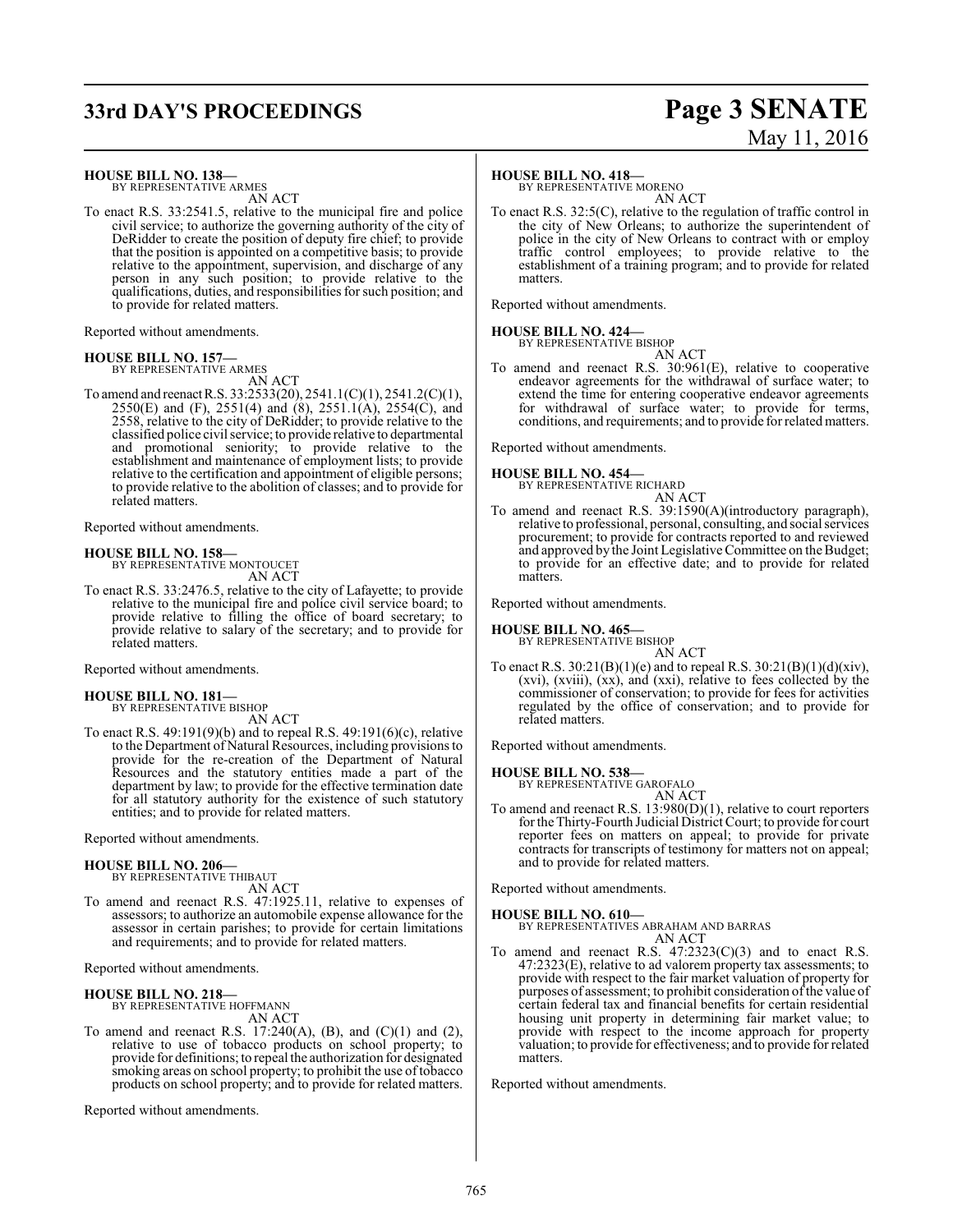### **HOUSE BILL NO. 662—**

BY REPRESENTATIVE BARRAS AN ACT

To enact R.S. 46:2625.1, relative to emergency ground ambulance service provider fees; to authorize a provider fee on emergency ground ambulance service providers; to establish the maximum allowable fee amount; to provide for definitions; to provide for disposition of collected fees; to provide for enhanced reimbursements; to provide for the termination of the assessment; to require the Department of Health and Hospitals to take certain actions; to provide for an effective date; and to provide for related matters.

Reported with amendments.

### **LEGISLATIVE BUREAU AMENDMENTS**

Amendments proposed by Legislative Bureau to Reengrossed House Bill No. 662 by Representative Barras

AMENDMENT NO. 1

On page 3, line 29, following "Paragraph" and before "ofthis" change "(F)(2)" to "(2)"

### AMENDMENT NO. 2

On page 4, line 1, following the beginning of the line and before ". The total" change "Section" to "Subsection"

### AMENDMENT NO. 3

On page 5, line 6, following "Paragraph" and before the end of the line change "(G)(1) of this Section." to "(1) of this Subsection."

#### **HOUSE BILL NO. 712—** BY REPRESENTATIVE JACKSON

AN ACT

To enact R.S. 17:1944(F), relative to assignment of students with exceptionalities; to require local education agencies to assign a student to the school requested by the parent; to provide for conditions; and to provide for related matters.

Reported without amendments.

### **HOUSE BILL NO. 795—**

BY REPRESENTATIVE STOKES

AN ACT To amend and reenact R.S. 47:1517(B), relative to the tax exemption budget; to require certain organization of the tax exemptions; to provide for an effective date; and to provide for related matters.

Reported without amendments.

### **HOUSE BILL NO. 834—**

BY REPRESENTATIVES BERTHELOT AND GREGORY MILLER AN ACT

To amend and reenact R.S.  $13:4521(A)(1)$  and (B) and to enact R.S. 13:4521(D), relative to court costs owed by governmental entities; to provide for temporary deferral and payment of such costs and collection of unpaid costs; and to provide for related matters.

Reported without amendments.

### **HOUSE BILL NO. 967—**

BY REPRESENTATIVE THIBAUT AN ACT

To amend and reenact R.S. 33:1236(5), relative to the powers of parish governing authorities; to authorize parish governing authorities to take actions to regulate livestock; and to provide for related matters.

Reported without amendments.

# **Page 4 SENATE 33rd DAY'S PROCEEDINGS**

### **HOUSE BILL NO. 978—**

BY REPRESENTATIVE DANAHAY AN ACT

To amend and reenact R.S.  $47:302(K)(7)(b)$  and  $(W)(1)$ ,  $(2)$ , and  $(4)$ as enacted by Act No. 22 of the 2016 First Extraordinary Session ofthe Legislature, 351, 1403(C), 1418(4)(b) and (7)(d), and 1432(B), and Section 2 of Act No. 198 of the 2014 Regular Session of the Legislature and to enact R.S. 47:351.1,  $1418(4)$ (c) and  $(7)$ (e), and  $1435(D)$ , relative to state and local taxes; to provide with respect to the enforcement and adjudication of certain taxes; to provide for the disposition of certain taxes, penalties, and interest; to provide with respect to disputes concerning certain taxes and other claims against the state; to provide with respect to legal challenges concerning constitutionality; to authorize refunds of certain occupational license taxes; to authorize the transfer of cases; to require interagency transfers between certain state agencies; to provide for applicability; to provide for effectiveness; and to provide for related matters.

Reported with amendments.

### **LEGISLATIVE BUREAU AMENDMENTS**

Amendments proposed by Legislative Bureau to Reengrossed House Bill No. 978 by Representative Danahay

### AMENDMENT NO. 1

In Senate Committee Amendment Number 7 proposed by the Senate Committee on Revenue and Fiscal Affairs and adopted by the Senate on May 10, 2016 on page 2, line 13, after "shall" change "only be" to "be allowed only" and on line 14, delete "allowed"

### AMENDMENT NO. 2

On page 2, line 7, following "Item" and before "of this" change "(i) of Subparagraph (a)" to " $(a)$ (i)"

# **HOUSE BILL NO. 1005—** BY REPRESENTATIVE WILLMOTT

AN ACT

To enact R.S. 39:73.1, relative to agency expenditures; to require establishment of a baseline average of certain expenditures; to require approval of certain expenditures exceeding the baseline amount; to provide for effectiveness; and to provide for related matters.

Reported without amendments.

Respectfully submitted, DANIEL R. MARTINY Chairman

### **Adoption of Legislative Bureau Report**

On motion of Senator Martiny, the Legislative Bureau amendments were adopted and the Bills and Joint Resolutions were read by title and passed to a third reading.

### **Introduction of Senate Resolutions**

Senator Barrow asked for and obtained a suspension of the rules to read Senate Resolutions a first and second time.

#### **SENATE RESOLUTION NO. 119—** BY SENATOR BARROW

A RESOLUTION

To commend and recognize the contributions, unique skillsets, and sacrifices of Louisiana's women veterans.

On motion of Senator Barrow the resolution was read by title and adopted.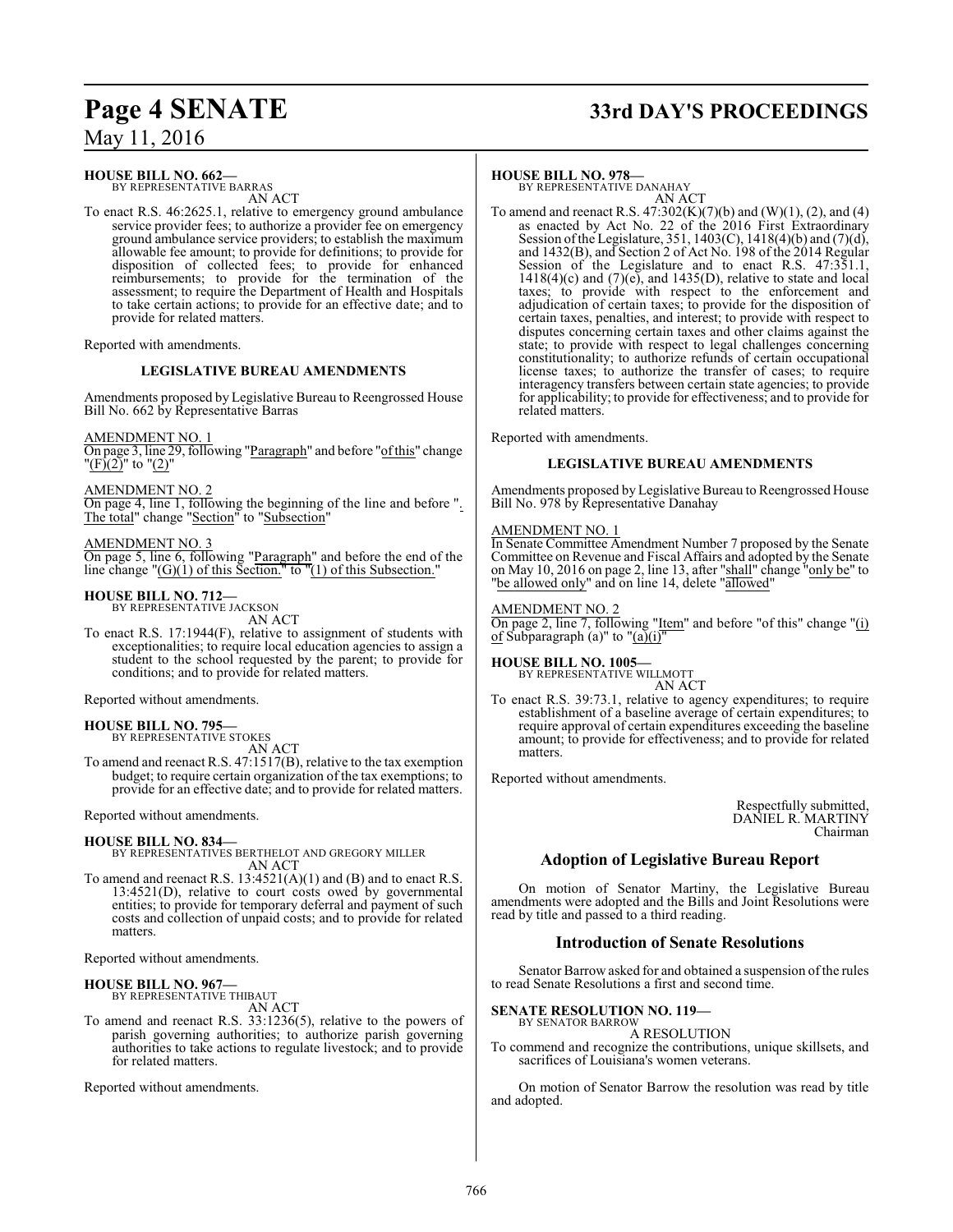# **33rd DAY'S PROCEEDINGS Page 5 SENATE**

### **SENATE RESOLUTION NO. 120-**<br>BY SENATOR BOUDREAUX

A RESOLUTION

To express the sincere condolences of the Senate of the Legislature of Louisiana upon the death of Myrtle Henry.

On motion of Senator Boudreaux the resolution was read by title and adopted.

### **Introduction of Senate Concurrent Resolutions**

**SENATE CONCURRENT RESOLUTION NO. 109—**<br>BY SENATORS COLOMB, BARROW, HEWITT, MIZELL AND PETERSON<br>AND REPRESENTATIVES AMEDEE, CARPENTER, DAVIS, EMERSON,<br>HILFERTY, HILL, HODGES, HORTON, JACKSON, NANCY LANDRY,<br>MARCELLE, MORENO

To commend Taylor Nicole Bush upon her receipt of a 2016 Women of Excellence Award from the Louisiana Legislative Women's Caucus Foundation in the category of College Women of Excellence and upon being a recipient of a Louisiana Legislative Women's Caucus Foundation Scholarship.

The resolution was read by title and placed on the Calendar for a second reading.

**SENATE CONCURRENT RESOLUTION NO. 110—**<br>BY SENATORS COLOMB, BARROW, HEWITT, MIZELL AND PETERSON<br>AND REPRESENTATIVES AMEDEE, CARPENTER, DAVIS, EMERSON,<br>HILFERTY, HILL, HODGES, HORTON, JACKSON, NANCY LANDRY,<br>MARCELLE, MORENO

To commend Ambeka Dave Rajvanshi upon her receipt of a 2016 Women of Excellence Award from the Louisiana Legislative Women's Caucus Foundation in the category of High School Women of Excellence and upon being a recipient of a Louisiana Legislative Women's Caucus Foundation Scholarship.

The resolution was read by title and placed on the Calendar for a second reading.

**SENATE CONCURRENT RESOLUTION NO. 111—**<br>BY SENATORS COLOMB, BARROW, HEWITT, MIZELL AND REPRESON<br>AND REPRESENTATIVES AMEDEE, CARPENTER, DAVIS, EMERSON,<br>HILFERTY, HILL, HODGES, HORTON, JACKSON, NANCY LANDRY,<br>MARCELLE, MORENO A CONCURRENT RESOLUTION

To commend Godis Jackson upon her receipt of a 2016 Women of Excellence Award from the Louisiana Legislative Women's Caucus Foundation in the category of High School Women of Excellence and upon being a recipient of a Louisiana Legislative Women's Caucus Foundation Scholarship.

The resolution was read by title and placed on the Calendar for a second reading.

**SENATE CONCURRENT RESOLUTION NO. 112—**<br>BY SENATORS COLOMB, BARROW, HEWITT, MIZELL AND REPRESON<br>AND REPRESENTATIVES AMEDEE, CARPENTER, DAVIS, EMERSON,<br>HILFERTY, HILL, HODGES, HORTON, JACKSON, NANCY LANDRY,<br>MARCELLE, MORENO A CONCURRENT RESOLUTION

To commend Rachel Christina Oatis upon her receipt of a 2016 Women of Excellence Award from the Louisiana Legislative Women's Caucus Foundation in the category of College Women of Excellence and upon being a recipient of a Louisiana Legislative Women's Caucus Foundation Scholarship.

The resolution was read by title and placed on the Calendar for a second reading.

**SENATE CONCURRENT RESOLUTION NO. 113—**<br>BY SENATORS COLOMB, BARROW, HEWITT, MIZELL AND REPRESON AND REPRESON<br>AND REPRESENTATIVES AMEDEE, CARPENTER, DAVIS, EMERSON,<br>HILFERTY, HILL, HODGES, HORTON, JACKSON, NANCY LANDRY,<br>MAR

To commend Anna Monhartova, PhD, upon her receipt of a 2016 Women of Excellence Award from the Louisiana Legislative

# May 11, 2016

Women's Caucus Foundation in the category of Louisiana Hero of Excellence.

The resolution was read by title and placed on the Calendar for a second reading.

### **SENATE CONCURRENT RESOLUTION NO. 114—** BY SENATOR MORRISH

A CONCURRENT RESOLUTION

To express legislative support for the Land and Water Conservation Fund.

The resolution was read by title and placed on the Calendar for a second reading.

**SENATE CONCURRENT RESOLUTION NO. 115—**<br>BY SENATORS COLOMB, BARROW, HEWITT, MIZELL AND PETERSON<br>AND REPRESENTATIVES AMEDEE, CARPENTER, DAVIS, EMERSON,<br>HILFERTY, HILL, HODGES, HORTON, JACKSON, NANCY LANDRY,<br>MARCELLE, MORENO A CONCURRENT RESOLUTION

To commend the Iris Domestic Violence Center upon its receipt of a 2016 Women of Excellence Award from the Louisiana Legislative Women's Caucus Foundation in the category of Non-Profit of Excellence.

The resolution was read by title and placed on the Calendar for a second reading.

**SENATE CONCURRENT RESOLUTION NO. 116—**<br>BY SENATORS COLOMB, BARROW, HEWITT, MIZELL AND PETERSON<br>AND REPRESENTATIVES AMEDEE, CARPENTER, DAVIS, EMERSON,<br>HILFERTY, HILL, HODGES, HORTON, JACKSON, NANCY LANDRY,<br>MARCELLE, MORENO A CONCURRENT RESOLUTION

To commend Elise Marie LaFleur upon her receipt of a 2016 Women of Excellence Award from the Louisiana Legislative Women's Caucus Foundation in the category of High School Women of Excellence and upon being a recipient of a Louisiana Legislative Women's Caucus Foundation Scholarship.

The resolution was read by title and placed on the Calendar for a second reading.

### **Senate Bills and Joint Resolutions on Second Reading**

# **SENATE BILL NO. 477— (Substitute of Senate Bill No. 342 by**

**Senator Boudreaux)<br>BY SENATORS BOUDREAUX, APPEL, MILKOVICH, MORRISH,<br>WALSWORTH AND WHITE AND REPRESENTATIVES BISHOP, HALL** AND PRICE

AN ACT

To amend and reenact R.S. 17:3902(B)(5) and 3997(D)(2), relative to the evaluation of public school teachers and administrators; to provide relative to the use of value-added data in such evaluations; and to provide for related matters.

On motion of Senator Morrish the bill was read by title, ordered engrossed and passed to a third reading.

### **Senate Resolutions on Second Reading**

**SENATE RESOLUTION NO. 116-**<br>BY SENATOR HEWITT

A RESOLUTION

To urge and request the United States Bureau of Ocean Energy Management to maintain region-wide leasing in the Gulf of Mexico in the 2017-2022 Outer Continental Shelf Oil and Gas Leasing Program without any further exclusions or restrictions.

The resolution was read by title and referred by the President to the Committee on Natural Resources.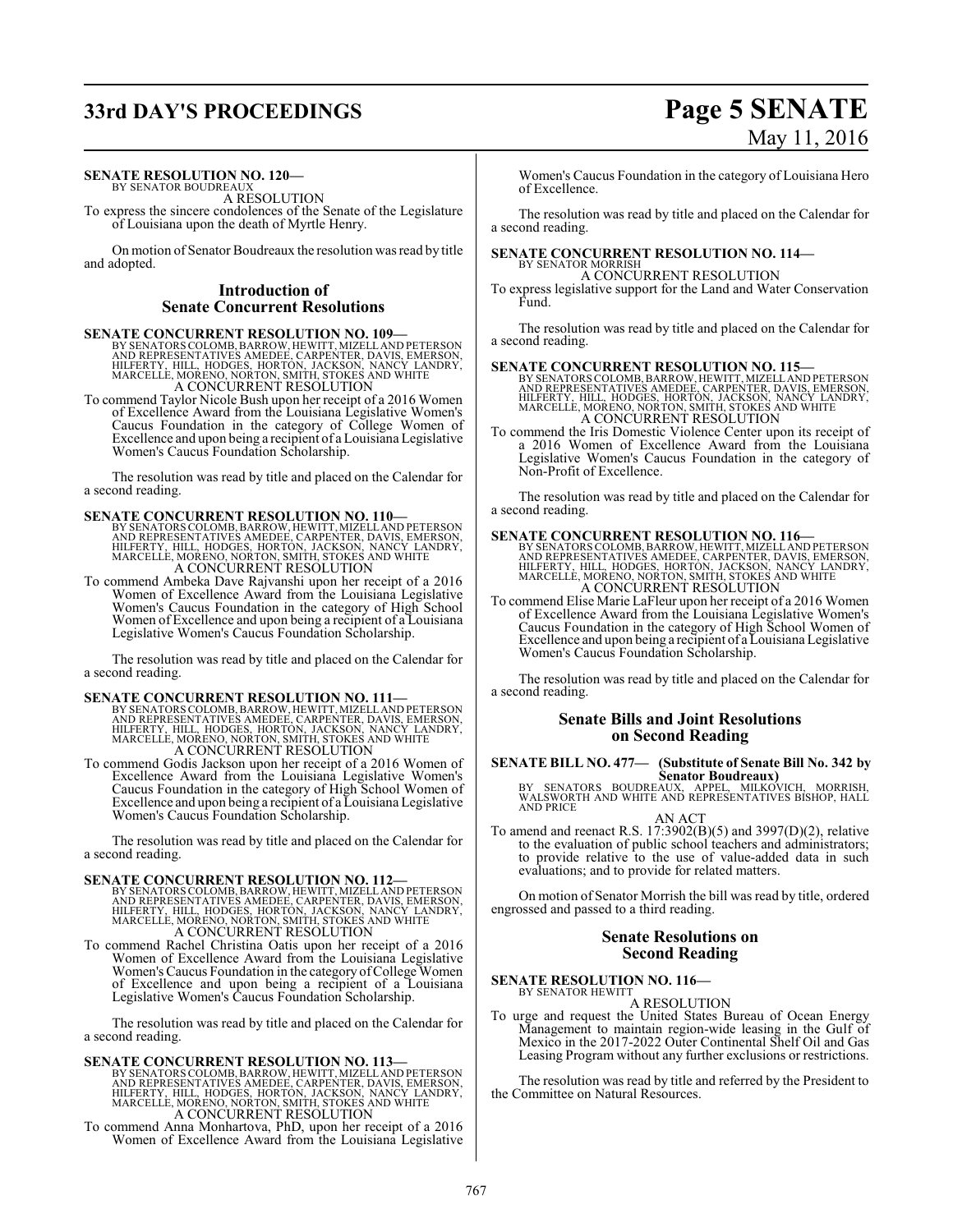# **Page 6 SENATE 33rd DAY'S PROCEEDINGS**

### May 11, 2016

#### **SENATE RESOLUTION NO. 117—** BY SENATOR PERRY

A RESOLUTION

To commend and congratulate Paul Loren Kedinger upon the occasion of his retirement following a remarkable fifty year career in journalism.

On motion of Senator Perry the resolution was read by title and adopted.

#### **SENATE RESOLUTION NO. 118—** BY SENATOR PERRY

A RESOLUTION

To commend the city of Abbeville, Louisiana, on winning its district title in the Louisiana Garden Club Federation's Cleanest City contest.

On motion of Senator Perry the resolution was read by title and adopted.

### **Message from the House**

### **ASKING CONCURRENCE IN HOUSE BILLS AND JOINT RESOLUTIONS**

#### May 10, 2016

To the Honorable President and Members of the Senate:

I am directed to inform your honorable body that the House of Representatives has finally passed and asks your concurrence in the following House Bills and Joint Resolutions:

| <b>HB</b> No. 308 | HB No. 711 | HB No. 935 |
|-------------------|------------|------------|
| HB No. 1150       | HB No. 946 | HB No. 964 |

Respectfully submitted, ALFRED W. SPEER Clerk of the House of Representatives

### **House Bills and Joint Resolutions on First Reading**

#### **HOUSE BILL NO. 308—**

BY REPRESENTATIVES BACALA, ADAMS, AMEDEE, BERTHELOT,<br>EDMONDS, FALCONER, GAROFALO, GISCLAIR, GUINN, MIKE<br>JOHNSON, NANCY LANDRY, MIGUEZ, GREGORY MILLER, JAY<br>MORRIS, AND PYLANT

### AN ACT

To enact Chapter 10 of Title 42 of the Louisiana Revised Statutes of 1950, to be comprised of R.S. 42:541 and 542, relative to public officers and employees; to prohibit the granting or authorizing of increases in pay for state officials and employees during a certain period of time; to provide for personal liability of persons responsible for granting or authorizing such raises; to provide for enforcement; and to provide for related matters.

The bill was read by title and placed on the Calendar for a second reading.

### **HOUSE BILL NO. 711—** BY REPRESENTATIVE SHADOIN

AN ACT

To amend and reenact R.S. 24:513(G), relative to audit reports issued by the legislative auditor; to authorize the issuance of a temporary restraining order or injunctive relief barring the release of an audit report; to provide for appeals; and to provide for related matters.

The bill was read by title and placed on the Calendar for a second reading.

#### **HOUSE BILL NO. 935—**

BY REPRESENTATIVE HOLLIS AN ACT

To enact R.S. 22:41.1, relative to insurer notification to policyholders to require notice to be given under certain circumstances; to provide for the imposition of penalties by the commissioner of insurance; and to provide for related matters.

The bill was read by title and placed on the Calendar for a second reading.

### **HOUSE BILL NO. 946—** BY REPRESENTATIVE CONNICK

AN ACT To amend and reenact R.S. 37:1285.2(D) and Section 2 of Act No. 441 of the 2015 Regular Session of the Louisiana Legislature, relative to investigations and adjudications of complaints against physicians by the Louisiana State Board of Medical Examiners; to provide for retroactive and prospective application of procedural rules promulgated by the Louisiana State Board of Medical Examiners to all complaints pending before the board; to provide for an effective date; and to provide for related matters.

The bill was read by title and placed on the Calendar for a second reading.

### **HOUSE BILL NO. 964—** BY REPRESENTATIVE SMITH

AN ACT To amend and reenact R.S.  $17:436.3(C)(1)$ , relative to care for elementary and secondary school students with diabetes; to provide relative to persons authorized to provide such care; and to provide for related matters.

The bill was read by title and placed on the Calendar for a second reading.

### **HOUSE BILL NO. 1150— (Substitute for House Bill No. 1122 by Representative L. Harris)**<br>BY REPRESENTATIVE LANCE HARRIS AN ACT

To amend and reenact R.S. 48:221(A)(2), relative to property acquired by the Department of Transportation and Development; to provide relative to the method by which the Department of Transportation and Development disposes of certain property; and to provide for related matters.

The bill was read by title and placed on the Calendar for a second reading.

### **Message from the House**

### **ASKING CONCURRENCE IN HOUSE CONCURRENT RESOLUTIONS**

### May 10, 2016

To the Honorable President and Members of the Senate:

I am directed to inform your honorable body that the House of Representatives has finally passed and asks your concurrence in the following House Concurrent Resolutions:

HCR No. 120

Respectfully submitted, ALFRED W. SPEER Clerk of the House of Representatives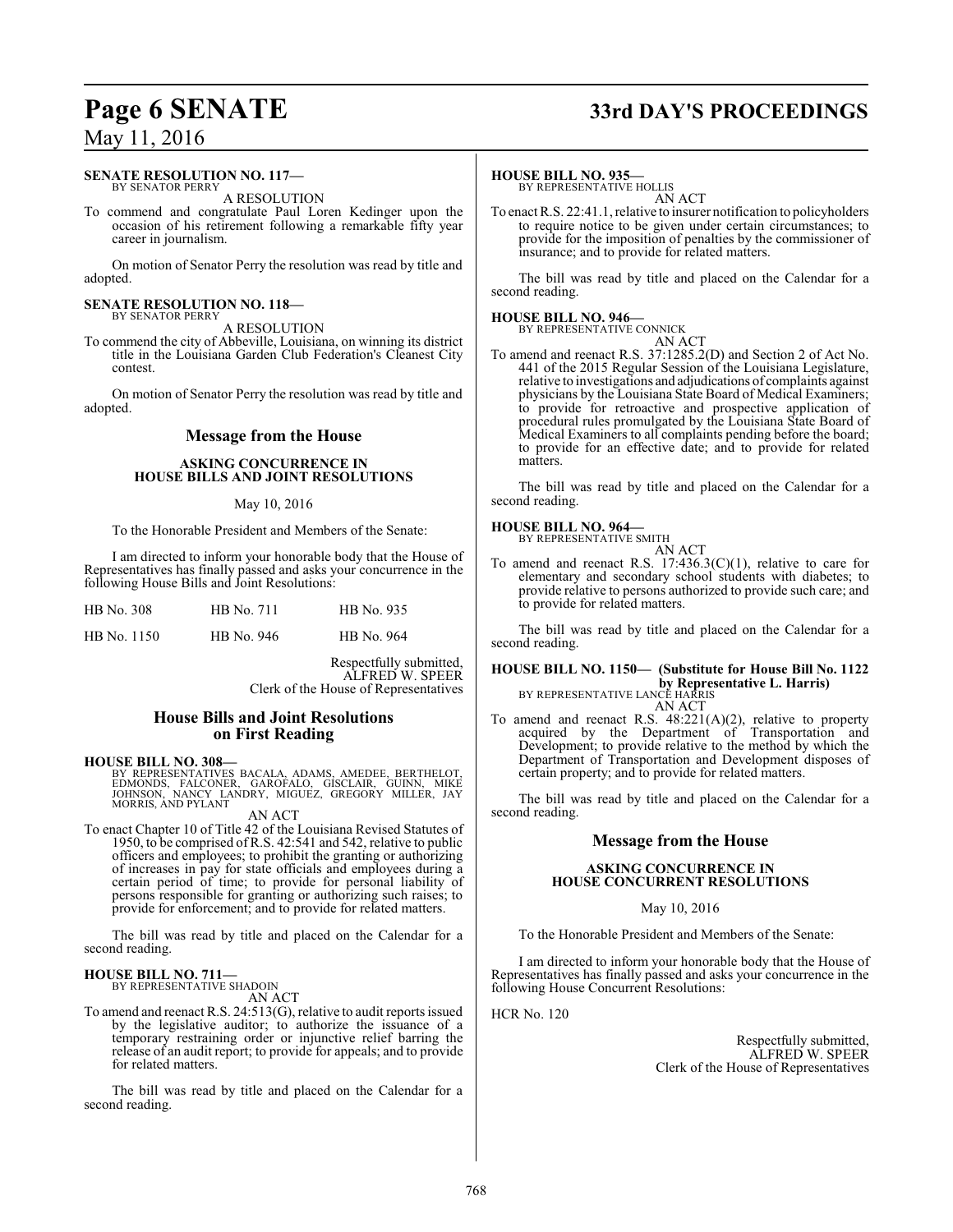# **33rd DAY'S PROCEEDINGS Page 7 SENATE**

# May 11, 2016

### **House Concurrent Resolutions on First Reading**

### **HOUSE CONCURRENT RESOLUTION NO. 120—**

BY REPRESENTATIVE SEABAUGH AND SENATOR PEACOCK A CONCURRENT RESOLUTION

To commend Maggie Grace Loper of Caddo Parish Magnet High School upon her selection as a representative of Louisiana at the Hugh O'Brian World Leadership Congress in Chicago, Illinois.

The resolution was read by title and placed on the Calendar for a second reading.

### **House Bills and Joint Resolutions on Second Reading**

### **HOUSE BILL NO. 784—**

- BY REPRESENTATIVES ABRAMSON, BROADWATER, DAVIS,<br>DEVILLIER, DWIGHT, HORTON, HUVAL, IVEY, JAY-MORRIS, JIM<br>MORRIS,AND-THIBAUT
	- AN ACT
- To amend and reenact R.S. 39:101(A)(1), 102(B), and 111 and to enact R.S. 39:105, relative to capital outlay; to provide with respect to the submission of the capital outlay budget; to provide for revisions; to provide relative to the contents of a capital outlay budget request; to require the resubmission of applications of certain capital outlay budget requests; to require local match information in capital outlay budget requests; to require certain information to be annually reported to the Joint Legislative Committee on Capital Outlay; to provide for certain requirements; and to provide for related matters.

The bill was read by title and referred by the President to the Committee on Revenue and Fiscal Affairs.

# **HOUSE BILL NO. 870—** BY REPRESENTATIVE STOKES

AN ACT

To amend and reenact R.S. 37:73(introductory paragraph), (1)(a)(ii) through (iv) and (b), (3) and (6) through  $(17)$ ,  $74(D)$ ,  $(E)(4)$ ,  $(F)$ ,  $(G)(2)$  and  $(J)($ introductory paragraph), 74.1, 75(A),  $(C)$ ,  $(D)$  and (G), 76(D), (F), and (G)(5), 77(A), (B), (C)(2)(b), (3) and (4), and (D) through (H), 77.1(A)(introductory paragraph), (1) and (2) and (B),  $\bar{7}9(A)$ (introductory paragraph) and (3) and (4),  $(B)(3)$  and  $(C)$ ,  $83(A)$  and  $(K)(2)$  and  $(3)$ ,  $84(B)$ ,  $85$ ,  $86(C)$ , and 91(B), and to enact R.S. 37:73(18) and (19), 79(B)(5), 87(D), and  $94(A)(4)$ , and to repeal R.S.  $37:77(I)$ , relative to revisions of the Louisiana Accountancy Act; to provide for definitions; to clarify and further define existing definitions; to increase compensation of board officers not to exceed a certain dollar amount; to retain the board's authorization to provide for fees by rule; to provide with respect to the age requirement of applicants for licensing; to remove certain provisions with respect to an applicant's eligibility for examination; to provide with respect to certain education requirements and the time frame for completion; to provide certain requirements for a retired licensee; to modify provisions with respect to the performance of attest services in this state; to require good moral character of nonlicensee owners of firms; to clarify the requirement for firms providing attest services to be enrolled in a board-approved peer review program; to approve certain permanent inspection processes of peer review programs; to provide with respect to the operation of firms; to modify the time frame that a firm may operate following the death ofthe firm's sole owner; to authorize the board to require licensees and certain persons to submit work products for certain review; to provide for revisions with respect to the preparation of financial statement engagements; to remove provisions requiring licensees to provide certain written disclosure to clients with respect to received commission and referral fees; to provide relative to fines and fees; to increase fines for licensees and certain persons with respect to certain willful violations; to provide with respect to a licensee's working papers and client records; to provide privity of contract with respect to the preparation of financial statement engagements; to require certain individuals to perform attest services through firms meeting certain state requirements; to provide for other clarification; to provide for technical corrections; and to provide for related matters.

The bill was read by title and referred by the President to the Committee on Commerce, Consumer Protection, and International Affairs.

**HOUSE BILL NO. 1118—** BY REPRESENTATIVE HUNTER

AN ACT

To enact Chapter 44 of Title 51 of the Louisiana Revised Statutes of 1950, to be comprised of R.S. 51:2701 through 2720, relative to fiduciaries and the digital property of decedents and other certain persons; to provide for a short title, definitions, and applicability; to authorize a user to allow or disallow a custodian to make certain digital assets disclosures on behalf of the user; to specify for a user's direction of disclosure to override certain contrary provisions; to provide for the rights of certain persons with respect to terms-of-service agreements; to provide procedure for the disclosure of digital assets; to provide for a custodian's disclosure of a deceased user's electronic communications and other digital assets when certain circumstances apply; to provide for a custodian's disclosure of the content of electronic communications or other digital assets of a principal when certain circumstances apply; to provide for a custodian's disclosure of the digital assets held in trust to a trustee who is the original user; to provide a custodian's disclosure of the content of electronic communications or other digital assets held in trust to a trustee who is not the original user; to provide certain rights, duties, authorities, and responsibilities for certain fiduciaries; to require certain compliance of a custodian; to provide immunity from liability for a custodian and respective officers, employees, and agents acting in good faith in compliance with duties; to provide for devolution of rights by intestacy; to provide for certain uniformity and relation to federal law; to provide for severability; and to provide for related matters.

The bill was read by title and referred by the President to the Committee on Commerce, Consumer Protection, and International Affairs.

### **HOUSE BILL NO. 1129—**

BY REPRESENTATIVE STOKES AN ACT

To enact R.S. 47:303.2, relative to sales and use taxes; to provide relative to audits for purposes of state and local tax; to establish a procedure whereby a dealer may request a coordinated audit to include various taxing authorities; to provide for requirements and limitations; to require certain notices and deadlines; to provide for an effective date; and to provide for related matters.

The bill was read by title and referred by the President to the Committee on Revenue and Fiscal Affairs.

### **House Concurrent Resolutions on Second Reading**

# **HOUSE CONCURRENT RESOLUTION NO. 39—** BY REPRESENTATIVE HODGES

A CONCURRENT RESOLUTION

To continue the Comite River Diversion Canal Project Task Force that was created pursuant to House Concurrent Resolution No. 51 of the 2014 Regular Session of the Legislature of Louisiana and continued by House Concurrent Resolution No. 66 of the 2015 Regular Session of the Legislature of Louisiana to study and make recommendations on actions necessary to complete the construction of the Comite River Diversion Canal Project.

The resolution was read by title and referred by the President to the Committee on Transportation, Highways and Public Works.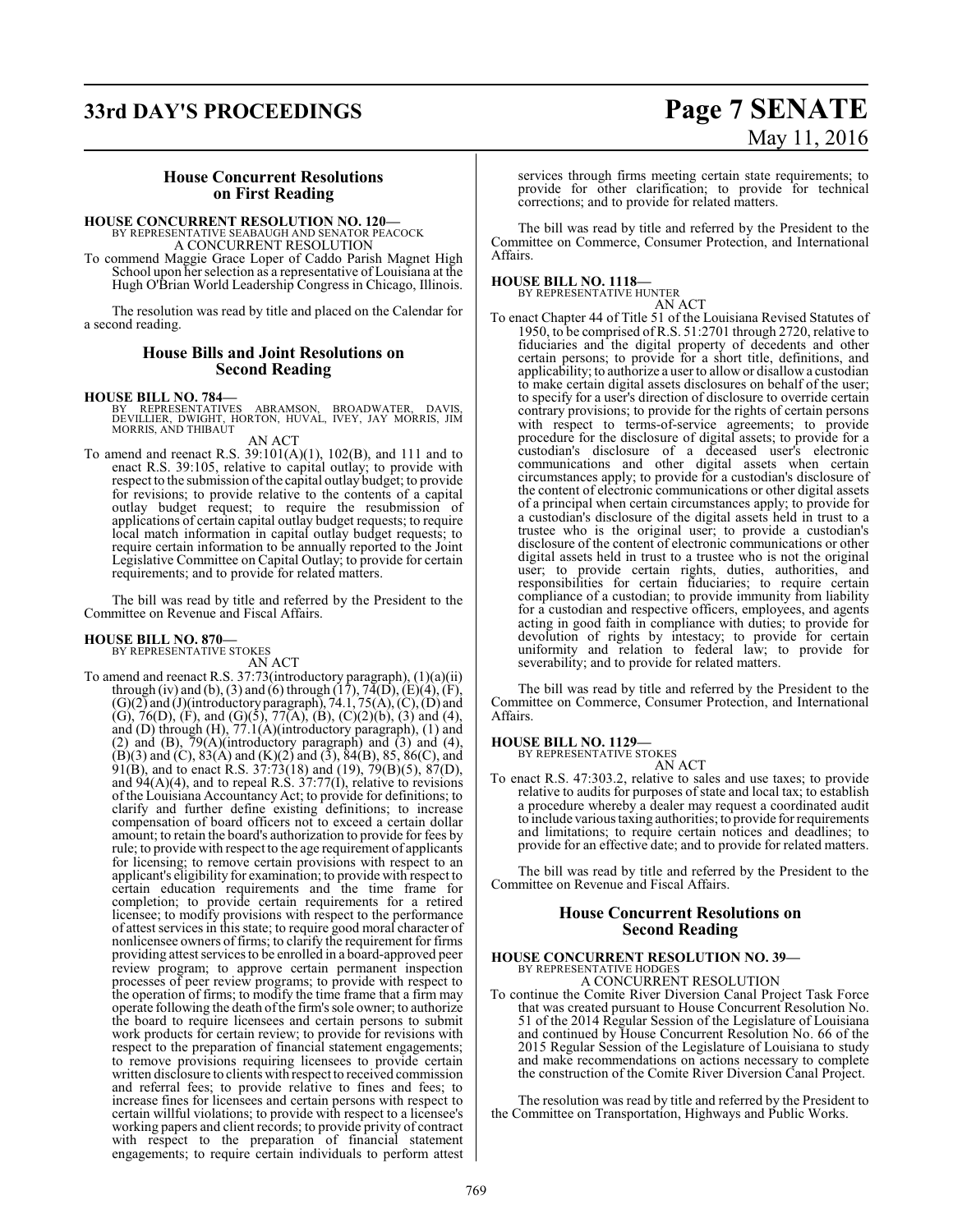### **Page 8 SENATE 33rd DAY'S PROCEEDINGS**

### May 11, 2016

### **HOUSE CONCURRENT RESOLUTION NO. 59—**

BY REPRESENTATIVE MARCELLE A CONCURRENT RESOLUTION

To create the Louisiana Law Enforcement Body Camera Implementation Task Force to study and make recommendations regarding the requirements for implementation and development of best procedures for the use of the body cameras and policies for access to and use of body camera recordings by law enforcement agencies in this state, and to provide for a written report of its recommendations and findings not later than sixty days prior to the 2017 Regular Session of the Louisiana Legislature.

The resolution was read by title and referred by the President to the Committee on Judiciary B.

### **HOUSE CONCURRENT RESOLUTION NO. 70—**

BY REPRESENTATIVE ZERINGUE A CONCURRENT RESOLUTION

To urge and request continued support for the efforts by the state of Louisiana and others in the Mississippi River Basin to work together toward achieving the goals of the Gulf Hypoxia Action Plan and a reduction of the hypoxic zone off our coast.

The resolution was read by title and referred by the President to the Committee on Natural Resources.

# **HOUSE CONCURRENT RESOLUTION NO. 86—** BY REPRESENTATIVE HOFFMANN

A CONCURRENT RESOLUTION

To create a special study group to evaluate and make recommendations concerning the prospective establishment of an independent health professions scope of practice review committee to be known as the "Louisiana Health Professions Institute", and to require the group to report findings and recommendations to the legislature.

The resolution was read by title and referred by the President to the Committee on Health and Welfare.

### **Reports of Committees**

The following reports of committees were received and read:

### **REPORT OF COMMITTEE ON**

### **SENATE AND GOVERNMENTAL AFFAIRS**

Senator Karen Carter Peterson, Chairman on behalf of the Committee on Senate and Governmental Affairs, submitted the following report:

### May 11, 2016

To the President and Members of the Senate:

I am directed by your Committee on Senate and Governmental Affairs to submit the following report:

## **SENATE CONCURRENT RESOLUTION NO. 84—** BY SENATOR HEWITT

### A CONCURRENT RESOLUTION

To urge and request the division of administration to provide a report to the legislature of all reports required of the executive branch by statute or resolution and a survey evidencing the utility of the required reports.

Reported favorably.

#### **HOUSE CONCURRENT RESOLUTION NO. 88—** BY REPRESENTATIVE GAINES A CONCURRENT RESOLUTION

To urge and request parish governing authorities to work with public postsecondary education institutions in the state to establish polling places on the campuses of those institutions.

Reported with amendments.

# **HOUSE CONCURRENT RESOLUTION NO. 100—** BY REPRESENTATIVE MARCELLE

A CONCURRENT RESOLUTION

To urge and request the metropolitan council of the parish of East Baton Rouge to work with Louisiana State University to consolidate polling places for residents of the Baton Rouge campus of the university to provide for one, centralized polling place on campus.

Reported with amendments.

**HOUSE BILL NO. 81—** BY REPRESENTATIVE BROADWATER

AN ACT

To enact R.S. 44:33.1, relative to public records; to require public bodies to make certain information concerning the custodian of records publicly available; to provide for the manner in which such information is required to be made publicly available; and to provide for related matters.

Reported with amendments.

### **HOUSE BILL NO. 728—** BY REPRESENTATIVE STOKES

AN ACT

To amend and reenact R.S. 39:77, 461.1(B)(9)(b) and (C)(3), 461.4(B)(5) and (8)(b), (C), (D)(2), and (E), and 461.5, relative to the interim emergency board; to provide relative to procedures and requirements for obtaining consent of the legislature for the appropriation or borrowing of funds for an emergency or for capital outlay priority changes and adjustments; to provide relative to the authority, functions, and duties of the board; to provide relative to the authority, functions, and duties of the clerk of the House of Representatives and the secretary of the Senate; and to provide for related matters.

Reported favorably.

**HOUSE BILL NO. 890—** BY REPRESENTATIVE DANAHAY AN ACT

To amend and reenact R.S. 18:18(A)(7), 116(A)(1)(introductory paragraph) and (a),  $(B)(1)(a)$  and (d) and (2)(a) and (b), and (C), 193(D), 424(B)(1), 425(B), 444(D), 463(A)(2)(b), 470(B), 532.1(D)(2)(a) and (E), 563(D)(2), 583(A)(2), 1285(B)(1)(a),  $1300(C)(1)$ ,  $1306(A)(3)$ ,  $1307(B)(1)(a)$ , and  $1313(J)(2)(b)$ , to enactR.S. 18:18(A)(10), 116(A)(3), 1309(E)(5)(b)(iii), 1310(D), and  $1313(F)(11)$ , and to repeal R.S.  $18:116(A)(1)(c)$ , relative to the Louisiana Election Code; to revise the system of laws comprising the Louisiana Election Code; to provide relative to the powers, duties, and authority of the secretary of state; to authorize the secretary of state to develop and implement a pilot program for new voting technology and equipment; to provide relative to voter registration agencies; to provide relative to the duty to provide voter registration services at such agencies; to prohibit certain conduct at such agencies; to provide relative to qualifications to serve as a commissioner or commissioner-incharge; to allow certain students at institutions of higher learning in the state to serve as commissioners under certain circumstances; to require certain notice of the officers of parish executive committees; to provide relative to the notice of candidacy; to provide relative to the execution of the certificate on a notice of candidacy; to provide relative to qualifying fees; to provide relative to changes in precinct boundaries; to require the parish governing authority to provide certain information prior to adopting any such change; to require the secretary of state to report certain information relative to such changes; to provide deadlines for making such changes; to provide for the effectiveness of such changes; to provide relative to anticipated vacancies; to provide relative to procedures for applying to vote absentee by mail; to provide for the deadline for filing a request for recount of absentee by mail ballots; to provide relative to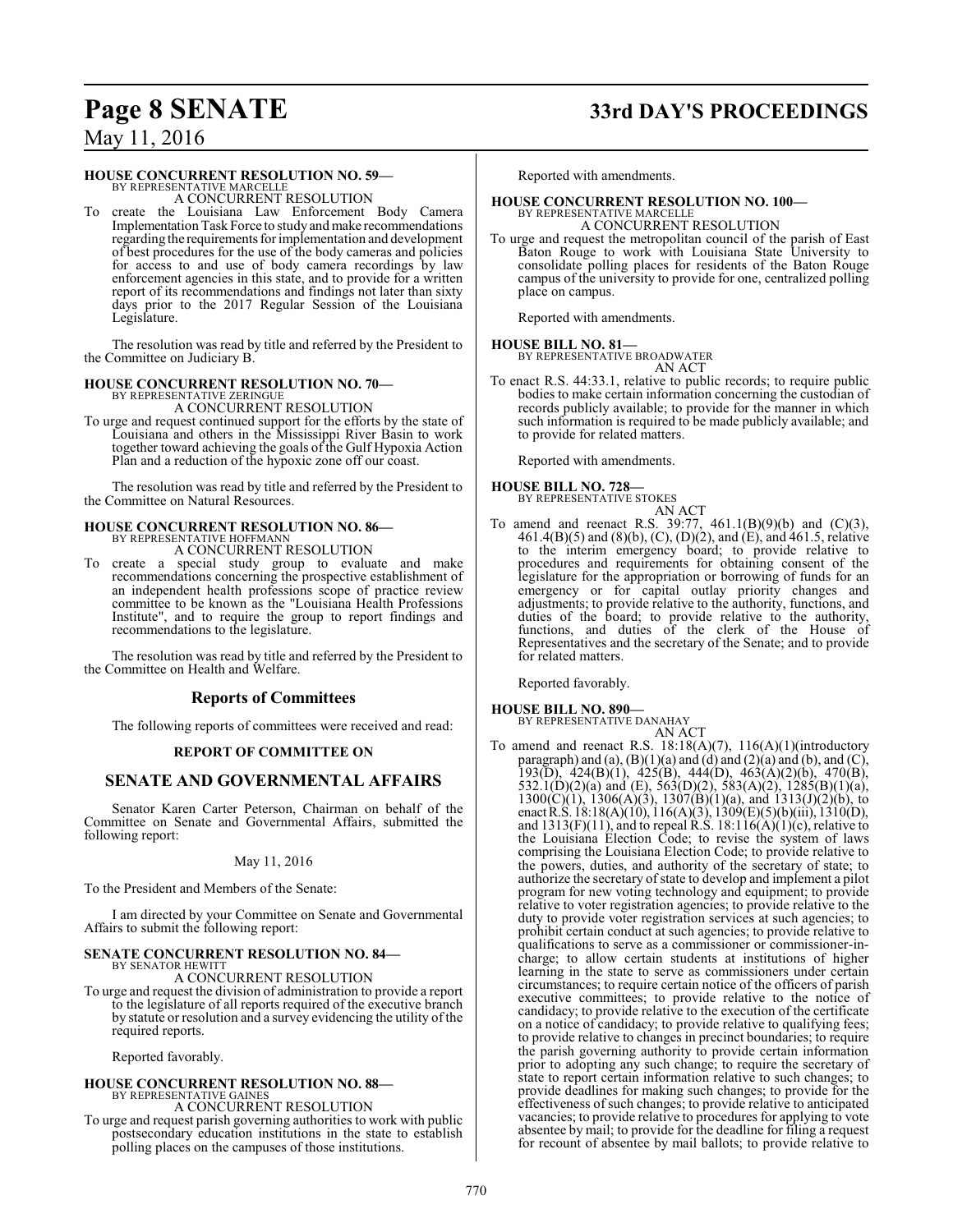## **33rd DAY'S PROCEEDINGS Page 9 SENATE**

voter registration; to require the registrar to transfer registration information under certain circumstances; to provide for the cancellation of a registration under certain circumstances; to provide deadlines for notice of certain elections; to provide relative to absentee by mail voting; to require certain information concerning correction procedures to appear on the ballot; to provide relative to paper ballots; to provide for replacement ballots; to provide for effectiveness; and to provide for related matters.

Reported with amendments.

**HOUSE BILL NO. 951—** BY REPRESENTATIVE GARY CARTER AN ACT

To amend and reenact R.S. 18:101(D)(introductory paragraph) and  $152(C)(2)(b)$  and to enact R.S.  $18:135(A)(3)$ , relative to requirements for voting; to provide relative to voter registration; to provide relative to voter registration requirements for presidential elections; to provide relative to the close of voter registration; to provide relative to election procedures; to provide relative to the precinct register; to provide relative to procedures for supplementing the precinct register after printing; to provide relative to the duties of certain election officials relative to voter registration and election procedures; and to provide for related matters.

Reported favorably.

Respectfully submitted, KAREN CARTER PETERSON Chairwoman

### **REPORT OF COMMITTEE ON**

### **COMMERCE, CONSUMER PROTECTION AND INTERNATIONAL AFFAIRS**

Senator Daniel R. Martiny, Chairman on behalf of the Committee on Commerce, Consumer Protection and International Affairs, submitted the following report:

May 11, 2016

To the President and Members of the Senate:

I am directed by your Committee on Commerce, Consumer Protection and International Affairs to submit the following report:

## **HOUSE BILL NO. 208—** BY REPRESENTATIVE BISHOP

AN ACT

To amend and reenact R.S. 51:3143(B), (C), and (E), relative to home service contract providers; to remove certain registration statuses; to provide a term for issued surety bonds; to provide for technical changes; to provide for an effective date; and to provide for related matters.

Reported favorably.

#### **HOUSE BILL NO. 271—** BY REPRESENTATIVE PRICE

AN ACT To amend and reenact R.S. 32:783(F)(8), 791(B)(3)(b)(i) and (4)(b) and (G), 792(B)(8) through (12), (15), and (17)(a), 796(D)(3) and to enact R.S. 32:792(17)(k) and (18); relative to the regulation of used motor vehicles; to amend the powers and duties of the Louisiana Used Motor Vehicle Commission; to amend used motor vehicle dealer license application procedures; to increase bond requirements for used motor vehicle dealers; to provide for unauthorized acts; to regulate purchase agreements; and to provide for related matters.

Reported with amendments.

# May 11, 2016

#### **HOUSE BILL NO. 340—**

BY REPRESENTATIVES STOKES, ARMES, BACALA, BAGLEY, CHAD<br>BROWN, TERRY BROWN, CARMODY, CONNICK, COX, DAVIS,<br>EDMONDS, HILFERTY, HOFFMANN, HORTON, JONES, LYONS,<br>MIGUEZ, JAY MORRIS, PYLANT, REYNOLDS, WILLMOTT, AND<br>ZERINGUE

AN ACT

To enact R.S. 51:1422, relative to the regulation of the sale or the solicitation for sale of an extended service agreement for motor vehicles; to prohibit certain sales or offers for sale of an extended service agreement; to classify each violation as a deceptive and unfair trade practice; to provide for exceptions; and to provide for related matters.

Reported with amendments.

### **HOUSE BILL NO. 472—**

BY REPRESENTATIVE FALCONER AN ACT

To enact R.S. 37:144(G), relative to powers and authority of the Louisiana State Board of Architectural Examiners; to establish the Louisiana Architecture Education and Research Fund; to restrict use of the fund; to regulate awards; to require annual reports; to provide for severability; to provide for effectiveness; and to provide for related matters.

Reported favorably.

## **HOUSE BILL NO. 532—** BY REPRESENTATIVE FALCONER

AN ACT

To amend and reenact R.S. 37:149 and 150(C) through (E) and to enact R.S. 37:150(F) and (G), relative to the Louisiana State Board of Architectural Examiners; to regulate the assessment and collection of fees; to provide for certificates of authority; to regulate renewals of licenses and certificates of authority; to provide for severability; to provide for effectiveness; and to provide for related matters.

Reported favorably.

### **HOUSE BILL NO. 804—**

BY REPRESENTATIVE PUGH

AN ACT To amend and reenact R.S. 37:3397(B)(1) and (3), 3411, 3415.10,  $3415.15(A)$  and to enact R.S.  $37:3415.22$ , relative to the regulation of real estate appraisers and appraisal management companies; provides for licensing classifications and requirements; to regulate record keeping requirements; to change a sunset provision; to regulate real estate appraiser compensation; and to provide for related matters.

Reported favorably.

- **HOUSE BILL NO. 934—** BY REPRESENTATIVE HOFFMANN
- AN ACT To amend and reenact R.S. 37:786(D)(1) and (2) and 788(B)(1), relative to administrative decisions of the Louisiana State Board of Dentistry; to provide for procedures and amounts furnished as security in judicial review of board decisions; to provide relative to the subpoena authority of the board; and to provide for related matters.

Reported favorably.

**HOUSE BILL NO. 960—**

BY REPRESENTATIVE ADAMS AN ACT

To enact R.S. 40:1730.56(D), relative to restrictions imposed on temporary housing; to require certain standards for temporary housing; to provide for exceptions; and to provide for related matters.

Reported favorably.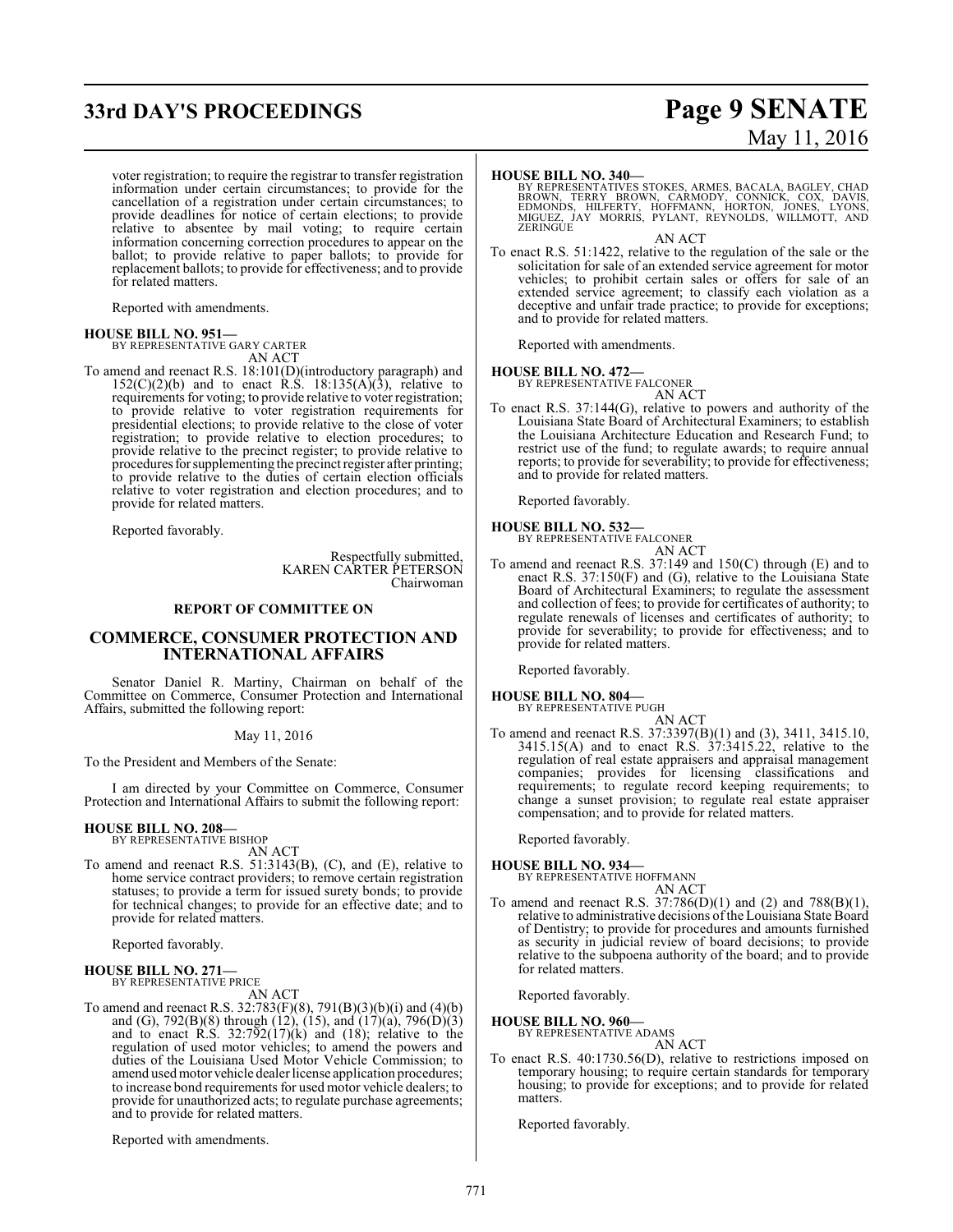### **HOUSE BILL NO. 1014—**

BY REPRESENTATIVE BERTHELOT AN ACT

To amend and reenact R.S. 40:1664.8(E), relative to licensing law of persons as provided in the Life Safety and Property Protection Licensing Act; to amend a certain provision with respect to the statutory reference of the "sex offense" definition; and to provide for related matters.

Reported favorably.

## **HOUSE BILL NO. 1133—** BY REPRESENTATIVE BERTHELOT

AN ACT

To amend and reenact Subpart A of Part VII of Title 40 of the Louisiana Revised Statutes of 1950, to be comprised of R.S. 40:1484.1 through 1484.28, and 1485.2(introductory paragraph), (2), (3), (4), and (5) and to enact R.S. 40:1485.2(6) and 1485.9, relative to the regulation of inflatable amusement devices, amusement attractions, and amusement rides; to provide for administration, enforcement, and rulemaking authority of the state fire marshal; to provide for definitions; to require registration of inflatable amusement devices, amusement attractions, and amusement rides with the office of state fire marshal; to regulate the operation of such devices, attractions, and rides; to provide for third-party inspections and certificates of inspection; to provide for set-up inspections; to provide relative to license requirements of third-party inspectors, set-up inspectors, firms, and certain persons; to require certain insurance; to provide for applicable fees, costs, penalties, and injunctive relief; to provide for applicability; to provide for prohibitions and exemptions; and to provide for related matters.

Reported favorably.

Respectfully submitted, DANIEL R. MARTINY Chairman

### **Senate Bills and Joint Resolutions on Second Reading Reported by Committees**

### **SENATE BILL NO. 257—** BY SENATOR WALSWORTH

AN ACT

To amend and reenact R.S. 30:2194(B)(1), (3) and (6), 2194.1,  $2195(C)$ ,  $(E)$ ,  $(F)(1)$ , and the introductory paragraph of  $(3)$ , and  $(3)(d)$ ,  $2195.2(A)(1)(c)(ii)$ ,  $(2)$ ,  $(3)$ , and  $(5)$ ,  $2195.3(A)(1)(b)$ , (6), and (10),  $2195.4(A)(2)$  and (3) and (B)(1) and (C),  $2195.8(A)$  and (C),  $2195.9(A)$  and (B),  $2195.10(C)$ ,  $2195.12(A)$ , and to enactR.S. 30:2194(B)(8)(c), 2195(F)(3)(f), 2195.4(A)(4), and 2195.12(E), relative to underground storage tanks; to provide certain prohibitions; to provide for monies deposited in the Tank Trust Fund; to provide certain reporting requirements; to provide for monies received from certain payments; to provide for certain third party claims; to require the maintaining of certain documents and records; to provide for the membership of the Motor Fuels Underground Storage Tank Trust Fund Advisory Board; to provide for certain reimbursement eligibility requirements; to provide for the issuance of grants or loans relative to the delivery of motor fuels; to provide terms, conditions, and requirements; and to provide for related matters.

Reported with amendments by the Committee on Environmental Quality.

### **SENATE COMMITTEE AMENDMENTS**

Amendments proposed by Senate Committee on Environmental Quality to Original Senate Bill No. 257 by Senator Walsworth

AMENDMENT NO. 1 On page 1, line 3, delete ", and  $(3)(d)$ " and insert " and  $(3)(e)$ "

## **Page 10 SENATE 33rd DAY'S PROCEEDINGS**

AMENDMENT NO. 2 On page 1, line 4, after " $(B)(1)$ " delete "and  $(C)$ "

AMENDMENT NO. 3 On page 1, line 5, delete "2195.9(A) and (B)" and insert "2195.9(B)"

AMENDMENT NO. 4 On page 1, line 6, delete ", 2195(F)(3)(f), 2195.4(A)(4),"

AMENDMENT NO. 5 On page 1, line 17, delete "and  $(3)(d)$ " and insert "and  $(3)(e)$ "

AMENDMENT NO. 6 On page 2, line 1, delete "2195.4(A)(2), and 3, (B)(1) and (C)" and insert  $\text{``2195.4(A)(2), (3), and (B)(1)''}$ 

AMENDMENT NO. 7 On page 2, line 2, delete "2195.9(A) and (B)" and insert "2195.9(B)"

AMENDMENT NO. 8 On page 2, line 3, delete "2195(F)(3)(f), 2195.4(A)(4),"

AMENDMENT NO. 9 On page 2, line 10, after "(1)" insert "**(a)**"

AMENDMENT NO. 10 On page 2, line 13, after "materials." insert "**(b)**"

### AMENDMENT NO. 11

On page 3, delete lines 19 and 20 and insert "**Only monies recovered pursuant to R.S. 30:2195.2(A)(2) and deposited in the Tank Trust Fund may be used for loans associated with the provisions of R.S. 30:2194 through 2195.12. The**"

AMENDMENT NO. 12 On page 3, line 21, delete "**grants and**"

AMENDMENT NO. 13

On page 4, line 3, after "include" insert "**all loans made from the Tank Trust Fund,**"

### AMENDMENT NO. 14

On page 4. delete line 8 and insert "previous fiscal year." and on line 9, delete "the Tank Trust Fund."

AMENDMENT NO. 15 On page 4, line 19, delete "**or grants**"

### AMENDMENT NO. 16

On page 4, delete lines 25 through 29 and on page 5, delete line 1, and insert:

"(e) The release at the site is not eligible for the Motor Fuels Underground Storage Tank Trust Fund **or the secretary has determined that action by the department is the most timely and efficient way to address conditions at the site**."

### AMENDMENT NO. 17

On page 7, delete lines 20 through 29 and on page 8, delete lines 1 through 6 and insert:

 $\sqrt{10}$  Fees imposed by Subparagraph  $(A)(1)(a)$  of this Section shall not be collected or required to be paid on or after the first day of the second month following a determination that has been made by the board that the unobligated balance in the Tank Trust Fund equals or exceeds twenty **forty** million dollars. If the board determines that the unobligated balance in the Tank Trust Fund falls below ten million dollars, the fee shall be reinstated effective on the first day of the second month following this determination. For these purposes, the unobligated balance in the Tank Trust Fund shall be determined by subtracting from the cash balance in the Tank Trust Fund at the end of each month the sum of the total estimates made by the board of eligible payment requests pending review and the outstanding balance of the estimated costs to be incurred associated<br>with correction action plans approved by the department action plans approved by the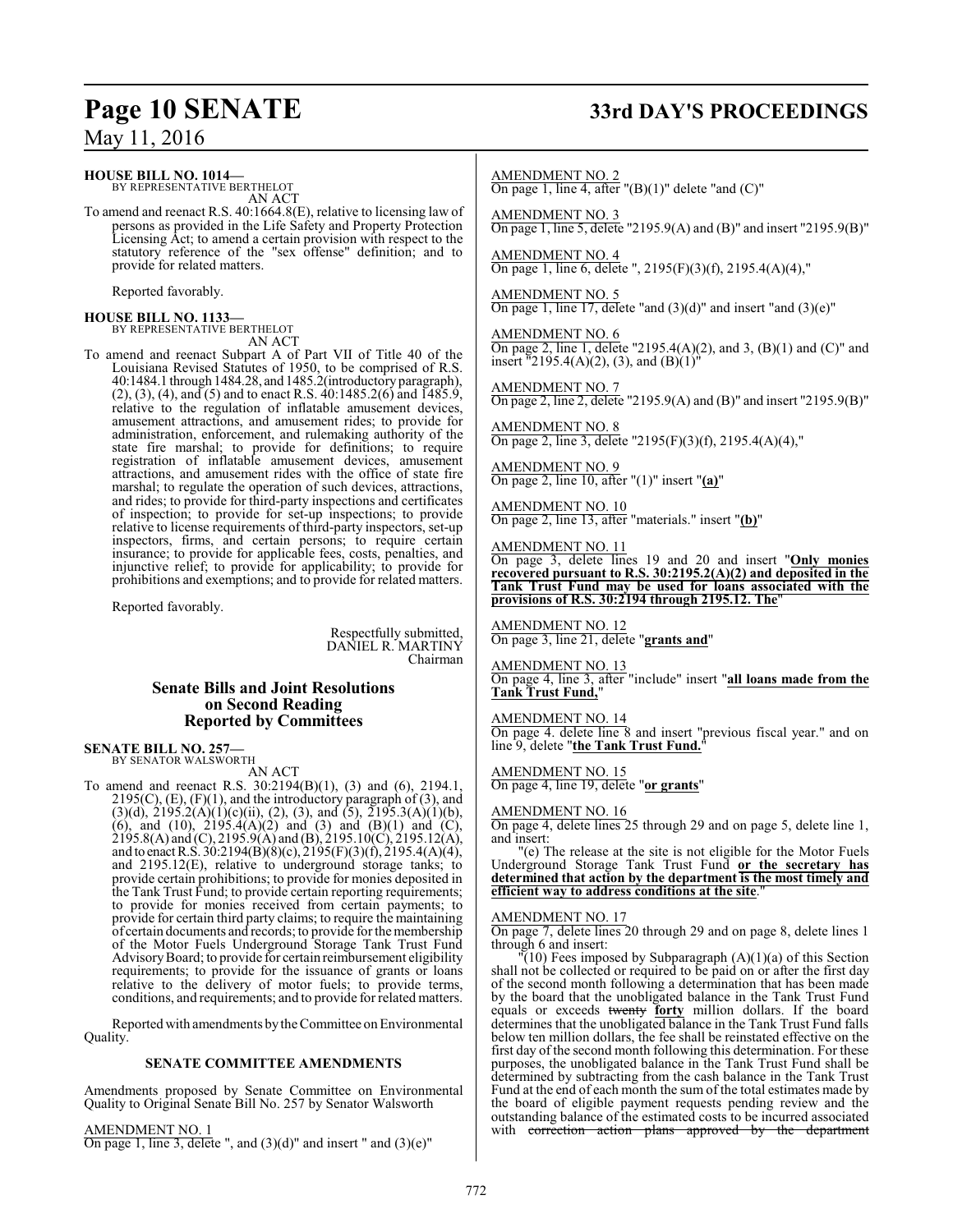## **33rd DAY'S PROCEEDINGS Page 11 SENATE**

# May 11, 2016

#### **investigations, corrective action plans, and activities authorized under this Section**."

AMENDMENT NO. 18 On page 8, line 27, delete "**(4)(a)**" and insert "(c)"

AMENDMENT NO. 19 On page 9, line 3, delete "**(b)**" and insert "**(d)**"

AMENDMENT NO. 20 On page 9, delete lines 16 through 27

AMENDMENT NO. 21 On page 10, line 3, delete "**issuance of grants and loans, granting of rebates,**" and insert "**issuance of loans,**"

AMENDMENT NO. 22

On page 11, delete lines 1 through 29, and on page 12, delete lines 1 through 15 and insert "\* \* \*"

AMENDMENT NO. 23

On page 12, line 18, before "insurance", insert "**participation in the Trust Fund,**"

AMENDMENT NO. 24 On page 12, line 26, after "**secretary**" insert "**after consultation with the board**"

AMENDMENT NO. 25 On page 13, line 26, delete "**grants or**"

On motion of Senator Walsworth, the committee amendment was adopted. The amended bill was read by title, ordered engrossed and passed to a third reading.

#### **SENATE BILL NO. 332—** BY SENATOR MORRELL

AN ACT

To amend and reenact R.S. 4:193(B), R.S. 9:3583, R.S. 12:1041, R.S. 14:107.2(A) and 326(C), R.S. 15:1204.2(B)(4) and 1402(A), R.S. 17:111, 158(F), 1676(D), 2053(D)(3), 3402(A), and 3991(B)(3),R.S. 22:1452(C)(25), 1454(A), and 1964(7)(f), R.S. 23:332 and 2043(B)(1), R.S. 27:27.2(B) and 27.4, R.S. 37:1025(B), 1107(C), 1360.23(H), 1437(D), 1455(A)(28), 2654(C)(1), 2719, 3425(C), and 3447(C), R.S. 38:2315, R.S. 39:1411, R.S. 40:1133.1(C), 2113.4(A), 2113.6(A)(1) and (B),  $2120.35(B)(5)$ ,  $2125(B)$ ,  $2403(H)(1)$ , and  $2504$ , R.S. 46:437.11(A), 1104, 1134, 1154, the introductory paragraph of  $1407(B)(1)(e)$  and (F), 1995, and 2205, R.S.  $47:37(C)$  and 287.755(C), R.S. 48:274.1(C), R.S. 49:145 and 146(A)(1), and R.S. 51:2231(A), 2232(3), 2235(16)(a), 2236(A), 2237(2), 2247, 2248, 2254 $(1)$  and  $(2)$ , the introductory paragraph of  $2255(A)$ , 2602(A), 2606(A)(1) through (5), 2607(A) and (C), and 2608 and to enact R.S. 23:302(9) and (10), relative to discrimination; to expand the application of various provisions relative to discrimination by adding additional criteria; to provide for definitions; to remove certain activities from provisions for the attorney general to institute civil proceedings against certain corporations; and to provide for related matters.

Reported favorably by the Committee on Judiciary B. The bill was read by title, ordered engrossed and passed to a third reading.

### **House Bills and Joint Resolutions on Second Reading Reported by Committees**

### **HOUSE BILL NO. 55—**

BY REPRESENTATIVES DWIGHT, CHAD BROWN, GARY CARTER, COUSSAN, HAZEL, MIKE JOHNSON, MAGEE, JAY MORRIS, AND SHADOIN

AN ACT

To enact R.S. 13:5368, relative to courts and judicial procedure; to provide with respect to Veterans Court programs in district court; to provide for dismissal of certain criminal charges upon completion of a Veterans Court program; to provide with respect to revocation of probation in certain circumstances; to provide for the effect of a dismissal of criminal charges; and to provide for related matters.

Reported favorably by the Committee on Judiciary B. The bill was read by title and referred to the Legislative Bureau.

### **HOUSE BILL NO. 76—**



To enact Code of Criminal Procedure Article 404(F), relative to jury commissions; to provide for the functions of the jury commission in the parishes of East Feliciana and West Feliciana; to transfer the functions of the jury commission to the clerks of court of East Feliciana Parish and West Feliciana Parish; and to provide for related matters.

Reported favorably by the Committee on Judiciary C. The bill was read by title and referred to the Legislative Bureau.

**HOUSE BILL NO. 172—**

BY REPRESENTATIVE JEFFERSON

AN ACT To amend and reenact Code of Criminal Procedure Article 900(A)(6)(b), relative to technical parole violations; to provide for earning of credit for time served prior to revocation; and to provide for related matters.

Reported favorably by the Committee on Judiciary C. The bill was read by title and referred to the Legislative Bureau.

## **HOUSE BILL NO. 180—** BY REPRESENTATIVE JEFFERSON

AN ACT To amend and reenact Code of Criminal Procedure Article 901(C), relative to probation; to provide relative to the revocation of probation for the commission of another offense; to provide for credit for time served prior to the revocation hearing; to provide that certain sentences may be served consecutively or concurrently; to provide exceptions; and to provide for related matters.

Reported favorably by the Committee on Judiciary C. The bill was read by title and referred to the Legislative Bureau.

### **HOUSE BILL NO. 226—**

BY REPRESENTATIVE MORENO AN ACT

To amend and reenact R.S.  $27:443(B)(1)(a)(ii)$  and (b)(iii), relative to penalties for certain violations of the Video Draw Poker Devices Control Law; to provide with respect to the revocation or suspension of a license for certain violations; to provide for a hearing; and to provide for related matters.

Reported with amendments by the Committee on Judiciary B.

### **SENATE COMMITTEE AMENDMENTS**

Amendments proposed by Senate Committee on Judiciary B to Engrossed House Bill No. 226 by Representative Moreno

### AMENDMENT NO. 1

On page 2, line 2, after "imposed." insert "At the conclusion of the hearing, the board may revoke or suspend a license or impose a fine pursuant to R.S.  $27:15(F)$ .

### AMENDMENT NO. 2

On page 2, line 14, after "imposed." insert "At the conclusion of the hearing, the board may revoke or suspend a license or impose a fine pursuant to R.S.  $27:15(F)$ ."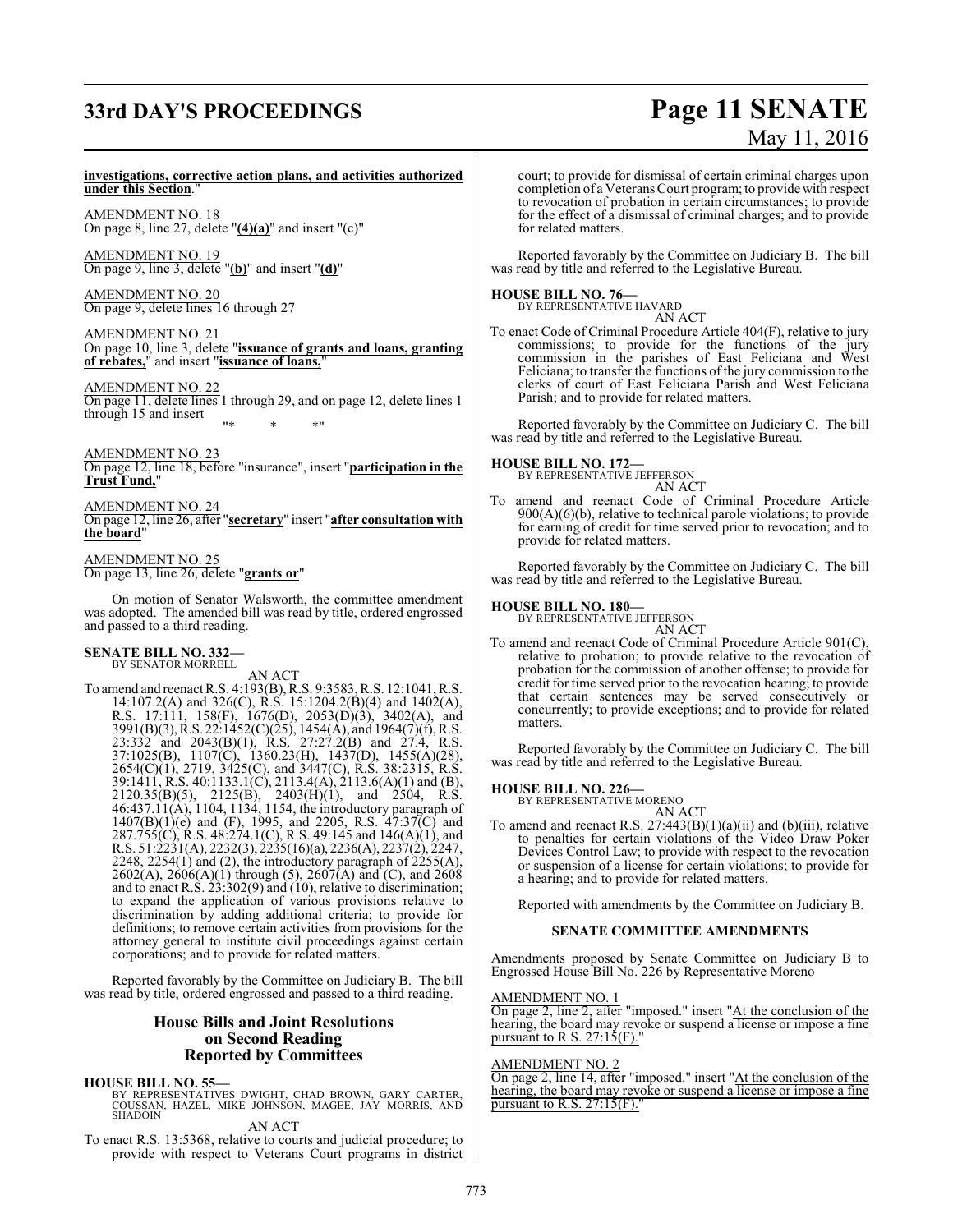### **Page 12 SENATE 33rd DAY'S PROCEEDINGS**

On motion of Senator Gary Smith, the committee amendment was adopted. The amended bill was read by title and referred to the Legislative Bureau.

# **HOUSE BILL NO. 254—** BY REPRESENTATIVE HAVARD

AN ACT To amend and reenact R.S. 15:1302(2) and 1316(C) and (D) and to enact R.S. 14:222.3 and R.S. 15:1302(3.1) and (16.1), 1316(E), 1317, and 1318, relative to electronic surveillance; to create the crime of unlawful use of a cellular tracking device; to provide definitions; to provide criminal penalties; to provide exceptions; to provide for applicability; to provide procedures for use of a cellular tracking device by law enforcement officers and investigative officers; and to provide for related matters.

Reported with amendments by the Committee on Judiciary C.

### **SENATE COMMITTEE AMENDMENTS**

Amendments proposed by Senate Committee on Judiciary C to Reengrossed House Bill No. 254 by Representative Havard

### AMENDMENT NO. 1

On page 4, between lines 18 and 19, insert the following:

"(15) Any person who has more than one cellular phone or similar wireless telecommunications device as part of a wireless service plan contract and who is ascertaining or attempting to ascertain the location of any telecommunications device that is part of that plan.

(16) Any person who has a cellular phone or similar wireless telecommunications device and wireless service plan contract, or a wireless service provider at the person's direction, who is ascertaining or attempting to ascertain the location of any telecommunications device that is part of that plan and that has been lost or stolen.

On motion of Senator Claitor, the committee amendment was adopted. The amended bill was read by title and referred to the Legislative Bureau.

### **HOUSE BILL NO. 259—**

BY REPRESENTATIVE NANCY LANDRY AN ACT

To enact R.S. 13:3494 and 3495, relative to child support actions; to provide for required notice; to provide for contents of the notice; to provide relative to the failure to provide notice; and to provide for related matters.

Reported favorably by the Committee on Judiciary A. The bill was read by title and referred to the Legislative Bureau.

# **HOUSE BILL NO. 325—** BY REPRESENTATIVE ROBERT JOHNSON

AN ACT

To repeal R.S. 40:34(E), relative to paternity; to repeal provisions in the Vital Records Law regarding allegations of paternity for child support purposes.

Reported favorably by the Committee on Judiciary A. The bill was read by title and referred to the Legislative Bureau.

#### **HOUSE BILL NO. 330—** BY REPRESENTATIVE GREGORY MILLER

AN ACT

To amend and reenact R.S. 9:315.11(A), relative to child support; to provide for imputing income; to provide relative to actual income or income earning potential; and to provide for related matters.

Reported favorably by the Committee on Judiciary A. The bill was read by title and referred to the Legislative Bureau.

#### **HOUSE BILL NO. 347—**

BY REPRESENTATIVES DANAHAY, BAGNERIS, GARY CARTER, ROBBY CARTER, GAINES, JIMMY HARRIS, HAZEL, HODGES, AND **JACKSON** 

AN ACT To enact R.S.  $13:5401(C)(10)$ ,  $(11)$ , and  $(12)$ , relative to reentry courts; to authorize the creation of a reentry division of the Fourteenth, Twenty-First, and Thirty-Second Judicial District Courts; and to provide for related matters.

Reported favorably by the Committee on Judiciary A. The bill was read by title and referred to the Legislative Bureau.

**HOUSE BILL NO. 388—** BY REPRESENTATIVES JEFFERSON AND HUNTER

AN ACT

To amend and reenact Civil Code Articles 189, 191, 195, and 196 and R.S. 9:406(B), (C), (D)(2), and (E)(2) and to enact R.S. 9:408 and 409, relative to the filiation of children; to provide for the commencement of the prescriptive period; to provide for the revocation of an act of acknowledgment; to provide for the identification of fathers; to provide for necessary parties; and to provide for related matters.

Reported with amendments by the Committee on Judiciary A.

### **SENATE COMMITTEE AMENDMENTS**

Amendments proposed by Senate Committee on Judiciary A to Reengrossed House Bill No. 388 by Representative Jefferson

AMENDMENT NO. 1 On page 1, line 3, delete "408 and"

AMENDMENT NO. 2 On page 1, line 5, after "acknowledgment", delete the remainder of the line

AMENDMENT NO. 3 On page 1, line 6, delete "fathers"

#### AMENDMENT NO. 4

On page 3, line 21, after "R.S. 9:" delete "408 and 409 are" and insert "409 is"

AMENDMENT NO. 5 On page 6, delete lines 1 through 29

### AMENDMENT NO. 6

On page 7, delete lines 1 through 18

On motion of Senator Ward, the committee amendment was adopted. The amended bill was read by title and referred to the Legislative Bureau.

#### **HOUSE BILL NO. 395—** BY REPRESENTATIVE GREGORY MILLER AN ACT

To amend and reenact R.S. 9:315(C)(1), relative to child support; to provide for computing adjusted gross income; to provide for definitions; and to provide for related matters.

Reported favorably by the Committee on Judiciary A. The bill was read by title and referred to the Legislative Bureau.

### **HOUSE BILL NO. 396—**

BY REPRESENTATIVE GREGORY MILLER AN ACT

To amend and reenact R.S. 9:315.16(B)(1), relative to the child support review committee; to provide with respect to its membership; and to provide for related matters.

Reported favorably by the Committee on Judiciary A. The bill was read by title and referred to the Legislative Bureau.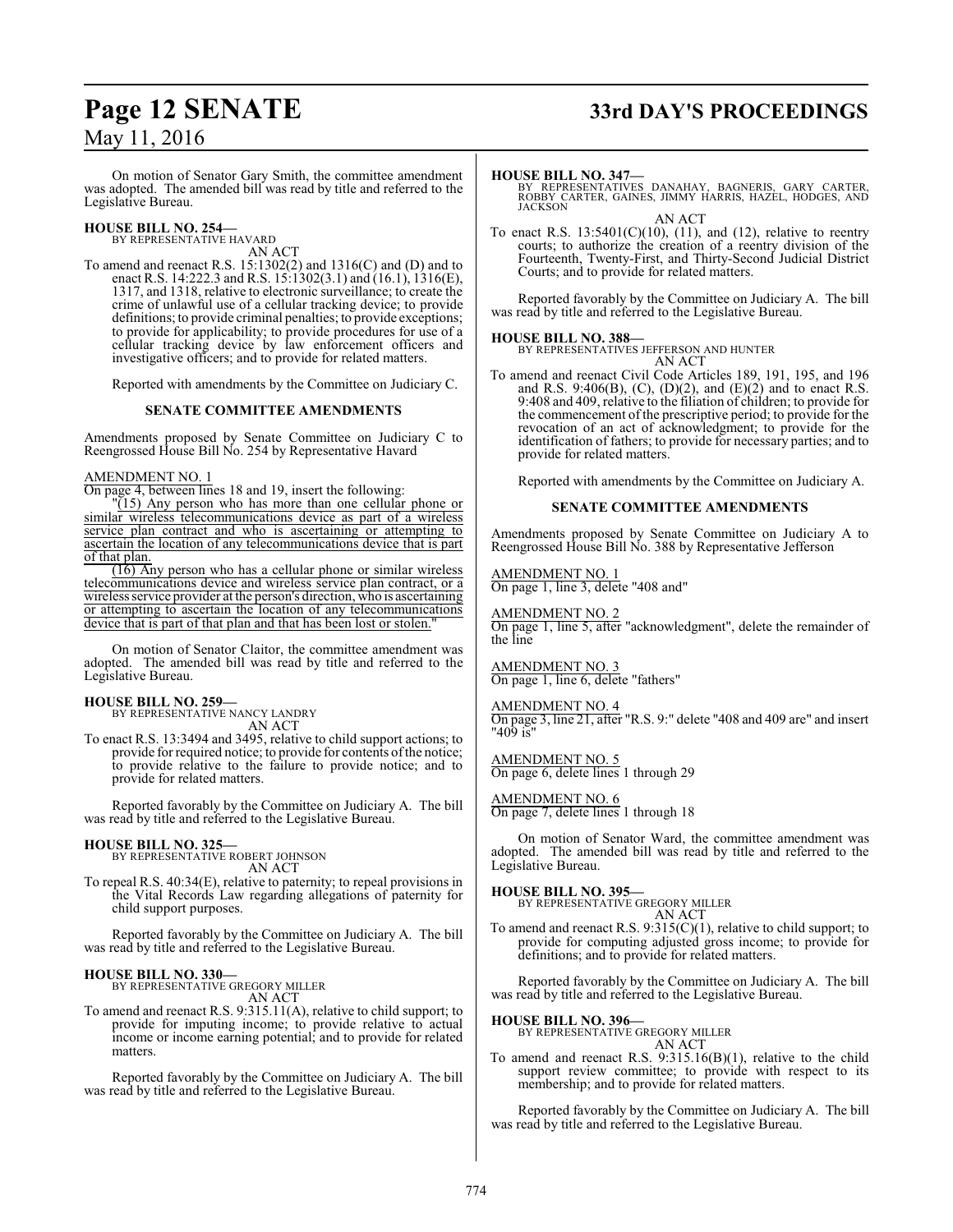## **33rd DAY'S PROCEEDINGS Page 13 SENATE**

# May 11, 2016

**HOUSE BILL NO. 410—**

BY REPRESENTATIVE GREGORY MILLER AN ACT

To amend and reenact R.S. 9:315.9(A)(1) and (2) and 315.10(A)(1) and (2), relative to child custody; to provide relative to shared custody and split custody relating to child support; to provide definitions; and to provide for related matters.

Reported favorably by the Committee on Judiciary A. The bill was read by title and referred to the Legislative Bureau.

## **HOUSE BILL NO. 449—** BY REPRESENTATIVE GREGORY MILLER

AN ACT

To amend and reenact Children's Code Articles 1122(F)(2) and (G)(2) and 1142(B) and R.S. 40:34, 46, 46.1, 46.2, and 75(A), to enact R.S. 9:410, R.S. 40:34.1 through 34.13, and 46.3 through 46.13, and to repeal Children's Code Article 1142(C), relative to vital statistics; to provide for the completion of a birth certificate; to provide for the amendment of a birth certificate; to reorganize and recodify laws relative to birth certificates, death certificates, and paternity establishment; and to provide for related matters.

Reported favorably by the Committee on Judiciary A. The bill was read by title and referred to the Legislative Bureau.

## **HOUSE BILL NO. 484—** BY REPRESENTATIVE ROBERT JOHNSON

AN ACT

To amend and reenact R.S. 9:315.4(B) and R.S. 46:236.1.1(2), and 236.1.2(L), relative to child support; to provide with respect to obligations to provide health insurance; to provide for cash medical support payments in certain cases; to provide for the collection of payments to the Department of Children and Family Services under certain circumstances; to provide definitions; and to provide for related matters.

Reported favorably by the Committee on Judiciary A. The bill was read by title and referred to the Legislative Bureau.

### **HOUSE BILL NO. 537—**

BY REPRESENTATIVE GAROFALO AN ACT

To amend and reenact R.S. 40:1165.1(A)(2)(b)(i) and (ii), relative to medical records; to provide relative to the maximum charges for providing certain medical records; to provide for the form in which to store and provide medical records; and to provide for related matters.

Reported with amendments by the Committee on Judiciary A.

### **SENATE COMMITTEE AMENDMENTS**

Amendments proposed by Senate Committee on Judiciary A to Reengrossed House Bill No. 537 by Representative Garofalo

### AMENDMENT NO. 1

On page 2, line 4, after "they" and before the comma, delete "are stored" and insert "exist"

### AMENDMENT NO. 2

On page 2, line 5, after "the" and before "treatment", delete "original" and insert "original"

### AMENDMENT NO. 3

On page 2, line 6, delete the line in its entirety and insert "records are generated, maintained, or stored originated in paper form, paper or digital copies"

### AMENDMENT NO. 4

On page 2, line 13, after "records" and before "generated,", delete "are" and insert "<del>are</del>"

#### AMENDMENT NO. 5

On page 2, delete line 14 in its entirety and insert "stored originated in digital format, copies"

### AMENDMENT NO. 6

On page 2, line 17, after "copies" and before "shall", delete "stored in digital format"

### AMENDMENT NO. 7

On page 2, line 19, after "records" and before "in", delete "are stored" and insert "exist"

On motion of Senator Ward, the committee amendment was adopted. The amended bill was read by title and referred to the Legislative Bureau.

### **HOUSE BILL NO. 546—** BY REPRESENTATIVE HUNTER

AN ACT

To enact R.S. 14:71.4, relative to misappropriation without violence; to create the crime of homestead exemption fraud; to provide for elements of the crime; to provide criminal penalties; to provide for restitution; to provide definitions; and to provide for related matters.

Reported favorably by the Committee on Judiciary C. The bill was read by title and referred to the Legislative Bureau.

### **HOUSE BILL NO. 547—** BY REPRESENTATIVE JACKSON

AN ACT To enact R.S. 15:175(D), relative to public defender services; to provide with respect to determinations ofindigency; to authorize the adoption of a uniform form to be used in determining indigency; and to provide for related matters.

Reported favorably by the Committee on Judiciary B. The bill was read by title and referred to the Legislative Bureau.

### **HOUSE BILL NO. 582—**

BY REPRESENTATIVES JACKSON AND HOFFMANN AN ACT

To amend and reenact R.S. 14:2(B)(32) and 37.2 and R.S. 15:642(2)(b), relative to aggravated assault upon a peace officer; to amend the crime of aggravated assault upon a peace officer with a firearm; to remove the element that the offense be committed with a firearm; and to provide for related matters.

Reported favorably by the Committee on Judiciary C. The bill was read by title and referred to the Legislative Bureau.

### **HOUSE BILL NO. 667—**

BY REPRESENTATIVE REYNOLDS AN ACT

To amend and reenact R.S.  $26:359(B)(1)(h)$  and  $(i)$ ,  $(2)$  and  $(3)$ ,  $(C)$ ,  $(D)$ ,  $(E)$ , and  $(F)$  and to enact R.S. 26:359 $(B)(4)$ , relative to wine shipped directly to consumers; to provide with respect to certain requirements for direct shipment sales; to provide for exceptions; to authorize the commissioner to promulgate rules; to provide for permit applications of certain wine producers, manufacturers, and retailers; to provide permit fees; to specify the due date of a monthly statement; to provide for additional penalties for violations; to provide for an effective date; and to provide for related matters.

Reported with amendments by the Committee on Judiciary B.

### **SENATE COMMITTEE AMENDMENTS**

Amendments proposed by Senate Committee on Judiciary B to Reengrossed House Bill No. 667 by Representative Reynolds

#### AMENDMENT NO. 1

On page 1, line 2, after "R.S. 26:" insert "75(C)(1), 275(B)(1), and"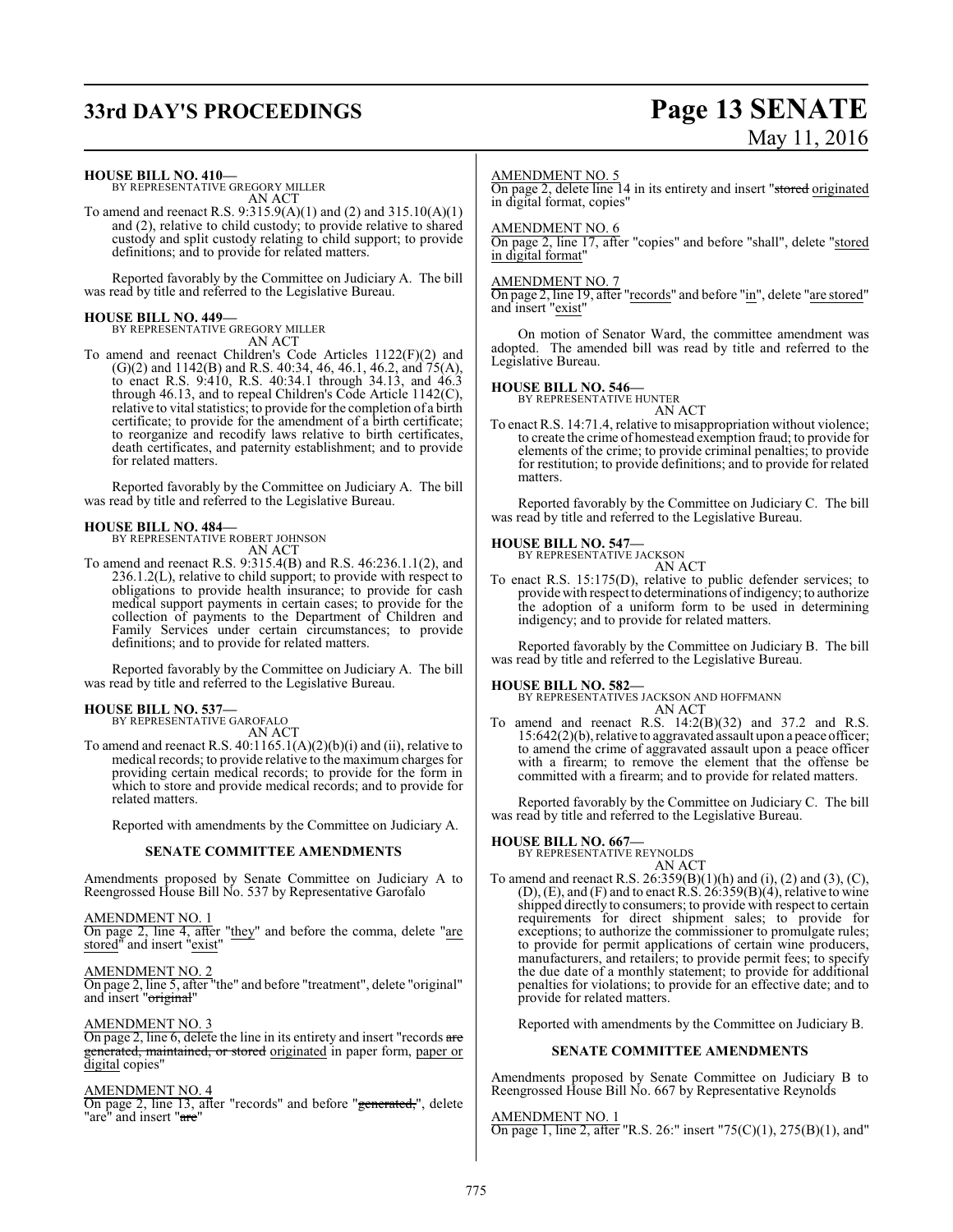## **Page 14 SENATE 33rd DAY'S PROCEEDINGS**

### May 11, 2016

AMENDMENT NO. 2

On page 1, line 3, after "consumers" insert "to provide for sampling of beverages of low alcoholic content; to provide for sampling of beverages of high alcoholic content;"

### AMENDMENT NO. 3

On page 1, line 11, after "R.S. 26:" insert "75(C)(1), 275(B)(1), and"

### AMENDMENT NO. 4

On page 1, between lines 11 and 12, insert the following: "§75. Operation without permit prohibited \* \* \*

C.(1) Notwithstanding any law to the contrary, beer, wine, or other spirit sampling for the purpose of allowing a consumer to try the taste of a product may be conducted on the premises of a Class A, Class B, Class C, or a Special Event permit holder. \* \* \*

§275. Operation without permit prohibited

\* \* \* B.(1) Notwithstanding any law to the contrary, beer, wine, or other spirits sampling for the purpose of allowing a consumer to try the taste of a product may be conducted on the premises of a Class A, Class B, Class C, or a Special Event permit holder. \* \* \*"

On motion of Senator Gary Smith, the committee amendment was adopted. The amended bill was read by title and referred to the Legislative Bureau.

# **HOUSE BILL NO. 670—** BY REPRESENTATIVE HENSGENS

AN ACT

To enact R.S. 40:1281.26, relative to individual sewerage systems; to provide for a temporary waiver of sanitary code requirements for individual sewerage systems in certain jurisdictions; to authorize enforcement by the jurisdiction; and to provide for related matters.

Reported favorably by the Committee on Environmental Quality. The bill was read by title and referred to the Legislative Bureau.

#### **HOUSE BILL NO. 809—** BY REPRESENTATIVE SCHRODER

AN ACT

To amend and reenact Children's Code Articles 571, 572(1), 573, and 575 and R.S. 15:185.1, 185.2(2), (6), and (7), 185.3(A), (B)(1), (2), (6)(introductory paragraph), (11), (12), (13), (14), (15),  $(19)(a)$  and (c),  $185.4(B)(1)$ ,  $(2)(a)$ , (c), (d), and (e),  $(3)$ (introductory paragraph) and  $(a)$ ,  $(5)$ ,  $(7)$ ,  $(13)$ ,  $(14)$ , and  $(15)$ , 185.6(C), 185.7(B) and (C), 185.8(introductory paragraph), and 185.9(A)(1) and (B)(2) and to repeal Children's Code Article 1023(C), relative to children; to provide for the Indigent Parents' Representation Program; to provide with respect to legal representation of indigent or absent parents; and to provide for related matters.

Reported favorably by the Committee on Judiciary A. The bill was read by title and referred to the Legislative Bureau.

### **HOUSE BILL NO. 862—**

BY REPRESENTATIVE FALCONER AN ACT

To enact R.S. 9:2800.23, relative to liability for damages caused by persons with developmental disabilities; to provide a limitation ofliability for parents, tutors, and curators; to provide conditions upon which the limitation of liability is contingent; to provide for exceptions; and to provide for related matters.

Reported favorably by the Committee on Judiciary A. The bill was read by title and referred to the Legislative Bureau.

#### **HOUSE BILL NO. 900—**

BY REPRESENTATIVE LEOPOLD AN ACT

To amend and reenact R.S. 30:2011(D)(22)(b) and (c) and (25), 2014(D)(4) and (5), 2195(B), 2351.59(C)(1)(a) and (b), (2), and (3), and to enact R.S. 30:2014(D)(6), relative to fees collected by the Department of Environmental Quality; to authorize an increase of fees paid to the Department of Environmental Quality; to authorize an increase of fees paid for accreditation by commercial laboratories; to authorize and increase in fees paid for certain reviews of immovable property; to authorize a fee for requesting a declaratory ruling; to authorize an increase for underground storage tank fees; to authorize an increase in fees deposited into the Lead Hazard Reduction Fund; and to provide for related matters.

Reported favorably by the Committee on Environmental Quality. The bill was read by title and recommitted to the Committee on Revenue and Fiscal Affairs.

### **HOUSE BILL NO. 931—**

BY REPRESENTATIVE WHITE

AN ACT To amend and reenact R.S. 14:35.3(C), (D), and (H), relative to domestic abuse battery; to require completion of courtmonitored domestic abuse intervention program as a part of the sentence for conviction of domestic abuse battery; and to provide for related matters.

Reported favorably by the Committee on Judiciary C. The bill was read by title and referred to the Legislative Bureau.

### **HOUSE BILL NO. 933—**

BY REPRESENTATIVE GREGORY MILLER

- AN ACT
- To amend and reenact R.S. 9:315.19, relative to child support; to provide for the schedule of basic child support obligations; and to provide for related matters.

Reported with amendments by the Committee on Judiciary A.

### **SENATE COMMITTEE AMENDMENTS**

Amendments proposed by Senate Committee on Judiciary A to Reengrossed House Bill No. 933 by Representative Gregory Miller

AMENDMENT NO. 1

On page 1, line 13, delete the entire line and insert the following: "0-<del>600</del> 900 100 100 100 100 100 100"

AMENDMENT NO. 2

On page 1, at the beginning of line 20, delete "0-950" and insert "950"

### AMENDMENT NO. 3

On page 1, line 31, after "436" and before "521", change "534" to "520"

AMENDMENT NO. 4 On page 2, line 3, after "583" and before "635", change "650" to "630"

AMENDMENT NO. 5

On page 2, line 6, after "704" and before "749", change "774" to "748

### AMENDMENT NO. 6

On page 2, line 7, after "721" and before "783", change "793" to "782"

On motion of Senator Ward, the committee amendment was adopted. The amended bill was read by title and referred to the Legislative Bureau.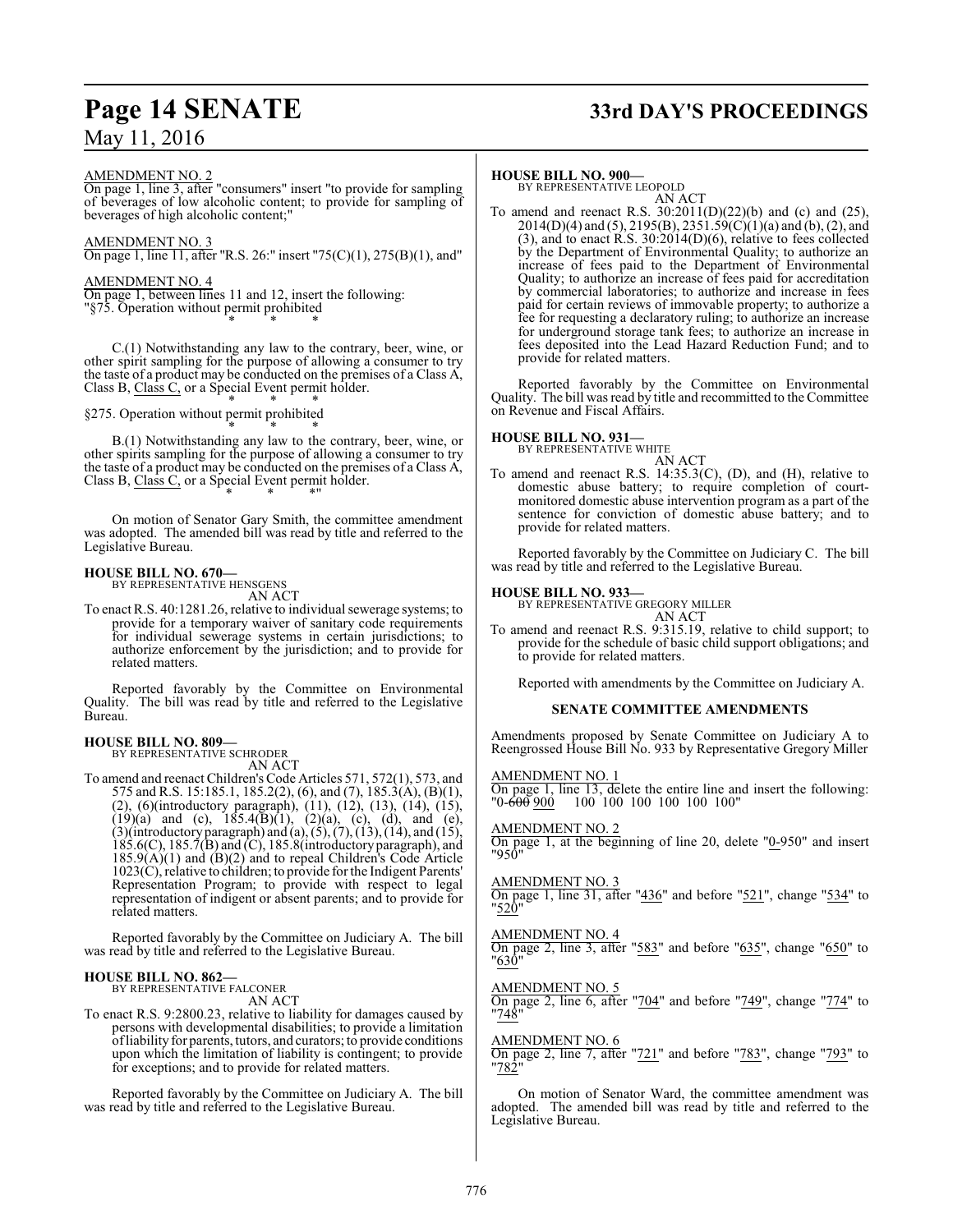**HOUSE BILL NO. 953—**

BY REPRESENTATIVE LANCE HARRIS AN ACT

To amend and reenact R.S. 14:107.2(A) and to enact R.S. 14:107.2(E), relative to hate crimes; to provide for the elements of the crime; to provide for definitions; and to provide for related matters.

Reported favorably by the Committee on Judiciary C. The bill was read by title and referred to the Legislative Bureau.

### **HOUSE BILL NO. 956—** BY REPRESENTATIVE GREGORY MILLER

AN ACT

To amend and reenact R.S. 9:2721 and to repeal Civil Code Article 3275, relative to mortgage and conveyance records; to provide for the recordation of certain documents; to provide relative to information contained in certain documents; and to provide for related matters.

Reported favorably by the Committee on Judiciary A. The bill was read by title and referred to the Legislative Bureau.

## **HOUSE BILL NO. 970—** BY REPRESENTATIVE ANDERS

AN ACT

To enact R.S. 13:5554(G)(5), relative to payment for certain benefits for retirees from Concordia Parish Sheriff's Office; to provide for the qualifications for payment for certain insurance premiums; and to provide for related matters.

Reported favorably by the Committee on Judiciary B. The bill was read by title and referred to the Legislative Bureau.

**HOUSE BILL NO. 988—** BY REPRESENTATIVE ARMES AN ACT

To amend and reenact R.S. 46:121(1), relative to Louisiana Military Family Assistance; to provide for the meaning of "activated military personnel"; and to provide for related matters.

Reported with amendments by the Committee on Judiciary B.

### **SENATE COMMITTEE AMENDMENTS**

Amendments proposed by Senate Committee on Judiciary B to Reengrossed House Bill No. 988 by Representative Armes

AMENDMENT NO. 1

On page 1, line 17, after "Marine Corps,**"** insert "or Coast Guard,"

On motion of Senator Gary Smith, the committee amendment was adopted. The amended bill was read by title and referred to the Legislative Bureau.

### **HOUSE BILL NO. 998—**

BY REPRESENTATIVE CHAD BROWN AN ACT

To enact R.S. 13:5554(H)(4), relative to payment for certain benefits for retirees from the Assumption Parish Sheriff's Office; to provide for the qualifications for payment of certain insurance premiums; and to provide for related matters.

Reported favorably by the Committee on Judiciary B. The bill was read by title and referred to the Legislative Bureau.

### **HOUSE BILL NO. 1102—**

BY REPRESENTATIVES BISHOP, ADAMS, BAGNERIS, BARRAS,<br>BERTHELOT,BOUIE,BROADWATER,CHADBROWN,TERRYBROWN,<br>CARMODY, CARPENTER, CONNICK, DAVIS, GISCLAIR, JIMMY<br>HARRIS,LANCE HARRIS,HOLLIS,JAMES,NANCY LANDRY,LEGER,<br>LOPINTÓ, MARCELL THIBAUT

AN ACT

To amend and reenact R.S. 14:286(D), R.S. 40:34(B)(1)(a)(viii),  $(h)(v)$ , (i), and (j), and R.S. 44:4.1( $\hat{B}$ )(26), to enact Chapter 1-C

# **33rd DAY'S PROCEEDINGS Page 15 SENATE** May 11, 2016

of Code Title IV of Code Book III of Title 9 of the Louisiana Revised Statutes of 1950, comprised of R.S. 9:2718 through 2720.15, R.S. 14:286(E), and Part VII of Chapter 2 of Title 40 of the Louisiana Revised Statutes of 1950, comprised of R.S. 40:93 through 96, and to repeal R.S. 9:2713, relative to gestational carriers; to provide for amendments to birth certificates; to provide for definitions relative to gestational carrier contracts; to provide for genetic gestational carrier contracts; to provide for the enforceability of gestational carrier contracts; to provide for the parties to a gestational carrier contract; to provide for contractual requirements for a gestational carrier contract; to provide for a proceeding to approve a gestational carrier contract; to provide for the check of the criminal records of the parties to a gestational carrier contract; to provide for an order preceding embryo transfer relative to a gestational carrier contract; to provide for matters relative to multiple attempts at in utero embryo transfer; to provide for confidentiality of the proceedings relative to a gestational carrier contract; to provide for continuing and exclusive jurisdiction to the proceedings relative to a gestational carrier contract; to provide for the termination of a gestational carrier contract by notice; to provide for remedies for the failure to performunder a gestational carrier contract; to provide for the termination of a gestational carrier contract and for the effects of divorce, nullity, and death on a gestational carrier contract; to provide for the effect of a subsequent marriage of the gestational carrier on a gestational carrier contract; to provide for a postbirth order; to provide for DNA testing when the child is alleged not to be the child of the intended parents; to provide for time limitations and finality; to prohibit certain acts relative to a gestational carrier contract occurring on or after the effective date; to provide for data collection; and to provide for related matters.

Reported favorably by the Committee on Judiciary B. The bill was read by title and referred to the Legislative Bureau.

### **HOUSE BILL NO. 1141— (Substitute for House Bill No. 408 by**

**Representative Hazel)<br>BY REPRESENTATIVES HAZEL, BILLIOT, CHAD BROWN, GARY<br>CARTER, COUSSAN, DWIGHT, MIKE JOHNSON, MAGEE, JAY MORRIS,<br>AND SHADOIN AND SENATOR CARTER** AN ACT

To amend and reenact R.S. 13:5366(B)(9) and (10), relative to the Veterans Court program; to provide relative to eligibility for the program; to provide for additional requirements and restrictions for certain eligible participants; and to provide for related matters.

Reported favorably by the Committee on Judiciary B. The bill was read by title and referred to the Legislative Bureau.

### **Reconsideration**

The vote by which Senate Bill No. 424 failed to pass on Tuesday, May 10, 2016, was reconsidered.

### **SENATE BILL NO. 424—** BY SENATOR MARTINY

AN ACT

To amend and reenact R.S. 15:574.4(A)(2), the introductory paragraph ofR.S. 15:574.4(A)(4) and 574.4(A)(4)(a), (B)(1), the introductory paragraph of R.S. 15:574.4(B)(2) and 574.4 (B)(2)(a)(i), relative to parole eligibility; to provide for parole eligibility for certain offenders convicted for a first time of a crime of violence; to provide for parole eligibility for certain offenders convicted for a second time of a crime of violence; to provide for exclusions; to provide for terms; and to provide for related matters.

On motion of Senator Martiny, the previously amended bill was read by title and returned to the Calendar, subject to call.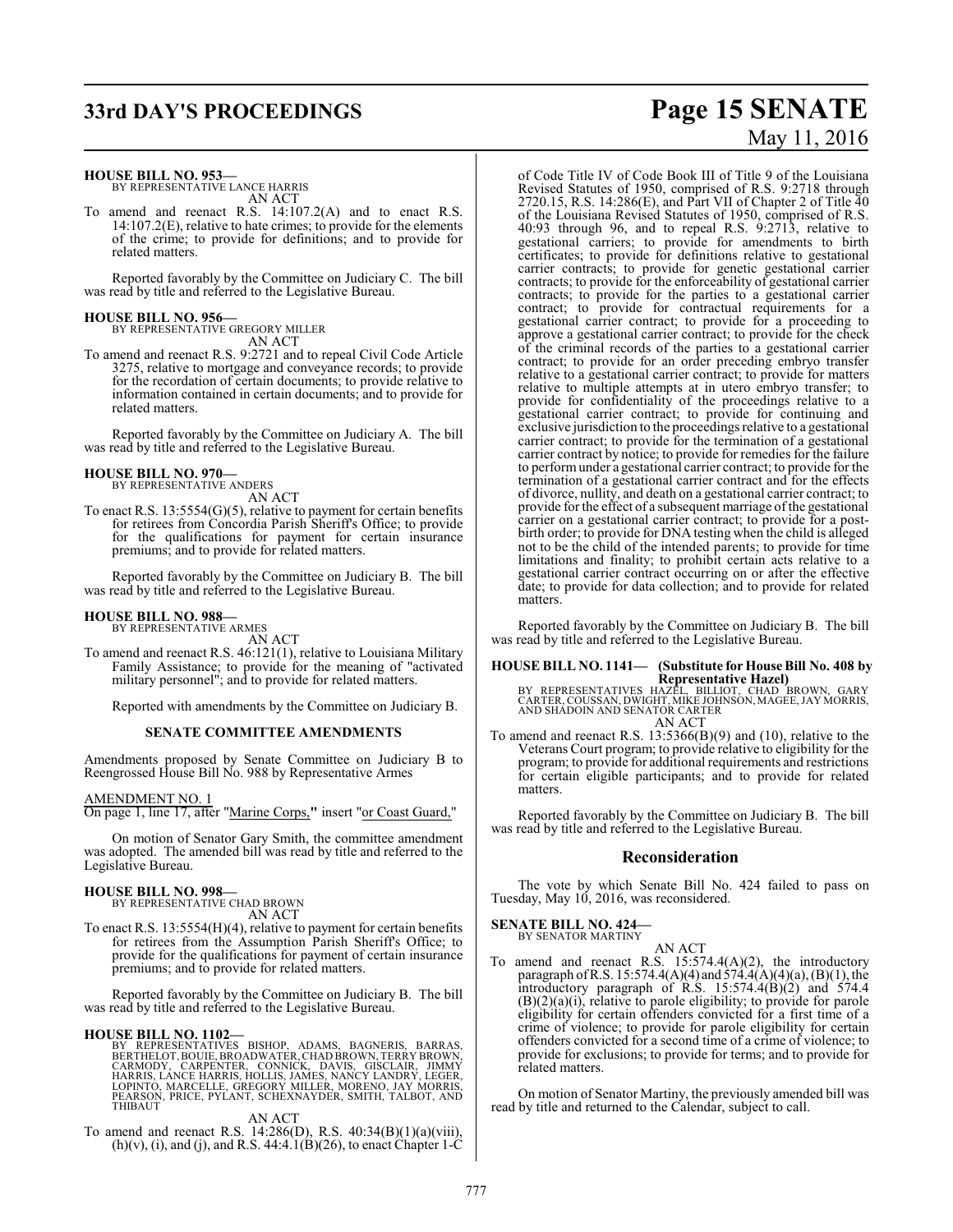## **Page 16 SENATE 33rd DAY'S PROCEEDINGS**

May 11, 2016

### **Senate Bills and Joint Resolutions on Third Reading and Final Passage**

#### **SENATE BILL NO. 207—** BY SENATOR COLOMB

AN ACT

To amend and reenact R.S. 39:1303(C), 1309(A) and (C), and to enact R.S. 39:1302(4) and (5), 1305(F), and 1310(C), relative to the Louisiana Local Government Budget Act; to provide definitions; and to provide for related matters.

### **Floor Amendments**

Senator Martiny proposed the following amendments.

### **SENATE FLOOR AMENDMENTS**

Amendments proposed by Senator Martiny to Engrossed Senate Bill No. 207 by Senator Colomb

AMENDMENT NO. 1 On page 3, delete lines 9 and 10 in their entirety

AMENDMENT NO. 2 On page 3, line 11, change "Section 3." to "Section 2."

On motion of Senator Martiny, the amendments were adopted.

The bill was read by title. Senator Colomb moved the final passage of the amended bill.

### **ROLL CALL**

The roll was called with the following result:

### YEAS

| Mr. President<br>Allain<br>Appel<br>Barrow<br>Bishop<br>Boudreaux<br><b>Brown</b><br>Carter<br>Chabert<br>Claitor<br>Colomb<br>Cortez<br>Donahue<br>Total - 37 | Erdey<br>Fannin<br>Hewitt<br>Johns<br>LaFleur<br>Lambert<br>Long<br>Luneau<br>Martiny<br>Milkovich<br>Mills<br>Mizell<br>Morrell | Morrish<br>Peacock<br>Perry<br>Peterson<br>Riser<br>Smith, G.<br>Smith, J.<br>Thompson<br>Walsworth<br>Ward<br>White |
|----------------------------------------------------------------------------------------------------------------------------------------------------------------|----------------------------------------------------------------------------------------------------------------------------------|----------------------------------------------------------------------------------------------------------------------|
|                                                                                                                                                                | NAYS                                                                                                                             |                                                                                                                      |

Total - 0

### ABSENT

Gatti Tarver Total - 2

The Chair declared the amended bill was passed, ordered reengrossed and sent to the House. Senator Colomb moved to reconsider the vote by which the bill was passed and laid the motion on the table.

#### **SENATE BILL NO. 256—** BY SENATOR WALSWORTH

AN ACT

To enact R.S. 46:1608(G), relative to senior centers; to provide for funding to nationally certified senior centers; and to provide for related matters.

The bill was read by title. Senator Walsworth moved the final passage of the bill.

### **ROLL CALL**

The roll was called with the following result:

### YEAS

| Mr. President | Fannin        | Morrish   |
|---------------|---------------|-----------|
| Allain        | Gatti         | Peacock   |
| Appel         | Hewitt        | Perry     |
| <b>Bishop</b> | Johns         | Peterson  |
| Boudreaux     | LaFleur       | Riser     |
| Brown         | Lambert       | Smith, G. |
| Carter        | Long          | Smith, J. |
| Chabert       | Luneau        | Tarver    |
| Claitor       | Martiny       | Thompson  |
| Colomb        | Milkovich     | Walsworth |
| Cortez        | Mills         | White     |
| Donahue       | Mizell        |           |
| Erdey         | Morrell       |           |
| Total - 37    |               |           |
|               | <b>NAYS</b>   |           |
| Total $-0$    |               |           |
|               | <b>ABSENT</b> |           |
| Rarrow        | Ward          |           |

Total - 2

The Chair declared the bill was passed and ordered it sent to the House. Senator Walsworth moved to reconsider the vote by which the bill was passed and laid the motion on the table.

### **SENATE BILL NO. 262—**

BY SENATOR MORRISH AND REPRESENTATIVE PRICE AN ACT

To enact R.S.  $17:24.4(F)(1)(g)$ , relative to statewide content standards and assessments for required subjects; to provide for the use of such results and information for specified purposes including for purposes of distributing school and district letter grades, teacher evaluations, and pupil progression; and to provide for related matters.

The bill was read by title. Senator Morrish moved the final passage of the bill.

### **ROLL CALL**

The roll was called with the following result:

### YEAS

| Mr. President<br>Allain<br>Appel<br>Bishop<br>Boudreaux<br>Brown<br>Carter<br>Chabert<br>Claitor<br>Colomb<br>Cortez<br>Donahue<br>Erdey<br>Total - 37 | Fannin<br>Hewitt<br>Johns<br>LaFleur<br>Lambert<br>Long<br>Luneau<br>Martiny<br>Milkovich<br>Mills<br>Mizell<br>Morrell<br>Morrish<br><b>NAYS</b> | Peacock<br>Perry<br>Peterson<br>Riser<br>Smith, G.<br>Smith, J.<br>Tarver<br>Thompson<br>Walsworth<br>Ward<br>White |
|--------------------------------------------------------------------------------------------------------------------------------------------------------|---------------------------------------------------------------------------------------------------------------------------------------------------|---------------------------------------------------------------------------------------------------------------------|
| Total - 0                                                                                                                                              | <b>ABSENT</b>                                                                                                                                     |                                                                                                                     |
| Barrow<br>Total - 2                                                                                                                                    | Gatti                                                                                                                                             |                                                                                                                     |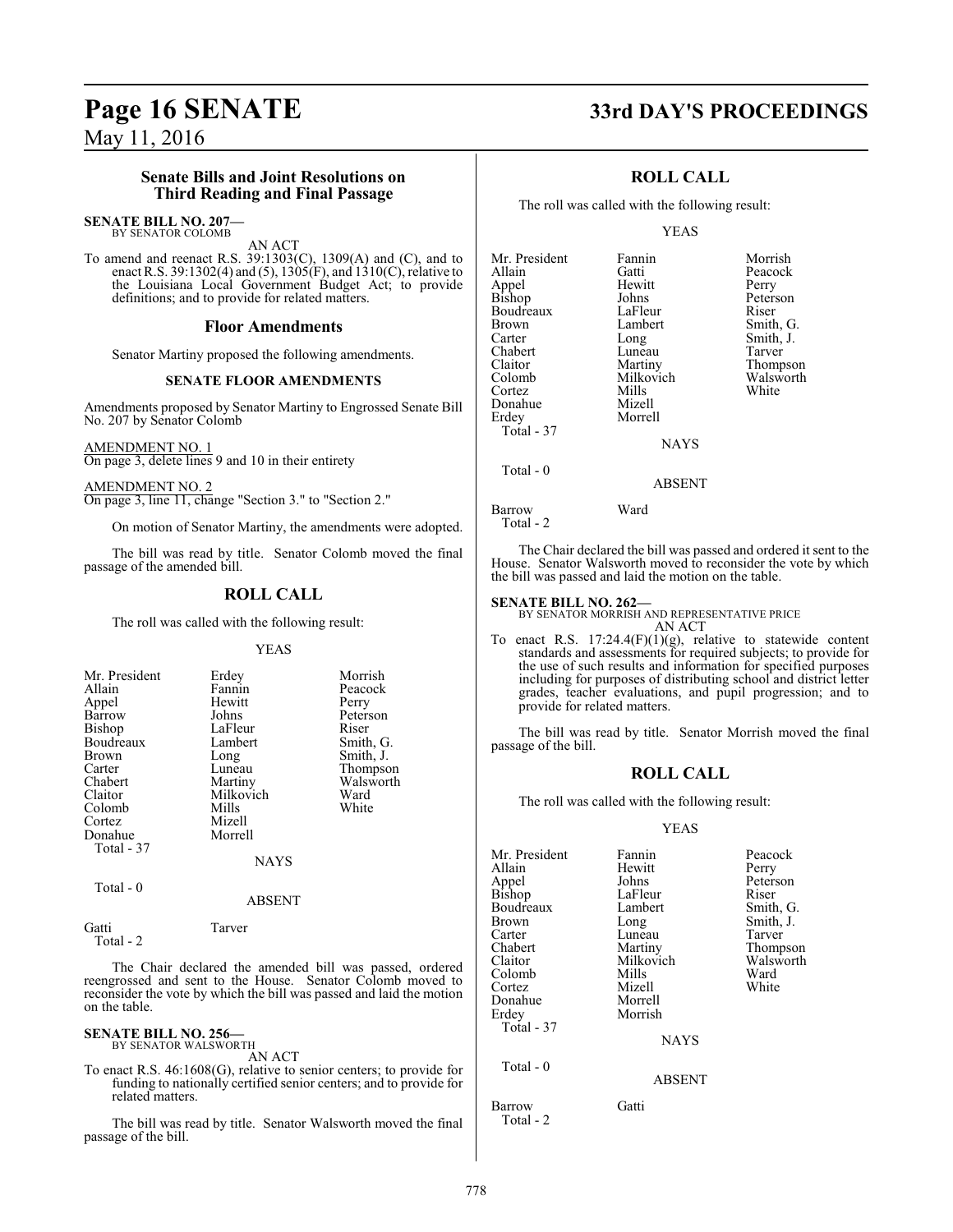## **33rd DAY'S PROCEEDINGS Page 17 SENATE**

The Chair declared the bill was passed and ordered it sent to the House. Senator Morrish moved to reconsider the vote by which the bill was passed and laid the motion on the table.

### **SENATE BILL NO. 270—** BY SENATOR BOUDREAUX

AN ACT

To enact R.S. 17:3914(L), relative to student information; to provide for certain school governing authorities to enter into a memorandum of understanding for the provision of certain student information; to provide for the confidentiality of such information; to provide for penalties; and to provide for related matters.

The bill was read by title. Senator Boudreaux moved the final passage of the bill.

### **ROLL CALL**

The roll was called with the following result:

#### YEAS

| Mr. President | Fannin    | Peacock   |
|---------------|-----------|-----------|
| Allain        | Hewitt    | Perry     |
| Appel         | Johns     | Peterson  |
| Bishop        | LaFleur   | Riser     |
| Boudreaux     | Lambert   | Smith, G. |
| Brown         | Long      | Smith, J. |
| Carter        | Luneau    | Tarver    |
| Chabert       | Martiny   | Thompson  |
| Claitor       | Milkovich | Walsworth |
| Colomb        | Mills     | Ward      |
| Cortez        | Mizell    | White     |
| Donahue       | Morrell   |           |
| Erdey         | Morrish   |           |
| Total - 37    |           |           |
|               | NAYS      |           |
|               |           |           |

### Total - 0

Barrow Gatti Total - 2

The Chair declared the bill was passed and ordered it sent to the House. Senator Boudreaux moved to reconsider the vote by which the bill was passed and laid the motion on the table.

ABSENT

#### **SENATE BILL NO. 373—** BY SENATOR MIZELL

### AN ACT

To repeal R.S. 36:509(S) and Part XXVI of Chapter 13 of Title 38 of the Louisiana Revised Statutes of 1950, comprised of R.S. 38:3087.191 through 3087.205, relative to the Washington Parish Reservoir District; to remove references to, provisions for, and the powers, functions and duties of the district and its board of commissioners; and to provide for related matters.

The bill was read by title. Senator Mizell moved the final passage of the bill.

### **ROLL CALL**

The roll was called with the following result:

### YEAS

| Mr. President   | Erdey   | Morrell  |
|-----------------|---------|----------|
| Allain          | Fannin  | Morrish  |
|                 | Hewitt  | Peacock  |
| Appel<br>Bishop | Johns   | Perry    |
| Boudreaux       | LaFleur | Peterson |
| Brown           | Lambert | Riser    |

# May 11, 2016

| Carter<br>Chabert<br>Claitor<br>Colomb<br>Cortez<br>Donahue<br>Total - 36 | Long<br>Luneau<br>Martiny<br>Milkovich<br>Mills<br>Mizell | Smith, G.<br>Smith, J.<br>Tarver<br>Walsworth<br>Ward<br>White |
|---------------------------------------------------------------------------|-----------------------------------------------------------|----------------------------------------------------------------|
|                                                                           | <b>NAYS</b>                                               |                                                                |
| Total $-0$                                                                | <b>ABSENT</b>                                             |                                                                |
| Barrow                                                                    | Gatti                                                     | Thompson                                                       |

Total - 3

The Chair declared the bill was passed and ordered it sent to the House. Senator Mizell moved to reconsider the vote by which the bill was passed and laid the motion on the table.

### **SENATE BILL NO. 388**

BY SENATOR CORTEZ

AN ACT To amend and reenact the introductory paragraph of R.S.  $30:10(A)(2)(a)(i)$ , (b)(i), (c) and (d)(i), and to enact R.S. 30:10(A)(2)(i), relative to the office of conservation; to provide for agreements for drilling units; to provide for pooling interests; to provide for notice requirements; to provide for the timely payment of drilling costs; to provide terms and conditions; and to provide for related matters.

The bill was read by title. Senator Cortez moved the final passage of the bill.

### **ROLL CALL**

The roll was called with the following result:

#### YEAS

| Mr. President | Erdey       | Morrell   |
|---------------|-------------|-----------|
| Allain        | Fannin      | Morrish   |
| Appel         | Gatti       | Peacock   |
| Barrow        | Hewitt      | Perry     |
| Bishop        | Johns       | Peterson  |
| Boudreaux     | LaFleur     | Riser     |
| Brown         | Lambert     | Smith, G. |
| Carter        | Long        | Smith, J. |
| Chabert       | Luneau      | Tarver    |
| Claitor       | Martiny     | Thompson  |
| Colomb        | Milkovich   | Walsworth |
| Cortez        | Mills       | Ward      |
| Donahue       | Mizell      | White     |
| Total - 39    |             |           |
|               | <b>NAYS</b> |           |
|               |             |           |

Total - 0

ABSENT

Total - 0

The Chair declared the bill was passed and ordered it sent to the House. Senator Cortez moved to reconsider the vote by which the bill was passed and laid the motion on the table.

### **SENATE BILL NO. 408—**<br>BY SENATOR MILKOVICH

AN ACT

To enact R.S. 17:3975, relative to public schools; to authorize a charter group to submit an application to the local school board or the State Board of Elementary and Secondary Education to operate a charter school to replace a closed public school; to provide for special circumstances; and to provide for related matters.

On motion of Senator Milkovich, the bill was read by title and returned to the Calendar, subject to call.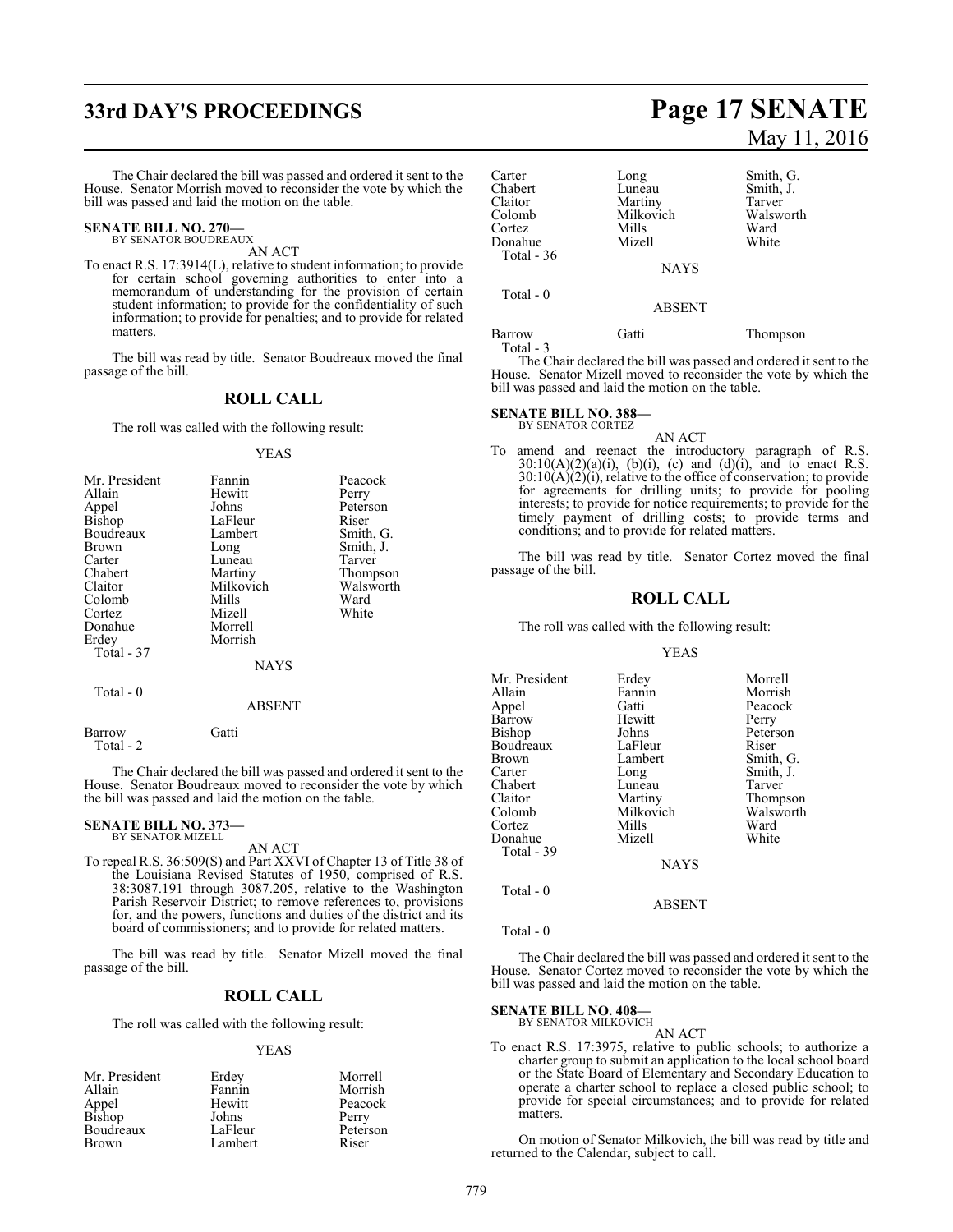#### **SENATE BILL NO. 412—** BY SENATOR BROWN

AN ACT

To amend and reenact R.S. 33:9038.31(2) and (3) and to enact R.S. 33:9038.70, relative to special districts; to authorize the creation ofspecial districts; to provide for the governance and the powers and duties of the district; including tax, bond, and tax increment finance authority; and to provide for related matters.

### **Floor Amendments**

Senator Martiny proposed the following amendments.

### **SENATE FLOOR AMENDMENTS**

Amendments proposed by Senator Martiny to Engrossed Senate Bill No. 412 by Senator Brown

AMENDMENT NO. 1

On page 6, line 4, after "**Project financing.**" and before "**The district**" insert "**(1)**"

### AMENDMENT NO. 2

On page 6, between lines 6 and 7, insert:

"**(2) NotwithstandingR.S. 33:9038.34(A)(2), (6), SubsectionJ of this Section, or any other provision of law to the contrary, nothing in this Section shall authorize the dedication of a state tax increment. Sales tax increments shall not include any sales and use taxes levied by the state, but may be comprised only of sales and use tax levied by the political subdivisions within the** district.

On motion of Senator Martiny, the amendments were adopted.

The bill was read by title. Senator Brown moved the final passage of the amended bill.

### **ROLL CALL**

The roll was called with the following result:

### YEAS

| Mr. President<br>Allain<br>Barrow<br>Bishop<br>Boudreaux<br><b>Brown</b><br>Carter<br>Chabert<br>Claitor<br>Colomb<br>Total - 30 | Donahue<br>Erdey<br>Fannin<br>Hewitt<br>Johns<br>LaFleur<br>Long<br>Luneau<br>Martiny<br>Mills<br><b>NAYS</b> | Morrell<br>Morrish<br>Peacock<br>Peterson<br>Smith, G.<br>Smith, J.<br>Tarver<br>Thompson<br>Ward<br>White |
|----------------------------------------------------------------------------------------------------------------------------------|---------------------------------------------------------------------------------------------------------------|------------------------------------------------------------------------------------------------------------|
| Appel                                                                                                                            | Milkovich                                                                                                     | Riser                                                                                                      |
| Cortez                                                                                                                           | Mizell                                                                                                        | Walsworth                                                                                                  |

Lambert Perry Total - 8

ABSENT

Gatti Total - 1

The Chair declared the amended bill was passed, ordered reengrossed and sent to the House. Senator Brown moved to reconsider the vote by which the bill was passed and laid the motion on the table.

# **Page 18 SENATE 33rd DAY'S PROCEEDINGS**

### **SENATE BILL NO. 466—**

BY SENATOR HEWITT AN ACT

To enact R.S. 17:1519.2(C), relative to public hospitals administered by the Board of Supervisors of Louisiana State University; to provide for a procedure for the board and the commissioner of administration to seek approval from the Joint Legislative Committee on the Budget and the legislature to proceed with a sale of any hospital or any asset of one of the medical centers; to provide for an effective date; and to provide for related matters.

On motion of Senator Hewitt, the bill was read by title and returned to the Calendar, subject to call.

### **Senate Bills and Joint Resolutions on Third Reading and Final Passage, Subject to Call**

### **Called from the Calendar**

Senator Peterson asked that Senate Bill No. 162 be called from the Calendar.

### **SENATE BILL NO. 162—**

BY SENATORS PETERSON AND MARTINY AN ACT

To enact Code of Evidence Article 412.5 and to amend and reenact R.S. 9:291, relative to civil actions against spouses and other family members; to provide relative to evidence of certain crimes, wrongs, or acts in certain civil cases where acts of domestic abuse or other matters are alleged; to provide certain procedures; to provide relative to suits between spouses and interspousal immunity; and to provide for related matters.

### **Floor Amendments**

Senator Martiny sent up floor amendments.

### **SENATE FLOOR AMENDMENTS**

Amendments proposed by Senator Martiny on behalf of the Legislative Bureau to Engrossed Senate Bill No. 162 by Senator Peterson

### AMENDMENT NO. 1

On page 1, line 2, following "To" and before "relative" change "enact Code of Evidence Article 412.5 and to amend and reenact R.S. 9:291," to "amend and reenact R.S. 9:291 and to enact Code of Evidence Article 412.5,"

On motion of Senator Martiny, the amendments were adopted.

The bill was read by title. Senator Martiny moved the final passage of the amended bill.

### **ROLL CALL**

The roll was called with the following result:

### YEAS

Mr. President Erdey Morrish<br>Allain Fannin Peacock Appel Hewit<br>Barrow Johns Bishop LaFleur<br>Boudreaux Lambert Brown Long Smith, J.<br>Carter Luneau Tarver Carter Luneau Tarver<br>
Chabert Martiny Thomp Chabert Martiny Thompson<br>Claitor Milkovich Walsworth Colomb

Fannin Peacock<br>Hewitt Perry Johns Peterson<br>LaFleur Riser Smith, G. Milkovich Walsworth<br>
Mills Ward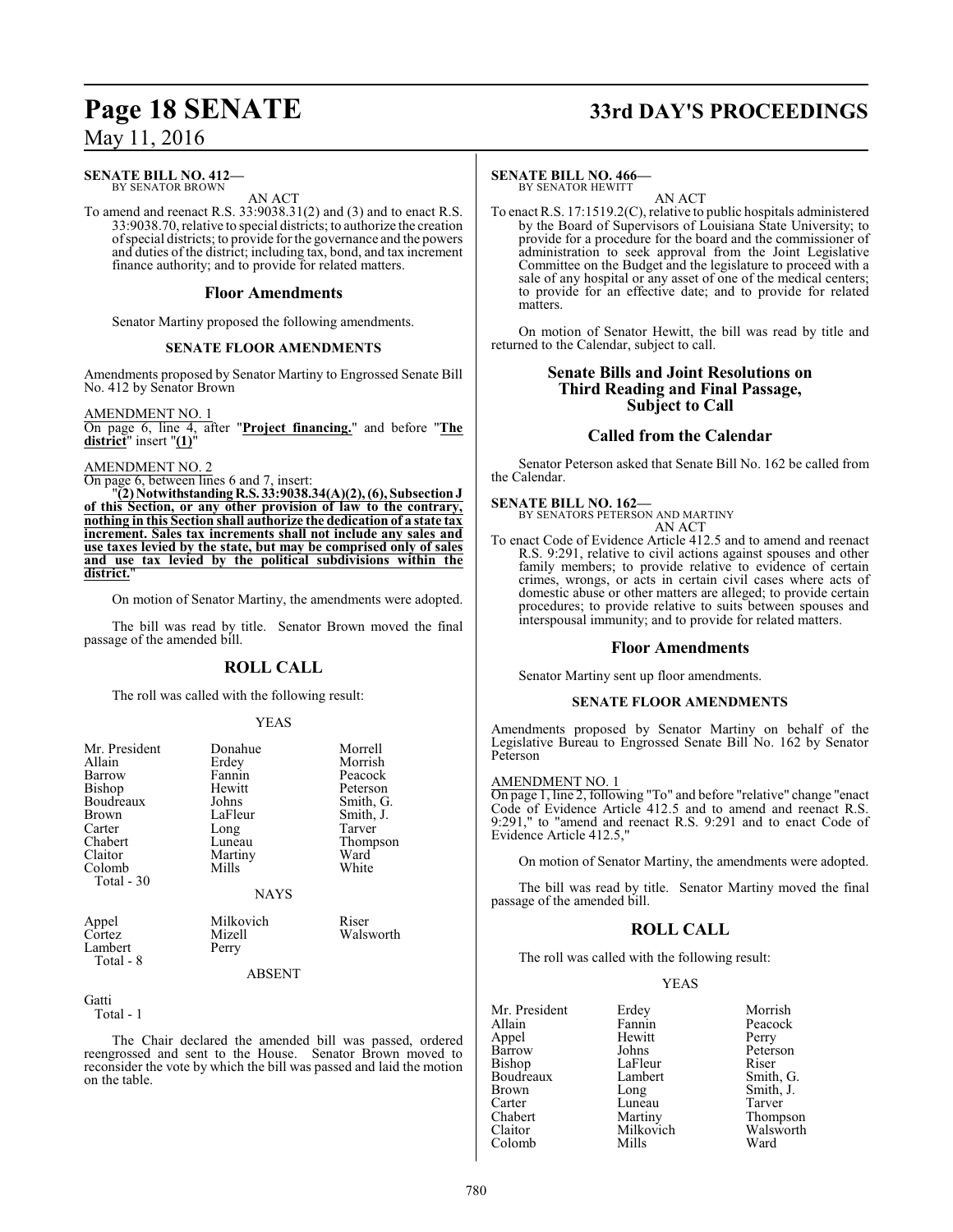## **33rd DAY'S PROCEEDINGS Page 19 SENATE**

Cortez Mizell White Donahue Morrell Total - 38

**NAYS** 

Total - 0

ABSENT

**Gatti** 

Total - 1

The Chair declared the amended bill was passed, ordered reengrossed and sent to the House. Senator Martiny moved to reconsider the vote by which the bill was passed and laid the motion on the table.

### **House Concurrent Resolutions to be Adopted, Subject to Call**

### **Called from the Calendar**

Senator LaFleur asked that HouseConcurrent Resolution No. 51 be called from the Calendar.

### **HOUSE CONCURRENT RESOLUTION NO. 51—**

BY REPRESENTATIVES BARRAS AND LEGER A CONCURRENT RESOLUTION

To provide for a hospital stabilization formula pursuant to Article VII, Section 10.13 of the Constitution of Louisiana; to establish the level and basis of hospital assessments; to establish certain reimbursement enhancements for inpatient and outpatient hospital services; to establish certain criteria for the implementation of the formula; to provide for effectiveness; and to provide for related matters.

### **Floor Amendments**

Senator White proposed the following amendments.

### **SENATE FLOOR AMENDMENTS**

Amendments proposed by Senator White to Reengrossed House Concurrent Resolution No. 51 by Representative Barras

### AMENDMENT NO. 1

Delete Senate Committee Amendment No. 5 proposed by the Senate Health and Welfare Committee and adopted by the Senate on May 10, 2016.

### AMENDMENT NO. 2

On page 4, between lines 4 and 5, insert the following: "(a) The hospital meets the definition of a rural hospital as defined in R.S. 40:1189.3.

(b) Any hospital opened after December 31, 2010, which is prohibited from participating in the Medicare program as a result of certain ownership restrictions as set forth in the Patient Protection and Affordable Care Act, Section 6001."

Senator White moved the adoption of the amendments.

Senator LaFleur objected.

### **ROLL CALL**

The roll was called with the following result:

### YEAS

| Bishop  | Long      | Smith, J. |
|---------|-----------|-----------|
| Claitor | Martiny   | Tarver    |
| Cortez  | Milkovich | Walsworth |
| Donahue | Peacock   | White     |
| Erdey   | Riser     |           |

# May 11, 2016

Lambert Smith, G.

Luneau<br>Mills

**NAYS** 

Mr. President Colomb Mizell<br>Allain Fannin Morrel Barrow Hewitt Perry Total - 23

Allain Fannin Morrell Gatti Morrish<br>
Hewitt Perry Boudreaux Johns Peterson<br>Brown LaFleur Thompson Brown LaFleur Thompson<br>Carter Luneau Ward

ABSENT

Total - 0

Chabert

Total - 16

The Chair declared the amendments were rejected.

### **Floor Amendments**

Senator Cortez proposed the following amendments.

### **SENATE FLOOR AMENDMENTS**

Amendments proposed by Senator Cortez to Reengrossed House Concurrent Resolution No. 51 by Representative Barras

#### AMENDMENT NO. 1

Delete Amendments No. 1 through No. 10 in the set of Senate Committee Amendments designated as SCAHCR51 LUECKELJ 2721, proposed by the Senate Committee on Finance and adopted by the Senate on May 10, 2016

Senator Cortez moved the adoption of the amendments.

Senator LaFleur objected.

### **ROLL CALL**

The roll was called with the following result:

### YEAS

Boudreaux Riser White<br>Cortez Smith, J. Cortez Smith, J.<br>Peacock Walswor Walsworth Total - 7 **NAYS** Mr. President Erdey Mizell<br>Allain Fannin Morrel Allain Fannin Morrell Gatti Morrish<br>Hewitt Perry Barrow Hewitt<br>Bishop Johns Bishop Johns Peterson<br>Brown LaFleur Smith, G Brown LaFleur Smith, G.<br>
Carter Lambert Tarver Carter Lambert<br>Chabert Long Chabert Long Thompson

Luneau<br>Martiny

ABSENT

Milkovich

Colomb Marti<br>
Donahue Mills

Total - 1

Donahue Total - 31

The Chair declared the amendments were rejected.

The resolution was read by title. Senator LaFleur moved to concur in the House Concurrent Resolution.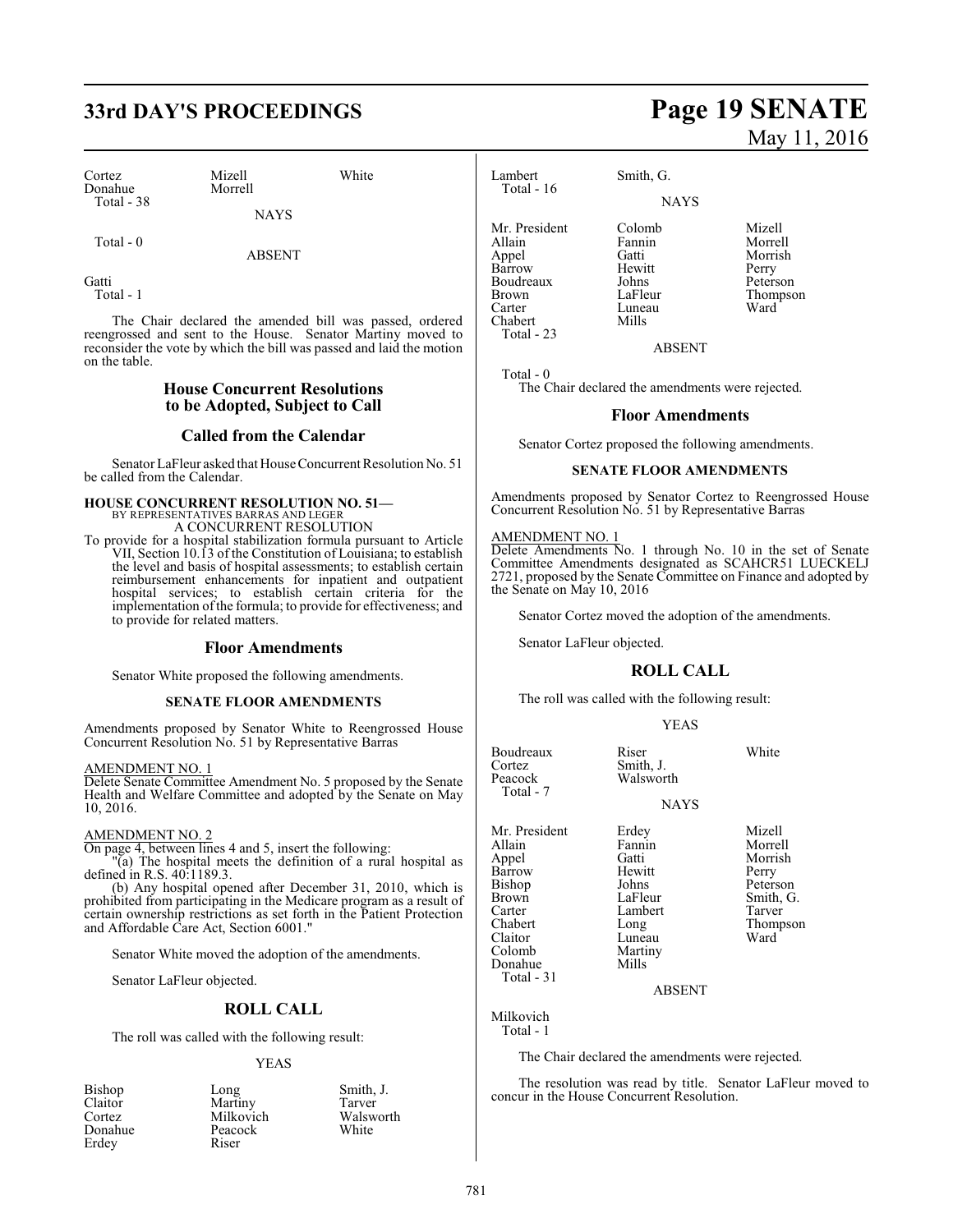### **ROLL CALL**

The roll was called with the following result:

#### YEAS

|  | Mr. President<br>Allain<br>Appel<br>Barrow<br>Bishop<br>Boudreaux<br>Brown<br>Carter<br>Chabert<br>Colomb<br>Donahue<br>Erdey<br>Total - 35 | Fannin<br>Gatti<br>Hewitt<br>Johns<br>LaFleur<br>Lambert<br>Long<br>Luneau<br>Martiny<br>Milkovich<br>Mills<br>Mizell<br><b>NAYS</b> | Morrell<br>Morrish<br>Peacock<br>Perry<br>Peterson<br>Riser<br>Smith, G.<br>Smith, J.<br>Tarver<br>Thompson<br>Ward |
|--|---------------------------------------------------------------------------------------------------------------------------------------------|--------------------------------------------------------------------------------------------------------------------------------------|---------------------------------------------------------------------------------------------------------------------|
|--|---------------------------------------------------------------------------------------------------------------------------------------------|--------------------------------------------------------------------------------------------------------------------------------------|---------------------------------------------------------------------------------------------------------------------|

Claitor Walsworth<br>Cortez White Cortez Total - 4

ABSENT

Total - 0

The Chair declared the Senate concurred in the House Concurrent Resolution and ordered it returned to the House.

### **House Bills and Joint Resolutions on Third Reading and Final Passage, Subject to Call**

### **Called from the Calendar**

Senator Morrish asked that House Bill No. 216 be called from the Calendar.

**HOUSE BILL NO. 216—**

BY REPRESENTATIVES HENSGENS AND NANCY LANDRY AN ACT

To amend and reenact R.S. 25:900.1(C), relative to the Percent for Art Program; to limit the maximum amount of state money per project to be spent under the program; and to provide for related matters.

### **Floor Amendments**

Senator Claitor proposed the following amendments.

### **SENATE FLOOR AMENDMENTS**

Amendments proposed by SenatorClaitor to Reengrossed House Bill No. 216 by Representative Hensgens

#### AMENDMENT NO. 1

On page 2, at the end of line 4, insert "However, no funds shall be expended for the acquisition of new works of art until after the agency has sought the donation of works of art from artists within the state and has been unable to obtain such works of art without charge.

On motion of Senator Claitor, the amendments were adopted.

The bill was read by title. Senator Morrish moved the final passage of the amended bill.

### **Page 20 SENATE 33rd DAY'S PROCEEDINGS**

### **ROLL CALL**

The roll was called with the following result:

YEAS

Mr. President Erdey Morrell<br>Allain Fannin Morrish Appel Gatti Peacock Barrow Hewit<br>Bishop Johns Boudreaux LaFleur<br>Brown Lambert Brown Lambert Smith, G.<br>
Carter Long Smith, J. Chabert Luneau<br>Claitor Martiny Claitor Martiny Thompson Cortez Mills White Donahue Mizell Total - 38 Total - 0

Johns Peterson<br>LaFleur Riser Long Smith, J.<br>Luneau Tarver Milkovich Ward<br>
Mills White

Fannin Morrish<br>Gatti Peacock

**NAYS** 

ABSENT

```
Walsworth
```
Total - 1

The Chair declared the amended bill was passed and ordered it returned to the House. Senator Morrish moved to reconsider the vote by which the bill was passed and laid the motion on the table.

### **Called from the Calendar**

Senator Johns asked that House Bill No. 798 be called from the Calendar.

**HOUSE BILL NO. 798—**

BY REPRESENTATIVE TALBOT AN ACT

To enact R.S. 22:1550.1, relative to specialty limited lines licensing to sell property insurance coverage for property that is selfstored in self-storage facilities; to provide for definitions; to provide procedures for issuing a limited license; to provide procedures for revocation of the license; to provide training requirements for licensees; and to provide for related matters.

The bill was read by title. Senator Johns moved the final passage of the bill.

### **ROLL CALL**

The roll was called with the following result:

### YEAS

Mr. President Erdey Morrell<br>
Allain Fannin Morrish Allain Fannin Morrish Appel Gatti Peacock Barrow Hewit<br>Bishop Johns Boudreaux LaFleur<br>Brown Lambert Brown Lambert Smith, G.<br>
Carter Long Smith, J. Chabert Luneau<br>Claitor Martiny Claitor Martiny Thompson Colomb Milkovich Walsworth Cortez Mills Ward Donahue Mizell White Total - 39

Johns Peterson<br>LaFleur Riser Long Smith, J.<br>
Luneau Tarver

**NAYS** 

Total - 0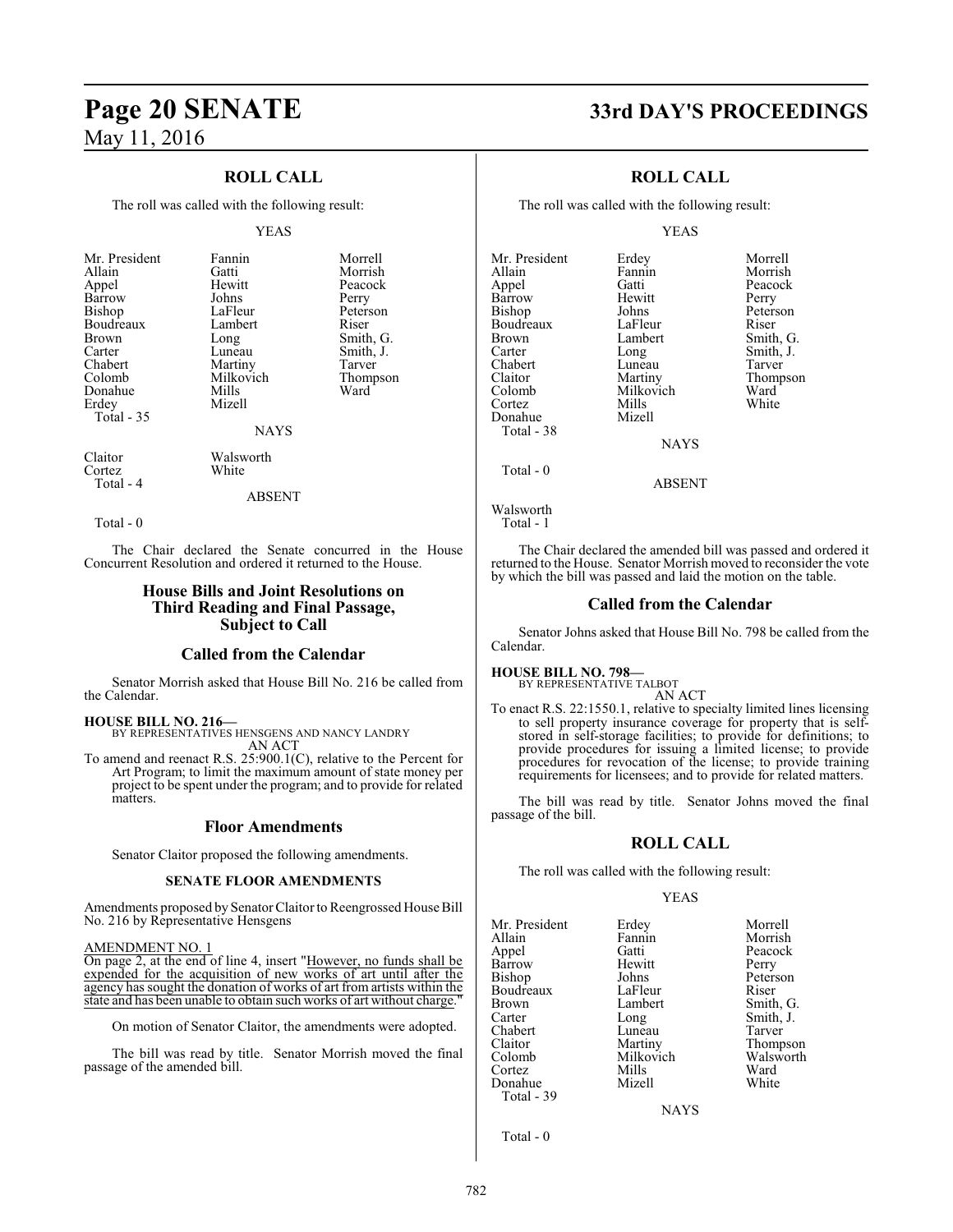## **33rd DAY'S PROCEEDINGS Page 21 SENATE**

#### ABSENT

Total - 0

The Chair declared the bill was passed and ordered it returned to the House. Senator Johns moved to reconsider the vote by which the bill was passed and laid the motion on the table.

### **Rules Suspended**

Senator Milkovich asked for and obtained a suspension of the rules to revert to:

### **Senate Bills and Joint Resolutions on Third Reading and Final Passage, Subject to Call**

### **Called from the Calendar**

Senator Milkovich asked that Senate Bill No. 408 be called from the Calendar.

#### **SENATE BILL NO. 408—** BY SENATOR MILKOVICH

AN ACT

To enact R.S. 17:3975, relative to public schools; to authorize a charter group to submit an application to the local school board or the State Board of Elementary and Secondary Education to operate a charter school to replace a closed public school; to provide for special circumstances; and to provide for related matters.

### **Floor Amendments**

Senator Milkovich proposed the following amendments.

### **SENATE FLOOR AMENDMENTS**

Amendments proposed by Senator Milkovich to Engrossed Senate Bill No. 408 by Senator Milkovich

#### AMENDMENT NO. 1

On page 1, at the end of line 12, delete "**either**", delete lines 13 through 15, and insert the following: "**to the local school board for a Type 1 or a Type 3 charter. If the local school board denies the chartering group's proposal, or, if conditions placed on the proposal by the local school board are not acceptable to the chartering group, then the chartering group may submit a proposal to the State Board of Elementary and Secondary Education for a Type 2 charter school in accordance with the provisions of Part II of this Chapter.**"

On motion of Senator Milkovich, the amendments were adopted.

#### **Floor Amendments**

Senator Morrish proposed the following amendments.

### **SENATE FLOOR AMENDMENTS**

Amendments proposed by Senator Morrish to Engrossed Senate Bill No. 408 by Senator Milkovich

#### AMENDMENT NO. 1

On page 2, after line 1, insert the following:

"**C. The provisions of this Section shall only be applicable to a parish having a population between twenty-six thousand five hundred and twenty-seven thousand five hundred persons according to the latest federal decennial census.**"

Senator Morrish moved the adoption of the amendments.

Senator Milkovich objected.

# May 11, 2016

### **ROLL CALL**

The roll was called with the following result:

#### YEAS

Johns Smith, G.<br>LaFleur Smith, J.

Mr. President Erdey Perry<br>Appel Pannin Peters Appel Fannin Peterson<br>Barrow Hewitt Riser Barrow Hewitt Riser<br>Bishop Johns Smith Boudreaux LaFleur Smith,<br>Brown Luneau Tarver Brown Luneau<br>Carter Martiny Carter **Martiny** Thompson<br>Chabert Mills Walsworth Chabert Mills Walsworth Colomb Morrell Ward Cortez Morrish<br>
Donahue Peacock Total - 32

Long

Peacock

Allain Lambert Milkovich<br>Claitor Long Mizell

ABSENT

**NAYS** 

Gatti Total - 1

Total - 6

The Chair declared the amendments were adopted.

The bill was read by title. Senator Milkovich moved the final passage of the amended bill.

### **ROLL CALL**

The roll was called with the following result:

Milkovich<br>Mills

#### YEAS

Allain Hewitt Thompson Chabert Long Ward<br>Claitor Milkovich White Donahue Total - 17

Erdey Total - 20

Mr. President Fannin Peacock<br>Allain Hewitt Thompse LaFleur Walsworth<br>
Long Ward

NAYS

Barrow Johns Perry Bishop Lambert Peterson Boudreaux Luneau<br>Brown Martiny Carter Mizell Smith, J.<br>Colomb Morrell Tarver Morrell Tarver<br>Morrish Tarver

Brown Martiny Smith, G.<br>
Carter Mizell Smith, J.

ABSENT

Cortez Gatti Total - 2

The Chair declared the amended bill failed to pass.

### **Notice of Reconsideration**

Senator Milkovich moved to reconsider on the next Legislative Day the vote by which the bill failed to pass.

### **Rules Suspended**

Senator Tarver asked for and obtained a suspension of the rules to revert to the Morning Hour.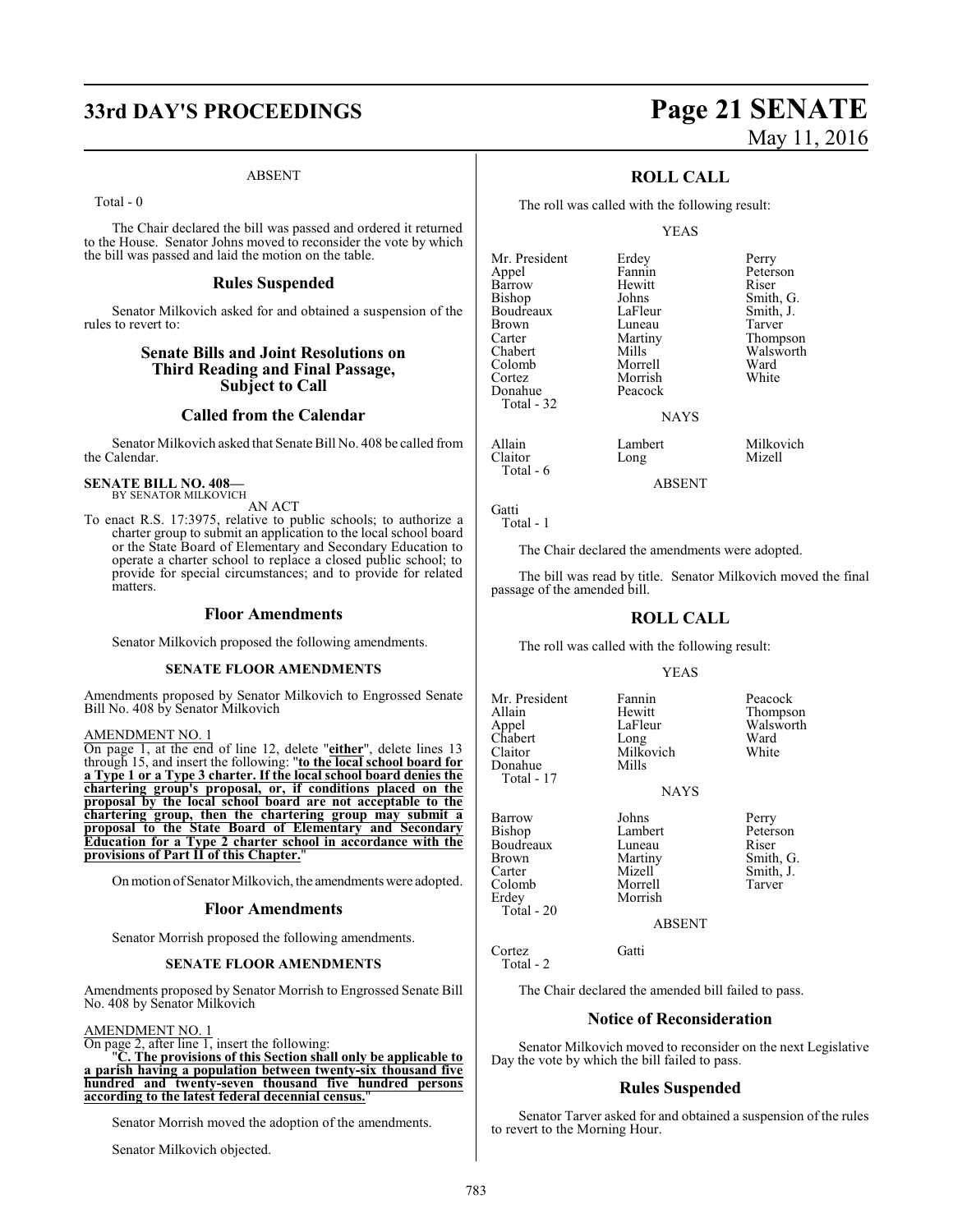## **Page 22 SENATE 33rd DAY'S PROCEEDINGS**

### May 11, 2016

### **Message from the House**

#### **CONCURRING IN SENATE CONCURRENT RESOLUTIONS**

### May 11, 2016

To the Honorable President and Members of the Senate:

I am directed to inform your honorable body that the House of Representatives has finally concurred in the following Senate Concurrent Resolutions:

### **SENATE CONCURRENT RESOLUTION NO. 97—**

BY SENATOR LAMBERT AND REPRESENTATIVE BACALA A CONCURRENT RESOLUTION

To designate May 21 through 27, 2016, as Safe Boating Week in Louisiana.

Reported without amendments.

**SENATE CONCURRENT RESOLUTION NO. 99—**<br>BY SENATOR PERRY AND REPRESENTATIVE HENSGENS<br>A CONCURRENT RESOLUTION

To commend the Kaplan High School Lady Pirates softball team on winning the 2016 Allstate Sugar Bowl/LHSAA Softball Fast Pitch 56 tournament to become the Class 3A Girls' State Softball Champion.

Reported without amendments.

**SENATE CONCURRENT RESOLUTION NO. 103—** BY SENATOR LONG AND REPRESENTATIVE LANCE HARRIS A CONCURRENT RESOLUTION To commend and congratulate Janet Joseph-Richard on being named to the 2016 Louisiana Sports Hall of Fame.

Reported without amendments.

#### **SENATE CONCURRENT RESOLUTION NO. 104—** BY SENATOR LONG AND REPRESENTATIVE BAGNERIS A CONCURRENT RESOLUTION

To commend and congratulate David Julius Malarcher on being named to the 2016 Louisiana Sports Hall of Fame Induction Class.

Reported without amendments.

### **SENATE CONCURRENT RESOLUTION NO. 105—** BY SENATOR LONG AND REPRESENTATIVE SCHEXNAYDER

A CONCURRENT RESOLUTION To commend and congratulate Ben M. Sheets on being named to the 2016 Louisiana Sports Hall of Fame Induction Class.

Reported without amendments.

### **SENATE CONCURRENT RESOLUTION NO. 106—** BY SENATOR LONG AND REPRESENTATIVE LEGER A CONCURRENT RESOLUTION To commend and congratulate Rick Jones on being named to the 2016 Louisiana Sports Hall of Fame Induction Class.

Reported without amendments.

# **SENATE CONCURRENT RESOLUTION NO. 107—**<br>BY SENATORS LONG AND LUNEAU AND REPRESENTATIVES HALL,<br>LANCE HARRIS AND HAZEL

A CONCURRENT RESOLUTION

To commend the Alexandria Senior High School Trojans softball teamon winning the 2016 Allstate Sugar Bowl/LHSAA Softball Fast Pitch 56 tournament to become the Class 5A Girls' State Softball Champion.

Reported without amendments.

### **SENATE CONCURRENT RESOLUTION NO. 108—**

BY SENATOR PEACOCK AND REPRESENTATIVE SEABAUGH A CONCURRENT RESOLUTION

To commend Adriana Martin of the Southfield School in Shreveport, Louisiana, upon her mathematical skills and to congratulate her for outstanding scholastic achievements and high rankings in the Pi Day Challenge.

Reported without amendments.

Respectfully submitted, ALFRED W. SPEER Clerk of the House of Representatives

### **Introduction of Senate Resolutions**

**SENATE RESOLUTION NO. 121—** BY SENATOR MARTINY

A RESOLUTION

To urge and request the governor to reconsider the request to the Civil Service Commission to suspend the annual "performance adjustments" for Fiscal Year 2016-2017 for eligible employees within the nearly 40,000 classified employee workforce.

The resolution was read by title and placed on the Calendar for a second reading.

### **Reports of Committees**

The following reports of committees were received and read:

### **REPORT OF COMMITTEE ON**

### **HEALTH AND WELFARE**

Senator Fred H. Mills Jr., Chairman on behalf of the Committee on Health and Welfare, submitted the following report:

May 11, 2016

To the President and Members of the Senate:

I am directed by your Committee on Health and Welfare to submit the following report:

**SENATE BILL NO. 36—** BY SENATOR GATTI

AN ACT To amend and reenact R.S. 40:1231.1(A)(13), (16), (21), (22), (23), and (D), relative to medical malpractice claims; to provide with respect to exemptions from medical malpractice application; to provide definitions; to provide for an effective date; and to provide for related matters.

Reported with amendments.

**SENATE BILL NO. 131—** BY SENATOR JOHNS

AN ACT

To enact R.S. 37:1165, relative to the practice of pharmacy; to provide for pharmacist communication with patients; to provide for immunity; to provide for an effective date; and to provide for related matters.

Reported with amendments.

### **SENATE BILL NO. 230—**

BY SENATOR PETERSON

AN ACT To amend and reenact the introductory paragraph of R.S. 17:3051, 3051(1) and (3), 3052(6), (7) and (8), 3053(A), (B)(3), (6), (C) and (G), 3055(10), 3056(A)(1) and (H), and 3058, and R.S. 36:259(B) and to repeal R.S. 17:3052(4) and 3055(9), relative to the Health Education Authority of Louisiana; to provide for clarification to statement of purpose; to provide for definitions;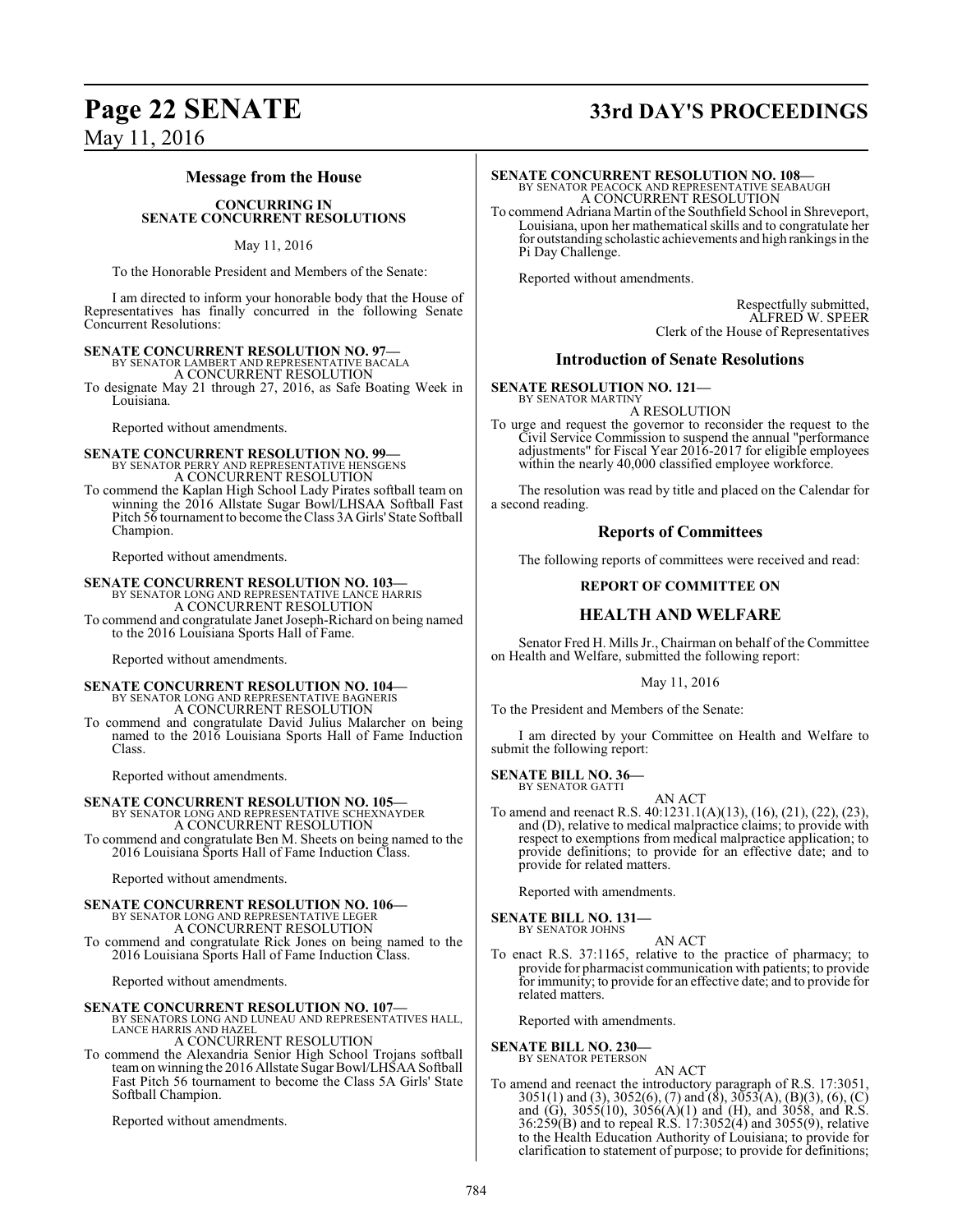## **33rd DAY'S PROCEEDINGS Page 23 SENATE**

# May 11, 2016

to provide for updates to the authority membership; to provide for powers and duties; to provide with respect to bonds; to provide for an effective date; and to provide for related matters.

Reported with amendments.

## **SENATE BILL NO. 465—** BY SENATOR BARROW

AN ACT

To enact Part V of Chapter 11 of Title 40 of the Louisiana Revised Statutes of 1950, to be comprised of R.S. 40:2162.1 through 2162.15, relative to the regulation of freestanding emergency medical care facilities; to provide for a short title; to establish the purpose of the freestanding emergency medical facilities law; to provide for definitions; to provide for the licensure of freestanding emergency medical facilities; to establish minimum standards; to provide for an administrative fee; and to provide for related matters.

Reported with amendments.

# **HOUSE CONCURRENT RESOLUTION NO. 22—**<br>BY REPRESENTATIVE SMITH A CONCURRENT RESOLUTION

To continue and provide with respect to the study committee to evaluate Louisiana's statewide system of healthcare delivery created by House Concurrent Resolution No. 170 of the 2015 Regular Session of the Legislature.

Reported favorably.

**HOUSE BILL NO. 171—** BY REPRESENTATIVES HODGES, BAGLEY, COX, HENSGENS, HILFERTY, HORTON, MIKE JOHNSON, LEBAS, POPE, AND WILLMOTT AN ACT

To enact Subpart D of Part VI of Chapter 5-A of Title 40 of the Louisiana Revised Statutes of 1950, to be comprised of R.S. 40:1086.1 through 1086.4, relative to prevention of certain conditions affecting the health and safety of newborns and young children; to provide for definitions and findings; to establish requirements of birthing centers regarding delivery of information on shaken baby syndrome and sudden unexpected infant death; to authorize certain public awareness activities by the Department of Health and Hospitals; to provide for administrative rulemaking; and to provide for related matters.

Reported favorably.

**HOUSE BILL NO. 606—**<br>BY REPRESENTATIVES HOFFMANN, ABRAHAM, AMEDEE, ARMES,<br>BAGLEY, BARRAS, BERTHELOT, BISHOP, CARMODY, STEVE<br>CARTER, CHANEY, COUSSAN, COX, DEVILLIER, DWIGHT, EDMONDS,<br>EMERSON, FALCONER, GAROFALO, GISCLAIR, HUVAL, IVEY, JACKSON, MIKE JOHNSON, NANCY LANDRY, LEBAS,<br>LEOPOLD, MACK, MCFARLAND, MIGUEZ, JAY MORRIS, JIM MORRIS,<br>PEARSON, POPE, PUGH, PYLANT, REYNOLDS, RICHARD,<br>SCHEXNAYDER, SCHRODER, SIMON, THIBAUT, WILLMOTT, AND<br>ZERING

AN ACT

To amend and reenact R.S. 40:1061.6(A) and to enact Chapter 1-A of Title 36 of the Louisiana Revised Statutes of 1950, to be comprised of R.S. 36:21, relative to authorized uses of public funds; to prohibit certain uses of public funds by institutions, boards, commissions, departments, agencies, officials, and employees of the state or its political subdivisions; to prohibit entities that performabortions fromreceiving public funding for any purpose; to provide for construction of the prohibition; and to provide for related matters.

Reported favorably.

### **HOUSE BILL NO. 719—**

BY REPRESENTATIVE HODGES AN ACT

To amend and reenact Children's Code Article 1431(D) and to enact Children's Code Article 1427(C), relative to minors who are mentally ill or suffering from substance abuse and in need of immediate medical treatment; to provide relative to procedures pursuant to issuance of a physician's emergency certificate for treatment of a minor; to provide relative to transportation of a child in whose name an emergency certificate has been issued; to authorize certain persons to accompany the child during such transportation; and to provide for related matters.

Reported favorably.

- HOUSE BILL NO. 1081—<br>
BY REPRESENTATIVES MIKE JOHNSON, ABRAHAM, AMEDEE,<br>
ARMES, BAGLEY, BARRAS, BERTHELOT, BILLIOT, BISHOP,<br>
BROADWATER, CHAD BROWN, TERRY BROWN, CARMODY,<br>
CARPENTER, ROBBY CARTER, STÊVE CARTER, DUNICHT,<br>
C
- To enact R.S. 40:1061.1.1, relative to regulation of abortion; to provide for defined terms including "dismemberment abortion"; to prohibit performance ofdismemberment abortions; to provide penalties for violations of the prohibition; to provide relative to legal proceedings pursuant to violations of the prohibition; to provide for construction of certain provisions; and to provide for related matters.

Reported favorably.

Respectfully submitted, FRED H. MILLS, JR. Chairman

### **Privileged Report of the Committee on Senate and Governmental Affairs**

### **ENROLLMENTS**

Senator Peterson, Chairman on behalf of the Committee on Senate and Governmental Affairs, submitted the following report:

May 11, 2016

To the President and Members of the Senate:

I am directed by your Committee on Senate and Governmental Affairs to submit the following report:

The following Senate Bills have been properly enrolled:

- **SENATE BILL NO. 18—**<br>BY SENATORS PEACOCK, BOUDREAUX, CORTEZ, LONG, MILKOVICH<br>AND MIZELL AN ACT
- To amend and reenact R.S.  $11:102(B)(1)$ ,  $(2)$ ,  $(3)(a)$ ,  $(b)$ ,  $(c)$ , and  $(d)$ , (i), (ii), (iii), and (iv), (4), and  $(5)(a)$  and  $(b)$ ,  $(C)$ , and  $(D)$ ,  $102.1(B)(2)(b)$ ,  $(3)(a)(i)$ ,  $(4)$ ,  $(5)$ , and  $(6)$  and  $(C)(2)$ ,  $(3)(a)$  and (c), (4), (5), and (6),  $102.2(B)(2)(a)$ ,  $(3)(a)(i)$ , (4), and (5) and  $(C)(2)$ ,  $(3)(a)$  and  $(c)$ ,  $(4)$ ,  $(5)$ , and  $(6)$ ,  $102.3$ ,  $542(A)$ ,  $(B)$ ,  $(C)$ , (E), and (F),  $883.1(A)$ , (B), (C), (E), and (F),  $927(B)(2)(a)$ (introductory paragraph) and (i) and (b)(i) and  $(3)(a)$ ,  $1145.1(A)$ ,  $(B)$ ,  $(C)$ ,  $(D)$ , and  $(E)$ , and  $1332(A)$ ,  $(B)$ ,  $(C)$ , (D), (E), and (F), to enact R.S. 11:23, 102(E) and (F),  $102.1(A)(4)$ ,  $(B)(3)(a)(iv)$ , and  $(D)$ ,  $102.2(A)(4)$ ,  $(B)(3)(a)(iv)$ , and (D), 102.4, 102.5, 102.6, 542(D) and 883.1(D), and to repeal R.S. 11:102(B)(3)(d)(v), (vi), (vii), and (viii), 542(G), 883.1(G) and (H), 1145.1(F), and 1332(G), to provide for actuarial determinations and application of retirement system funds without allowing, authorizing, or granting benefit improvements; to provide for the determination of required employer contributions and application of investment earnings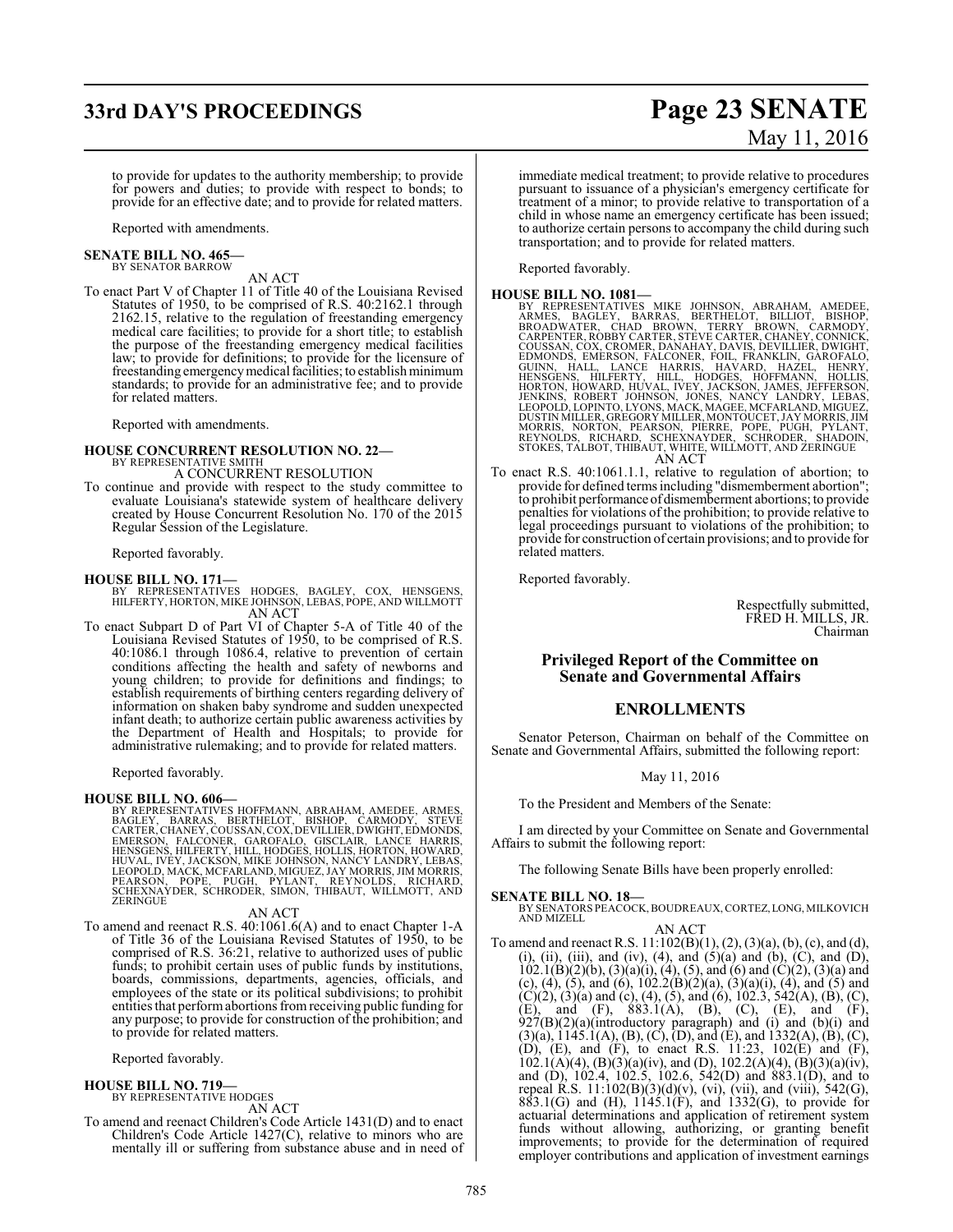to certain debts and accounts; to prioritize excess return allocations; to provide for an effective date; and to provide for related matters.

**SENATE BILL NO. 2—**<br>BY SENATORS PEACOCK, ALARIO, BOUDREAUX, CARTER,<br>CHABERT, CLAITOR, COLOMB, CORTEZ, FANNIN, HEWITT, JOHNS,<br>LONG, MARTINY, MILKOVICH, MILLS, MIZELL, PERRY, RISER, GARY SMITH, TARVER, THOMPSON, WALSWORTH AND WHITE AN ACT

To enact R.S. 11:542.2, 883.4, 1145.3, and 1332.1, to authorize payments funded by state retirement systemexperience accounts to certain retirees and beneficiaries; to provide qualifications for receipt of such payments; to provide relative to the amount of such payments; to provide for an effective date; and to provide for related matters.

### **SENATE BILL NO. 27—**<br>BY SENATOR JOHN SMITH

AN ACT

To amend and reenact R.S. 22:1762, 1763(A), and 1766(A) and (B), relative to motor vehicle rental insurers; to provide with respect to limited licensing; to authorize employees and authorized agents to be licensed under a limited licensee's license when acting for or on behalf of a limited licensee; and to provide for related matters.

#### **SENATE BILL NO. 266—** BY SENATOR LONG

AN ACT

To amend and reenact R.S. 22:1664(C)(2), 1665(D) and (E), 1669, 1671 (A), (D), (E), (F), and (G), and 1672(A), to enact R.S. 22:1665(F) and 1671(H), and to repeal R.S. 22:1662(13), relative to the licensing of insurance claims adjusters; to provide for licensing requirements; and to provide for related matters.

### **SENATE BILL NO. 432—**

- BY SENATORS PETERSON, APPEL, BARROW, BISHOP, BOUDREAUX,<br>BROWN, CARTER, CLAITOR, COLOMB, MILLS AND MORRELL AND<br>REPRESENTATIVES BAGNERIS, GARY CARTER, JIMMY HARRIS,<br>HILFERTY, LEGER AND MORENO AN ACT
- To amend and reenact R.S.  $17:3995(A)(3)$  and  $(4)(a)(ii)$  and  $(I)$ , and 3999, and to enact R.S. 17:10.7.1, 100.11(I), and 3995(K), relative to the return of certain schools from the Recovery School District to the transferring school system; to provide for the governance, funding, and status of such schools; to provide for the return of school buildings, facilities, and property; to provide relative to charter contracts and enrollment and discipline policies; to provide relative to testing; to provide for the duties and responsibilities ofthe local school board, the local school superintendent, the Recovery School District, and the State Board of Elementary and Secondary Education; to provide for an implementation plan and an advisory committee to help develop the plan; to provide for immunity from civil liability for local school board members; to provide with respect to the funding of a charter school acting as its own local education agency; to provide for rules; to provide for effectiveness; to provide for reporting; and to provide for related matters.

Respectfully submitted, KAREN CARTER PETERSON Chairman

The foregoing Senate Bills were signed by the President of the Senate.

### **Privileged Report of the Committee on Senate and Governmental Affairs**

### **ENROLLMENTS**

Senator Peterson, Chairman on behalf of the Committee on Senate and Governmental Affairs, submitted the following report:

### May 11, 2016

### **Page 24 SENATE 33rd DAY'S PROCEEDINGS**

To the President and Members of the Senate:

I am directed by your Committee on Senate and Governmental Affairs to submit the following report:

The following Senate Concurrent Resolutions have been properly enrolled:

# **SENATE CONCURRENT RESOLUTION NO. 2—** BY SENATOR WARD

#### A CONCURRENT RESOLUTION

To approve the Atchafalaya Basin Annual Plan for Fiscal Year 2016- 2017, as adopted by the Atchafalaya Basin Research and Promotion Board and the Coastal Protection and Restoration Authority.

### **SENATE CONCURRENT RESOLUTION NO. 11—**

BY SENATOR BOUDREAUX A CONCURRENT RESOLUTION

To urge and request the Department of Health and Hospitals to evaluate and report on access to vital records at parish health units.

# **SENATE CONCURRENT RESOLUTION NO. 14—** BY SENATOR BISHOP

A CONCURRENT RESOLUTION

To urge and request the New Orleans East Hospital to become a Diabetes Education and Research Center.

### **SENATE CONCURRENT RESOLUTION NO. 42—** BY SENATOR MORRISH

A CONCURRENT RESOLUTION

To urge and request the Louisiana State Law Institute to study and make recommendations regarding the applicability of "possessory action", as provided in the Louisiana Code of Civil Procedure Articles 3655 through 3662, relative to claims of possession by an individual of another person's land even though that landowner has occupied the land undisturbed for many years.

> Respectfully submitted, KAREN CARTER PETERSON Chairman

The foregoing Senate Concurrent Resolutions were signed by the President of the Senate.

### **Message to the Governor**

### **SIGNED SENATE BILLS**

May 11, 2016

To the Honorable Governor of the State of Louisiana:

The President of the Senate and the Speaker of the House of Representatives have signed the following Senate Bills:

#### **SENATE BILL NO. 4—** BY SENATOR PEACOCK

AN ACT

To amend and reenact R.S. 11:703, relative to the timing of board of trustees meetings at Teachers' Retirement System of Louisiana; to provide for an effective date; and to provide for related matters.

### **SENATE BILL NO. 5—**<br>BY SENATOR PEACOCK

AN ACT

To enact R.S. 11:102(B)(3)(e), relative to projected noninvestmentrelated administrative expenses for the state retirement systems; to provide for calculation ofliabilities; to provide for funding of the liabilities; to provide for the determination of contributions required to fund the liabilities; to include certain administrative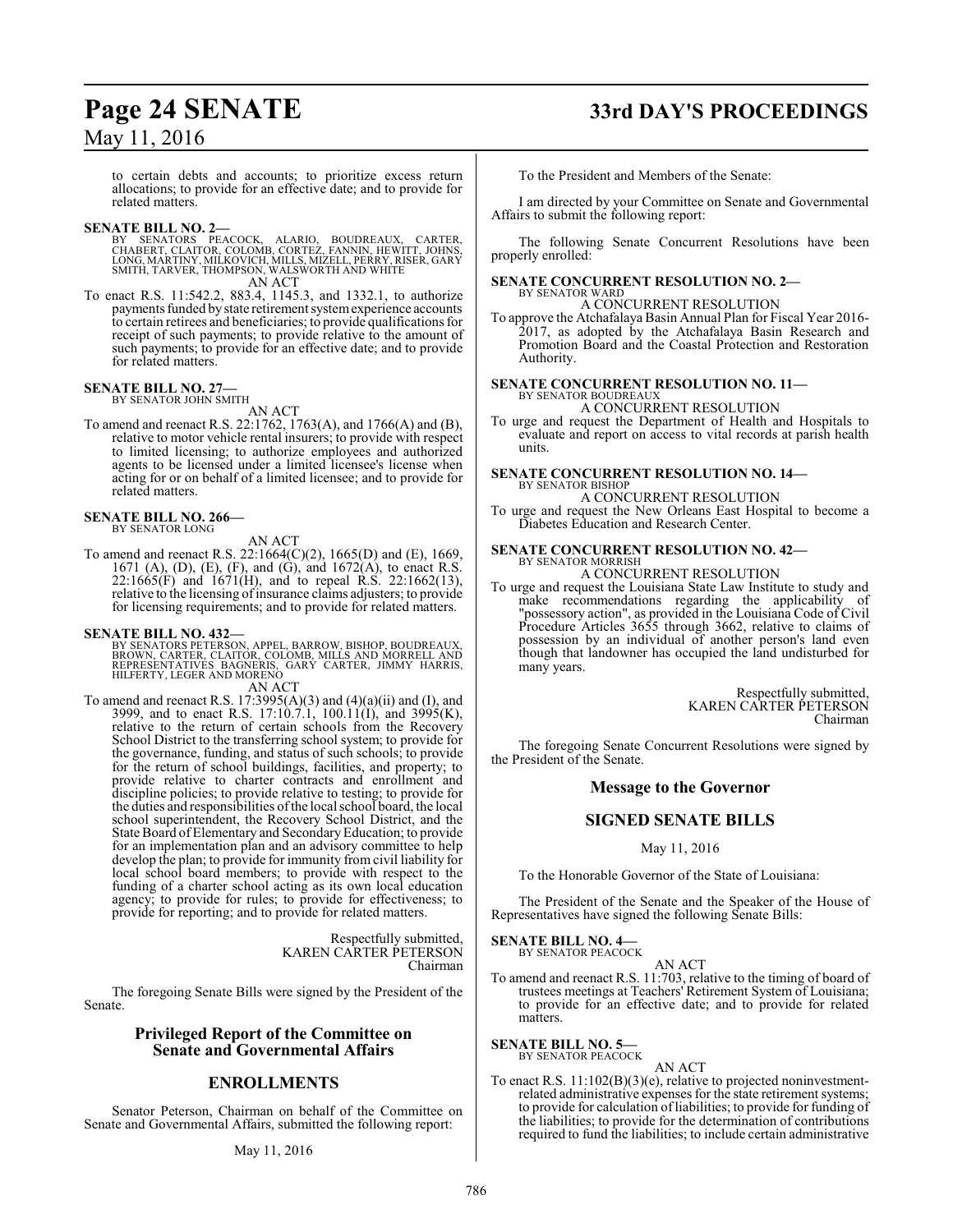### **33rd DAY'S PROCEEDINGS Page 25 SENATE**

May 11, 2016

expenses in that determination; to provide for an effective date; and to provide for related matters.

#### **SENATE BILL NO. 14—** BY SENATOR MORRISH

AN ACT

To enact R.S. 11:411(12), relative to the Louisiana State Employees' Retirement System; to provide for system membership; to provide for an effective date; and to provide for related matters.

**SENATE BILL NO. 15—** BY SENATOR MILLS

AN ACT

To enact R.S. 11:411(12), relative to the Louisiana State Employees' Retirement System; to provide for system membership; to provide for an effective date; and to provide for related matters.

#### **SENATE BILL NO. 48—** BY SENATOR ALLAIN

AN ACT

To enact R.S. 33:4562.4, relative to St. Mary Parish; to authorize the governing authorities for the parish of St. Mary, the town of Berwick and Recreational District No. 3 of St. Mary Parish to enter contracts for certain services; to provide relative to taxes; and to provide for related matters.

### **SENATE BILL NO. 128—** BY SENATOR MARTINY

AN ACT

To amend and reenact R.S. 9:4757(5) and 4759(3), (4), (5), (8), (9), (10), and (11) and to enact R.S. 9:4757(6), (7), and (8), and 4759(12), (13), and (14), relative to self-service storage facilities; to provide for definitions; to provide for liens and privileges; to provide for notices; to provide for advertisements; to provide relative to late fees and reasonable charges; to provide for certain terms, conditions, and procedures; and to provide for related matters.

**SENATE BILL NO. 235—** BY SENATOR CARTER AND REPRESENTATIVE GARY CARTER AN ACT

To amend and reenact R.S. 33:2740.27(K), relative to the Algiers Development District in Orleans Parish; to provide relative to the powers and duties of the district; to authorize the legislative auditor to audit contracts the district enters for certain purposes; to provide limitations; and to provide for related matters.

#### **SENATE BILL NO. 261—** BY SENATOR LUNEAU

AN ACT

To amend and reenact R.S. 56:721 and 722(A), relative to parish game and fish preserves; to authorize two or more parish governing authorities to establish a game and fish preserve when the preserve is located in multiple adjoining parishes; to provide for terms, conditions, requirements, and procedures; and to provide for related matters.

### **SENATE BILL NO. 384—** BY SENATOR CORTEZ

### AN ACT

To amend and reenact R.S.  $33:2491(D)(2)$  and  $(H)(2)$ , the introductory paragraph of R.S.  $33:2494(\text{C})(2)$  and  $2498(\text{C})$  all as amended by Acts 240 and 243 of the 2015 Regular Session of the Legislature, relative to the Lafayette Police Department; to limit promotions and reinstatements by promotional seniority to certain ranks; and to provide for related matters.

### **SENATE BILL NO. 396—**

BY SENATOR JOHNS AND REPRESENTATIVE DWIGHT AN ACT

To amend and reenact R.S. 33:2473(20)(b) and 2493(A)(1) and R.S. 33:2491(D)(2) and 2498(C) both as amended by Act Nos. 240 and 243 of the 2015 Regular Session of the Legislature, relative to the Lake Charles Police Department; to provide for promotional seniority and military deployment; to provide relative to promotional tests and promotional lists; to provide for

promotional seniority and reinstatement; and to provide for related matters.

### **SENATE BILL NO. 457—**

BY SENATOR LAFLEUR

AN ACT

To enact R.S. 47:338.198, relative to sales and use taxes; to authorize the levy of an additional sales and use tax by the Avoyelles Parish School Board; to require voter approval of the tax; and to provide for related matters.

### **SENATE BILL NO. 68—**<br>BY SENATOR WALSWORTH

AN ACT To amend and reenact the introductory paragraph of R.S. 24:973.1(B)(1) and R.S. 24:973.1(B)(1)(a) and (b) and (3),  $(E)(5)$ , and  $(F)(1)$  and  $(2)$ , relative to the Legislative Youth Advisory Council; to provide for council membership and for advisors to the council; and to provide for related matters.

### **SENATE BILL NO. 151—**

BY SENATOR CLAITOR

AN ACT To repeal R.S. 42:261(E), relative to public officials; to repeal provisions providing liability for attorney fees on a party who files certain types of legal actions against a public official when the party is unsuccessful; to delete provisions providing a right to the defendant public official to require the plaintiff party to file a bond to cover such attorney fees; and to provide for related matters.

#### **SENATE BILL NO. 372—**

BY SENATOR PEACOCK

AN ACT To amend and reenact R.S. 24:521(B)(1), relative to the legislative auditor; to provide relative to actuarial notes prepared by the legislative auditor; to provide for timing requirements; and to provide for related matters.

and they are hereby presented for executive approval.

Respectfully submitted, GLENN A. KOEPP Secretary of the Senate

### **Message from the House**

### **SIGNED HOUSE BILLS AND JOINT RESOLUTIONS**

May 11, 2016

To the Honorable President and Members of the Senate:

I am directed to inform your honorable body that the Speaker of the House of Representatives has signed the following House Bills and Joint Resolutions:

**HOUSE BILL NO. 214—** BY REPRESENTATIVE LANCE HARRIS AN ACT

To authorize and provide for the transfer of certain state property; to authorize the transfer of certain state property in Rapides Parish; to provide for the property description; to provide for reservation of mineral rights; to provide terms and conditions; to provide an effective date; and to provide for related matters.

### **HOUSE BILL NO. 246—**

BY REPRESENTATIVE ADAMS

AN ACT

To amend and reenact R.S. 32:398(H), relative to time periods for reporting traffic fatalities; to provide for an extension oftime for coroners to report fatalities; and to provide for related matters.